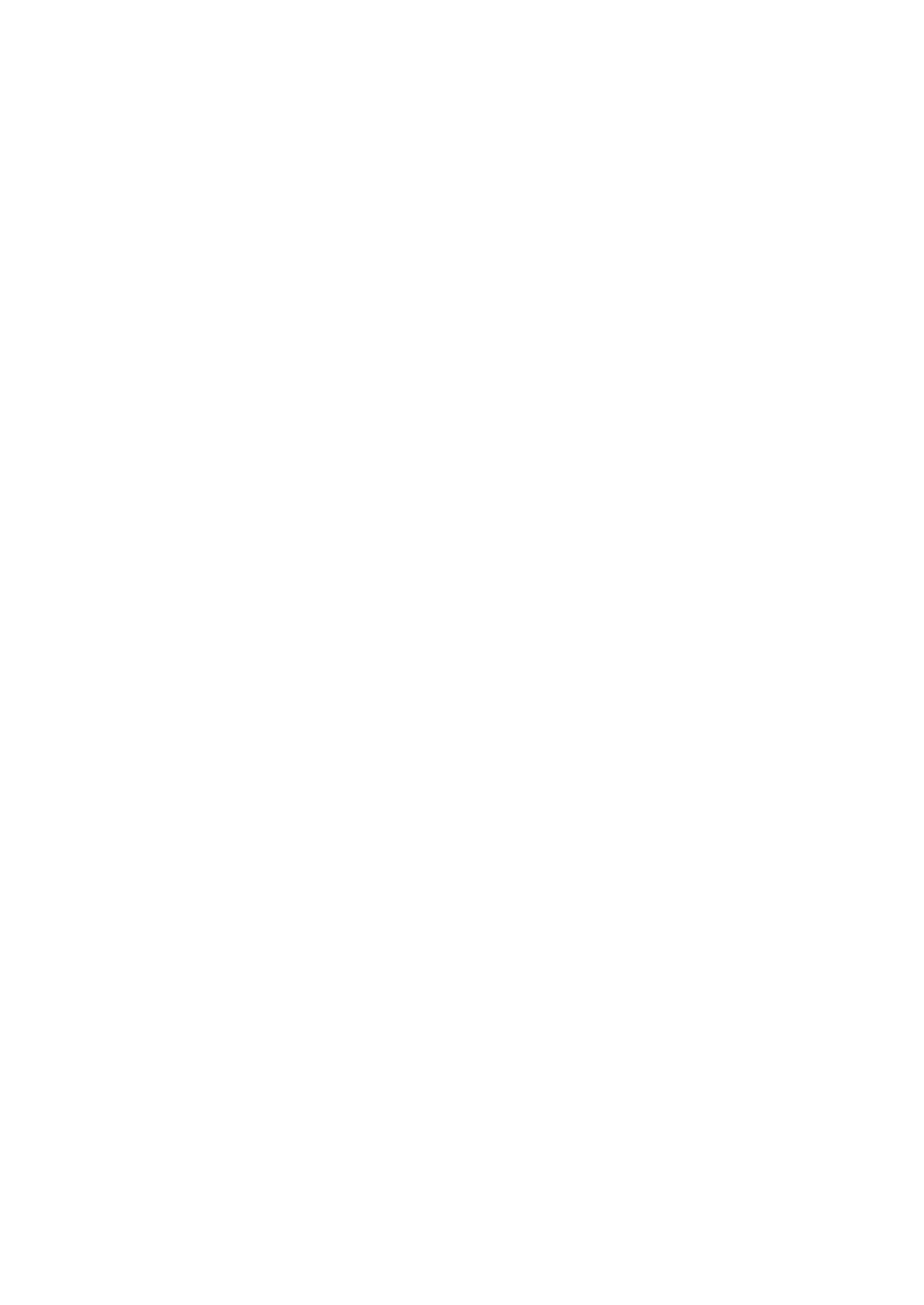### Gender Manual:

A Practical Guide for Development Policy Makers and Practitioners

Helen Derbyshire Social Development Division DFID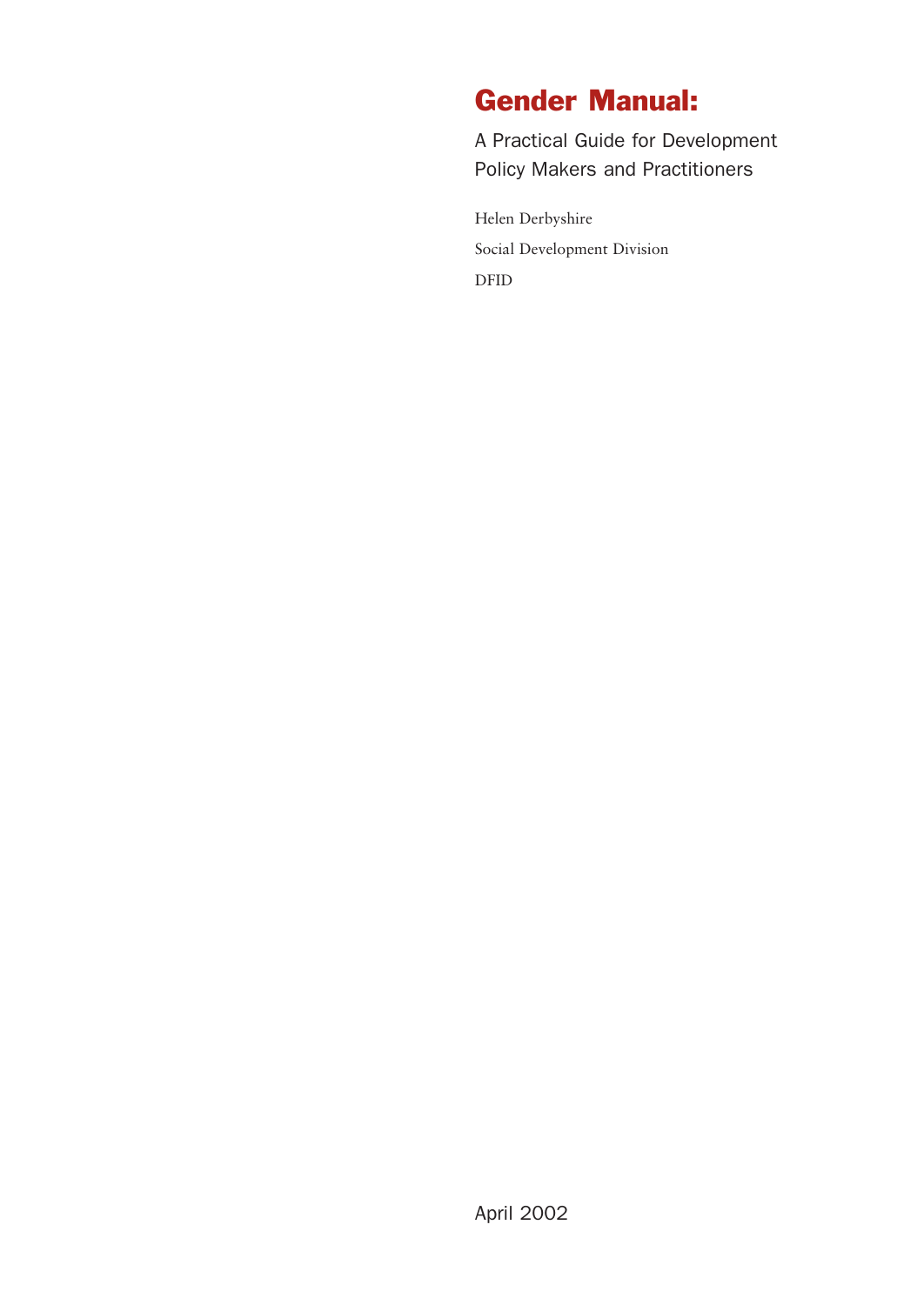### About the author

2

Helen Derbyshire is an independent Gender and Social Development Consultant. For the past ten years she has worked with DFID, UK-based international NGOs and their government and civil society partner organisations facilitating the development of gender policies and strategies, designing and providing tailored gender training courses, and evaluating the implementation and impact of policies and projects designed to promote gender equality and the empowerment of women.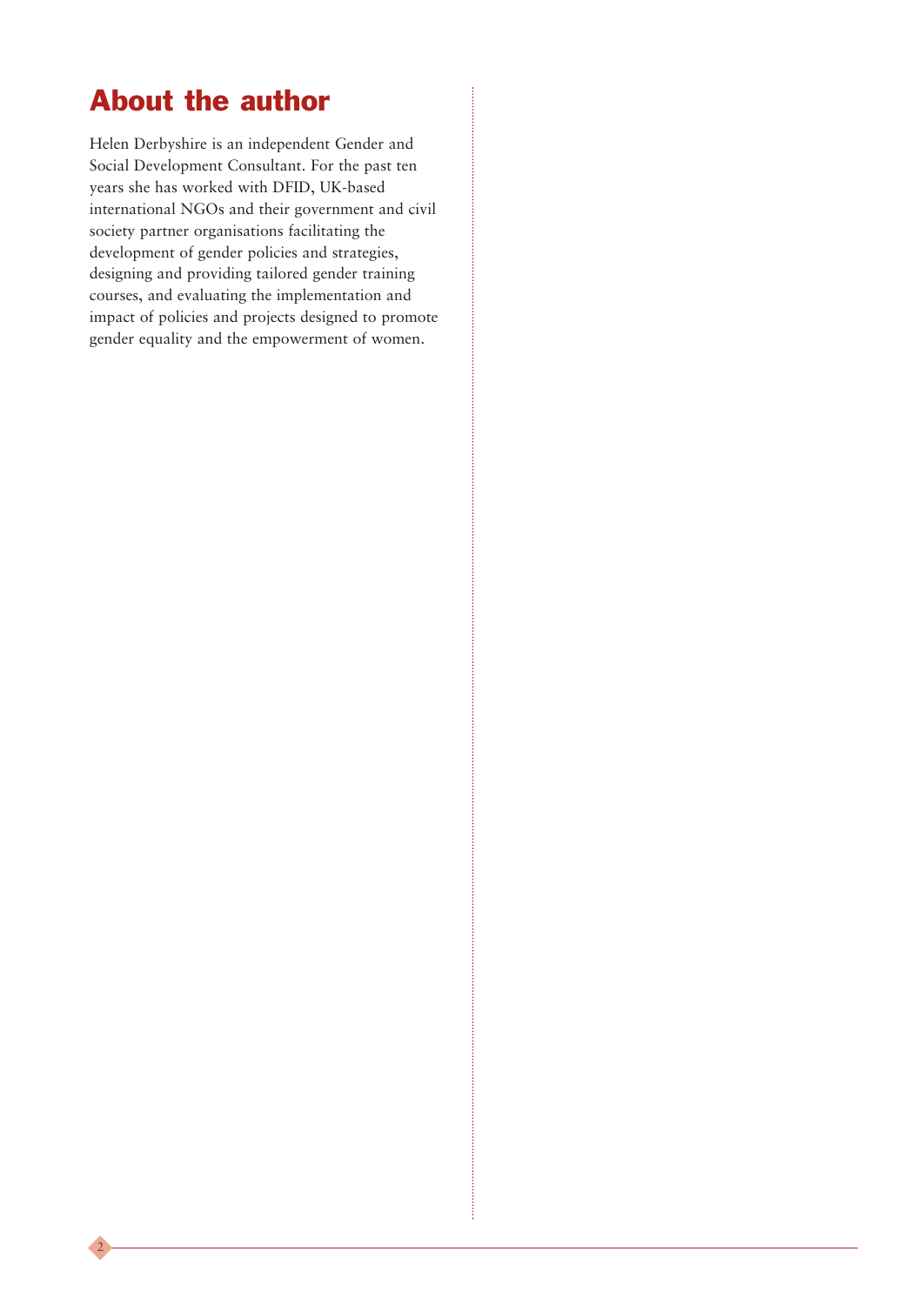### **Contents**

| Introduction                                                              |    |
|---------------------------------------------------------------------------|----|
| Purpose and audience                                                      | 4  |
| How to use the manual                                                     | 5  |
| <b>Section 1:</b>                                                         |    |
| <b>Background ideas and concepts</b>                                      | 6  |
| Gender equality as a goal                                                 | 6  |
| What does gender equality mean?                                           | 6  |
| Gender mainstreaming as a strategy                                        | 7  |
| Outline history of women,<br>gender and development                       | 7  |
| Emerging lessons on mainstreaming gender in<br>national policy frameworks | 9  |
| <b>Section 2:</b>                                                         |    |
| <b>Mainstreaming gender in a nutshell</b>                                 | 11 |
| The four key steps of gender mainstreaming                                | 11 |
| Who is responsible for what                                               | 11 |
| When to call in specialist help                                           | 12 |
| <b>Section 3:</b>                                                         |    |
| <b>Practical tools and guidelines</b>                                     | 13 |
| Step 1:                                                                   |    |
| Sex disaggregated data and gender analytical<br>Information               | 13 |
| What you need to know, and why                                            | 13 |
| Outline gender analytical framework:<br>beneficiary groups                | 14 |
| Outline gender analytical framework:                                      |    |
| development organisations                                                 | 16 |
| Gender budgets                                                            | 18 |

#### *Step 2:*

| Influencing the development agenda                     | 20 |
|--------------------------------------------------------|----|
| Gender-sensitive stakeholder analysis                  | 20 |
| Women in decision-making: community level              | 20 |
| Women in decision-making:<br>national policy processes | 22 |
| Working in networks and coalitions                     | 22 |
| Advocacy and lobbying                                  | 24 |

#### *Step 3:*

| Action to promote gender equality        | 26 |
|------------------------------------------|----|
| What does gender equality mean?          | 26 |
| Outline gender equality action framework | 26 |
| Gender in logical frameworks             | 27 |
| Gender-sensitive indicators              | 28 |
| PIMs marker on removal of gender         |    |
| discrimination                           |    |

### *Step 4:*

| Organisational capacity building and change | 31 |
|---------------------------------------------|----|
| "Policy evaporation"                        | 31 |
| Organisational capacity building framework  | 31 |
| Gender focal staff                          | 33 |
| Gender policies                             | 34 |
| Gender training                             | 35 |
| Management support                          | 38 |
|                                             |    |

#### Section 4:

| <b>Information about the GEM website</b> | 39 |
|------------------------------------------|----|
|------------------------------------------|----|

| <b>Evaluation Questionnaire</b> |  |
|---------------------------------|--|
|                                 |  |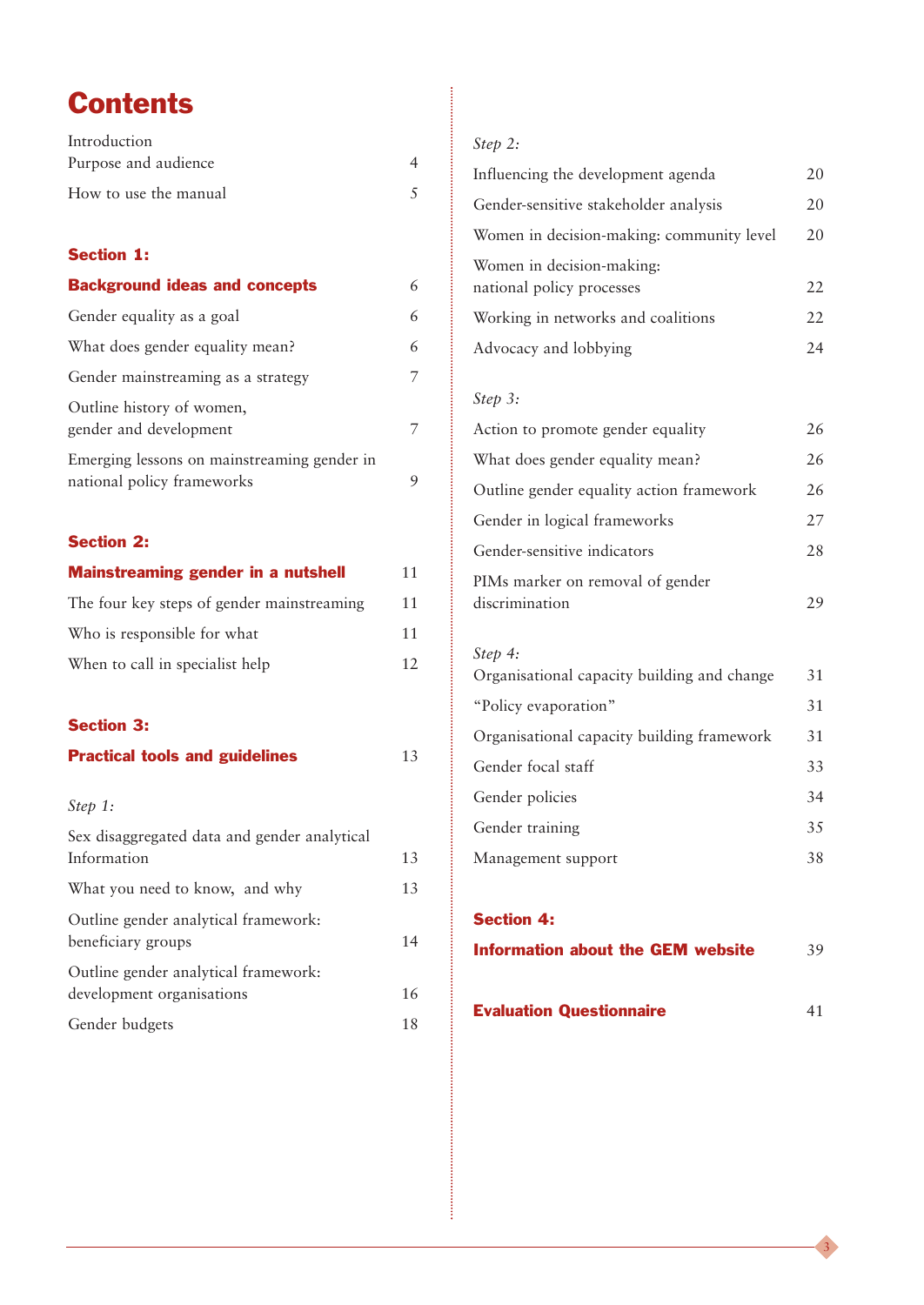### Introduction

#### Purpose and audience

The aim of UK international development policy is to contribute to the elimination of world poverty. A key component of the strategy to achieve this is to promote equality for women, particularly for those who make up the majority of the billion or more people living in abject poverty.

Promotion of gender equality and the empowerment of women is part of the responsibility of all staff. It is integral to work in all sectors and regions, and at all levels from national policy to community level projects.

This gender manual is designed to help non-gender specialists in recognising and addressing gender issues in their work. The intention is to demystify gender, make the concept and practice of gender "mainstreaming" accessible to a wide audience, and clarify when to call in specialist help. Whilst designed for DFID staff and partner organisations, the manual should provide useful information and guidance for staff from any government or civil society organisation striving to recognise and address gender issues in their work. The manual is intended to be enabling rather than prescriptive. It focuses on the processes of gender mainstreaming which are similar in all sectoral and regional contexts, and also similar, in some instances, to other processes of social development and organisational change. The manual arises from (and is intended to complement) the DFID GEM website. This was developed by a team of more than twenty experienced gender consultants in consultation with sector advisory staff and provides detailed and practical sector-specific information, case studies and references. The GEM website is managed by BRIDGE at the Institute of Development Studies. It is accessible on the internet at http://www.genie.ids.ac.uk/gem/

This gender manual is being distributed as a pilot exercise. We may supplement the manual with sectorspecific guides and would value feedback to tailor both the manual and the sector-specific guides to needs. Please send comments either on the enclosed evaluation questionnaire, or by email to: S-Zeitlyn@dfid.gov.uk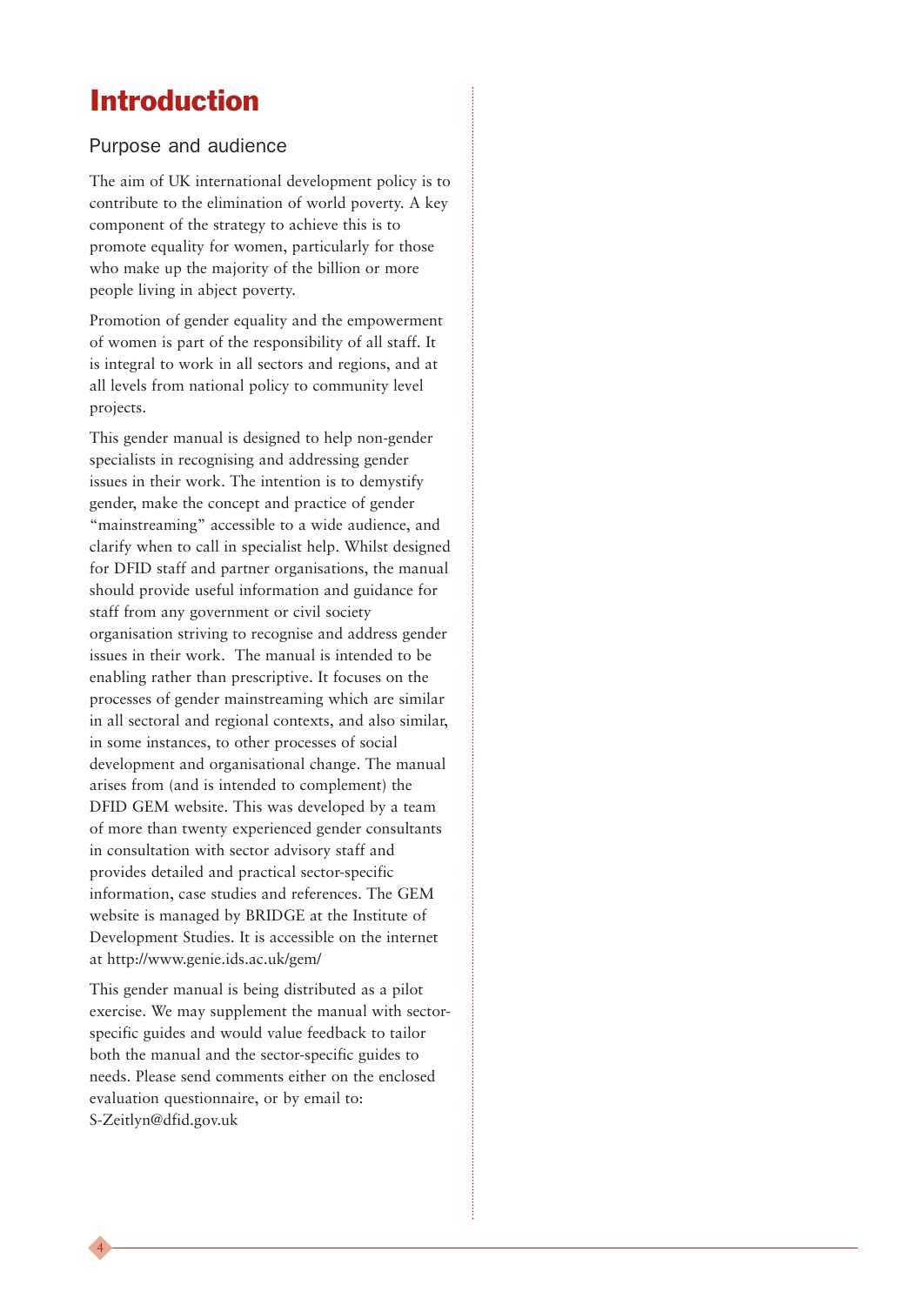### How to use the manual

The manual is divided into four main sections.

#### **Section 1: Background ideas and concepts**

This section contains narrative background information on:

- gender equality as a development goal
- gender mainstreaming as a strategy
- an outline history of women, gender and development
- emerging lessons on mainstreaming gender in national policy

frameworks.

#### *Refer to this section if:*

you want to clarify DFID's rationale for and commitment to gender equality

you want to understand *why* gender mainstreaming has emerged as an internationally agreed strategy to promote gender equality

you are working in the context of national policy frameworks and want to check emerging lessons.

#### **Section 2: Gender mainstreaming in a nutshell**

This section contains a one page summary of:

the four key steps of mainstreaming gender

staff responsibilities/when to get specialist help.

#### *Refer to this section if:*

you want a quick summary of gender mainstreaming for your own reference, to pin on your wall or to pass to colleagues and partners.

#### **Section 3: Practical tools and guidelines**

This section contains practical tools and guidance on the four key steps of gender mainstreaming:

step 1: sex disaggregated data and gender analytical information

step 2: women as well as men influencing the development agenda

step 3: action to promote gender equality

step 4: organisational capacity building and change.

#### *Refer to this section if:*

you want guidance on particular aspects and processes of gender mainstreaming.

Detailed sector-specific information and case studies are available through the GEM website.

#### **Section 4: Information about the GEM website**

This section contains information on the content of the GEM website.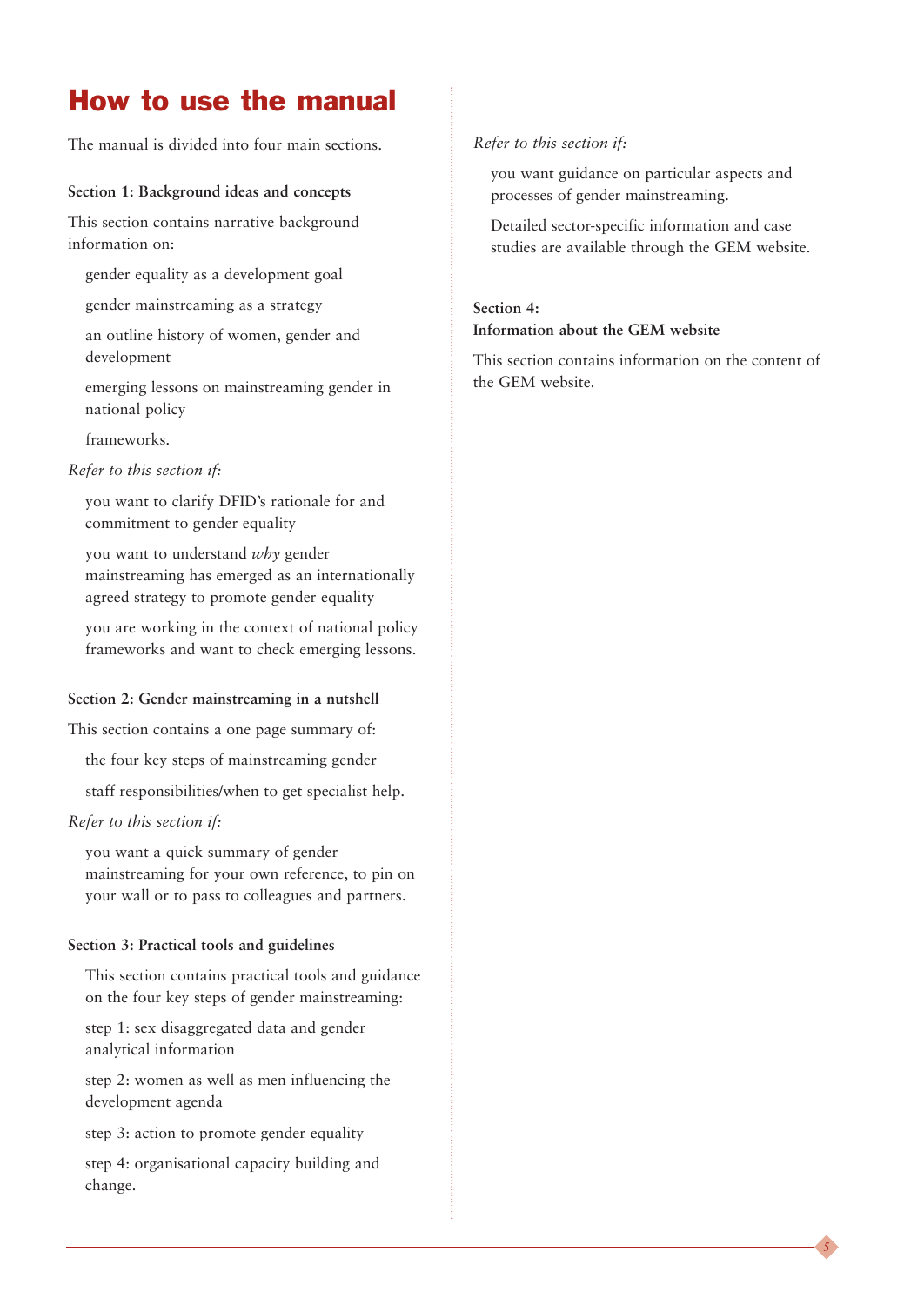### Section 1: Background ideas and concepts

#### Gender equality as a goal

The aim of UK international development policy is to contribute to the elimination of world poverty. The empowerment of women and the promotion of gender equality is one of the eight internationally agreed development goals designed to achieve this.

#### **Millennium Development Goal 3**

#### **Goal:**

promote gender equality and empower women.

#### **Target:**

eliminate gender disparity in primary and secondary education preferably by 2005 and to all levels of education no later than 2015.

#### **Indicators:**

- ◆ ratio of girls to boys in primary, secondary and tertiary education
- ◆ ratio of literate females to males of 15-24 year olds
- ◆ share of women in wage employment in the nonagricultural sector
- ◆ proportion of seats held by women in national parliament.

Research has shown that education for girls is the single most effective way of reducing poverty. In this context, the elimination of gender disparity in education has been selected as the key target to demonstrate progress towards gender equality/women's empowerment. However, education alone is not enough. Progress towards gender equality in education is dependent on success in tackling inequalities in wider aspects of economic, political, social and cultural life, and this is reflected in the indicators of progress.

Gender equality is given such high priority because:

◆ *gender equality is essential to poverty elimination.* There is a growing and compelling body of evidence which shows that women not only bear the brunt of poverty but that women's empowerment is a central precondition for its elimination. Poverty elimination can only be achieved by addressing the disproportionate burden of poverty, lack of access to education and health services, and lack of productive opportunities borne by women

◆ *gender equality is integral to a rights-based approach to development.* Human rights, defined and upheld by the international community, are universal, and based on the equal worth and dignity of all women and men. Internationally agreed human rights include standards of health, education and the right to a secure livelihood, as well as civil, political and legal rights.

Everywhere there are significant ways in which men's and women's responsibilities, opportunities and influence are unequal, although the nature and extent of inequality varies from society to society. Whilst there are instances where men are disadvantaged in comparison to women, generally women and girls have fewer opportunities, lower status and less power and influence than men and boys. Millions of women around the world:

- ◆ have to work harder than men to secure their livelihoods
- ◆ have less control over income and assets
- ◆ have a smaller share of opportunities for human development
- ◆ are subject to violence and intimidation
- ◆ have a subordinate social position
- ◆ are poorly represented in policy- and decisionmaking.
- ◆ Gender inequality represents a huge loss of human potential, with costs for men as well as for women.

#### What does gender equality mean?

Gender equality does not simply or necessarily mean equal numbers of men and women or boys and girls in all activities, nor does it necessarily mean treating men and women or boys and girls exactly the same.

It signifies an aspiration to work towards a society in which neither women nor men suffer from poverty in its many forms, and in which women and men are able to live equally fulfilling lives. It means recognising that men and women often have different needs and priorities, face different constraints, have different aspirations and contribute to development in different ways.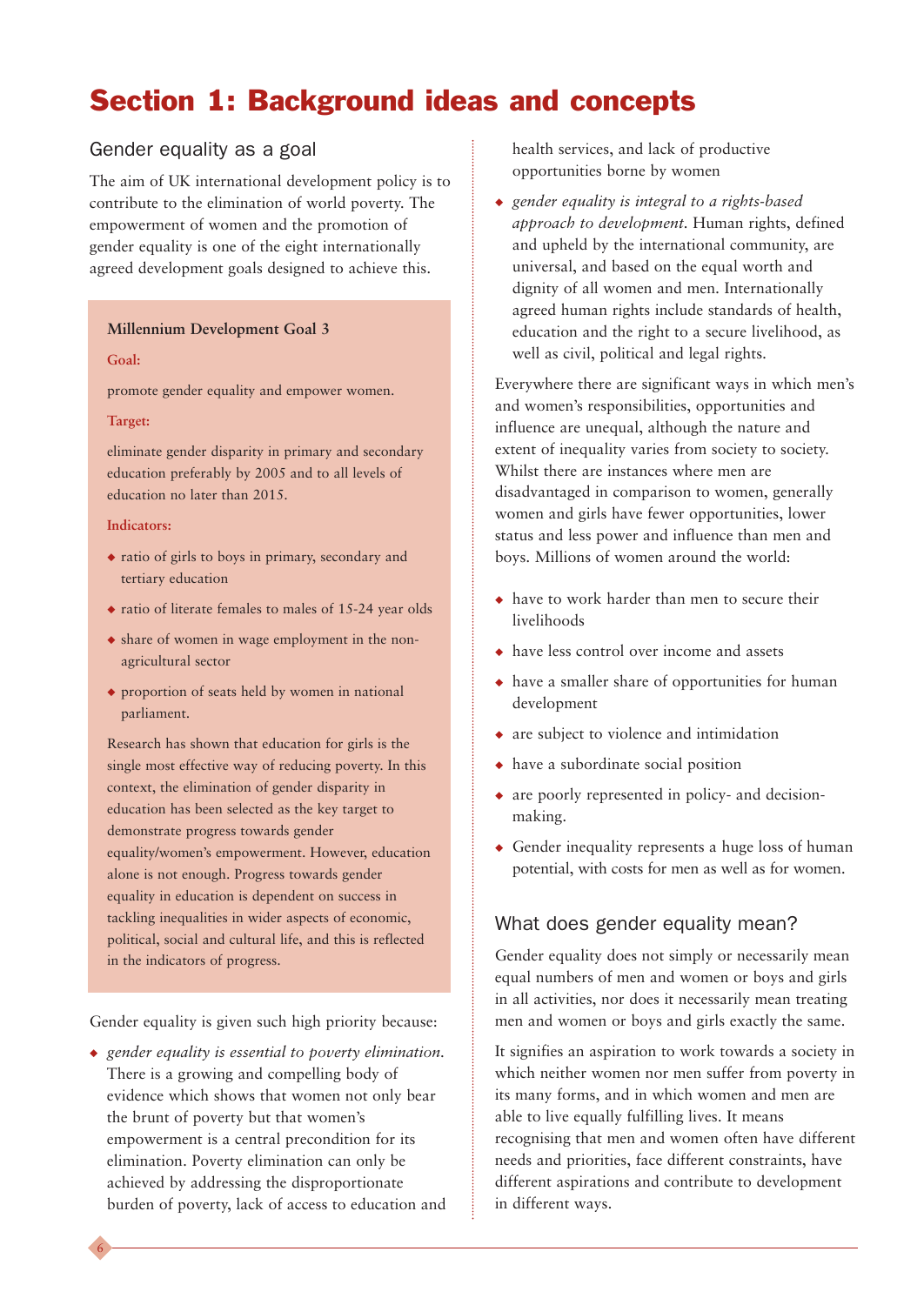Gender equality and women's empowerment are inextricably linked. Women will only win equality when they are able to act on their own behalf, with a strong voice to ensure their views are heard and taken into account. This means recognising the right of women to define the objectives of development for themselves.

#### **Gender equality and gender equity**

DFID draws an important distinction between *equality* of opportunity and *equity* of outcomes:

equality of opportunity: this means that women should have equal rights and entitlements to human, social, economic and cultural development, and an equal voice in civic and political life

equity of outcomes<sup>1</sup>: this means that the exercise of these rights and entitlements leads to outcomes which are fair and just.

#### **The empowerment of women**

The United Nations Development Fund for Women (UNIFEM) includes the following factors in its definition of women's empowerment:

- ◆ acquiring understanding of gender relations and the ways in which these relations can be changed
- ◆ developing a sense of self-worth, a belief in one's ability to secure desired changes and the right to control one's own life
- ◆ gaining the ability to generate choices and exercise bargaining power
- ◆ developing the ability to organise and influence the direction of social change to create a more just social and economic order, nationally and internationally.

An important message is that gender equality and the empowerment of women is achievable. Great progress has been made in the  $20<sup>th</sup>$  century. Women enjoy greater freedom and more power than ever

before. Progress has been greatest where there has been strong political will; where changes in laws, regulations and policies have been followed through with real action; where resources have been devoted to the explicit goal of reducing gender discrimination. Progress is not dependent on the income level of the society: some developing countries outperform much richer countries in the opportunities they afford women.

Another important message is that achieving gender equality is not a one-off goal. Progress can all too easily be eroded. Gender equality needs to be constantly promoted and actively sustained.

#### Gender mainstreaming as a strategy

In 1995, at the Fourth UN International Conference on Women held in Beijing, "*gender mainstreaming*" was established as the internationally agreed strategy for governments and development organisations to promote gender equality. This was in response to consistent lessons that have emerged from at least twenty years of experience of addressing women's needs in development work. To understand what "gender mainstreaming" means and why it is important, it helps to understand the journey that has been travelled to reach this point.

#### Outline history of women, gender and development

#### **The "welfare" approach**

Until the early 1970s, development policies addressed the needs of poor women's entirely in the context of their role as wives and mothers. Known now as the "*welfare*" approach, the focus was on mother and child health, childcare and nutrition. It was assumed that the benefits of macro economic strategies oriented towards modernisation and growth would trickle down to the poor, and that poor women would benefit as the economic position of their husbands improved.

#### *Analytical critique*

In 1970, Esther Boserup, a Danish economist, systematically challenged these assumptions. In her book "Women's Role in Economic Development", she concluded that far from women benefiting as

7

*1 This distinction between process and product – rights and outcomes – is very useful. The terms "gender equality" and "gender equity" are often used interchangeably and the difference between them can be lost in translation. The term "equality", when used in relation to development outcomes, can all too easily carry inappropriate connotations of sameness. Clarity concerning use and meaning is important to guard against this.*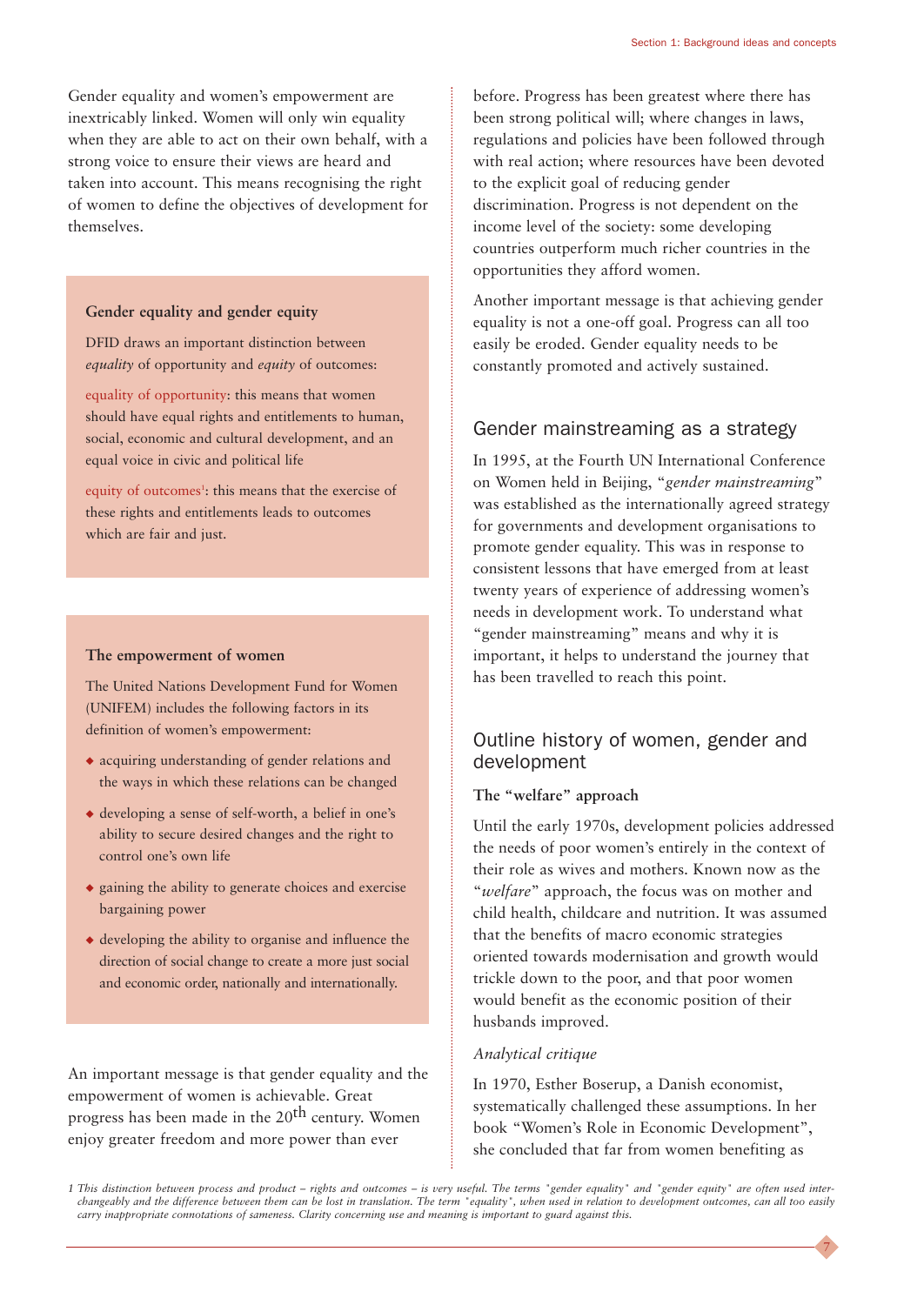their husband's situation improved, women were increasingly losing status. Women were becoming associated with the backward and the traditional, whilst men (with the assistance of economic development projects, such as the introduction of cash crops and new agricultural technologies) were increasingly associated with the modern and the progressive.

#### **The "Women in Development" (WID) approach**

In the context of a groundswell of research and campaigning on the situation of women, and the rise of the women's movement in USA and Europe in particular, 1975 was declared the UN International Year for Women, and 1976–1985 the UN International Women's Decade. This attracted high level attention to women, led to the establishment of national women's organisations and ministries in many countries, and helped to institutionalise what became known as Women in Development (WID) policies in governments, donor agencies and NGOs.

Responding to the concern that women had been left out of the processes of economic development, the aim of WID was to integrate women into economic development. This resulted in newly established WID officers, units and ministries developing women's projects, which were still separate to mainstream development but focusing on women's *productive* role. Typically, this resulted in women's income generation projects.

#### *Analytical critique*

8

The "gender" approach originated in the early 1980s in academic criticism of WID. Gender analysts, drawing on marxist analysis and feminist activism felt that WID was not in any way an appropriate solution to the problems faced by women. Not only was WID failing in its own terms (most women's income generation projects failed to generate significant income), it left the mainstream of development untouched, commanded marginal budgets, treated women identically, and failed to look systematically at why and how women were disadvantaged.

Gender analysts made the crucial distinction between "sex" and "gender". Sex refers to universal biological differences between women and men, and gender to male and female behavioural norms (which are learnt, are different in different societies and change over the course of time). In this context,

gender analysts examine *why* women in different cultures are systematically assigned inferior or secondary roles. They seek to recognise the ways in which gender norms (what men and women do, what they have, what they think etc.) are affected by, and reflected in, processes of development and change. Drawing on feminist activism, gender analysts explicitly see women as *agents of change* and stress the need for women to organise to bring about change.

Through most of the 1980s, gender analysis was regarded by gender analysts themselves as demanding a degree of commitment to change in structures of power that was unlikely to be found in either national or international development agencies.

#### **The gender "efficiency" and gender "empowerment" approaches**

By the mid 1990s, however, a "gender" approach had replaced WID in most governments, donor organisations and NGOs. There remains a lot of confusion amongst practitioners themselves about the meaning of "gender" in practice, and many "gender" units in fact continue to operate a largely WID approach. However, those consciously adopting a gender approach adapted (and in some people's view distorted) the ideas of academic gender analysts to address particular needs. Two contrasting approaches dominated from the late 1980s.

Advocates working within mainstream development organisations drew on gender analysis to bring concerns with women and gender difference into the "mainstream" of development for the first time. Known now as the gender "efficiency" approach, their strategy was to argue, in the overall development context of structural adjustment policies, that gender analysis makes good economic sense. That argued that understanding men's and women's roles and responsibilities as part of the *planning* of *all* development interventions helps targeting, improves project effectiveness and ensures that women, as well as men, can play their part in national development.

Those working within community level women's projects drew on what gender analysts (and the women's movement) had to say about women as agents of change. In the overall context of a rise in participatory approaches to development, the gender "empowerment" approach meant working with women at the community level building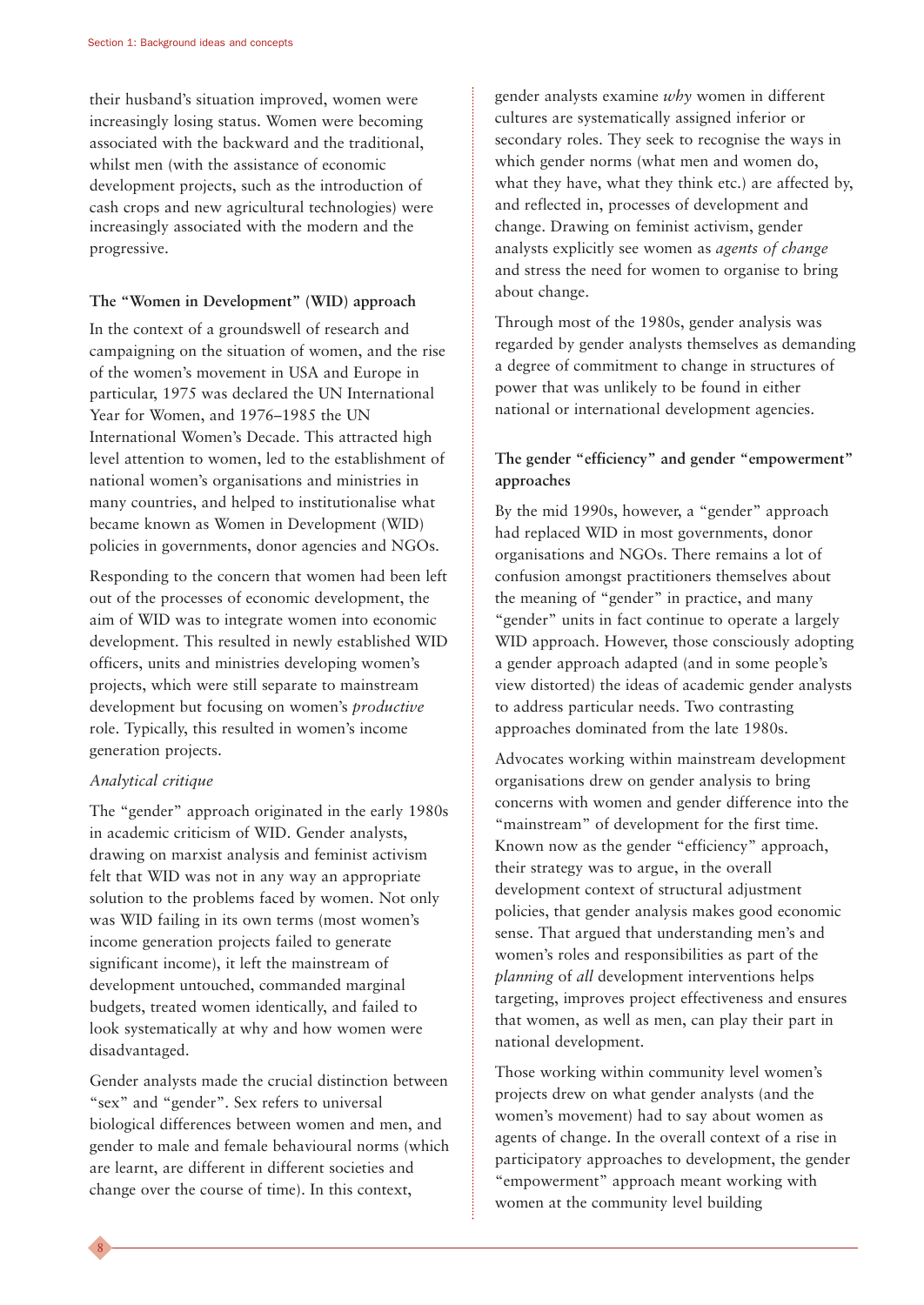organisational skills and self-esteem through participation in determining needs and managing change.

#### *Analytical critique*

Evaluations highlighted both strengths and limitations in "efficiency" and "empowerment" approaches. The "efficiency" approach succeeded to a degree in bringing a concern with women and gender into the mainstream of development, but at the expense of focusing on what women could do for development, rather than on what development could do for women. The empowerment approach opened up space for women to determine their own needs, but "empowerment" was too often misinterpreted as an end rather than a means. This could result in projects delivering empowerment to poor women, with development practitioners apparently knowing better than poor women themselves what their true needs were.

Evaluations of the implementation of gender policies in mainstream development organisations were revealing the common problem of "policy evaporation", as implementation and impact failed to reflect policy commitments. Increasing research on the gendered nature of development organisations themselves demonstrated that development organisations are part of the problem of gender inequality they are supposedly committed to addressing. Gender inequalities in wider society affect who is qualified and available to work; patterns of staffing; training, promotion and career development opportunities and many aspects of organisational culture.

#### **The "mainstreaming gender equality" approach**

The term "gender mainstreaming" came into widespread use with the adoption of the Beijing Platform for Action (PfA) at the 1995 UN International Conference on Women. It represents an attempt by gender advocates to build on the successes of the past and address some of the challenges. It attempts to combine the strengths of the efficiency and empowerment approaches within the context of mainstream development.

Mainstreaming gender equality is a commitment to ensure that women's as well as men's concerns and experiences are integral to the design, implementation, monitoring and evaluation of *all* legislation, policies and programmes so that women and men benefit equally and inequality is not perpetuated. The ultimate goal is to achieve gender equality. Gender mainstreaming is integral to all development decisions and interventions; it concerns the staffing, procedures and culture of development organisations as well as their programmes; and it forms part of the responsibility of all staff.

Gender mainstreaming does not preclude womenonly projects. It shifts their focus from women as a target group, to gender equality as a goal. It supports women-only (or men-only) projects designed as strategic interventions to address aspects of gender inequality and promote greater equality.

#### Emerging lessons on mainstreaming gender in national policy frameworks

In the late 1990s and new millennium, the focus of donor-supported development has shifted to a significant degree away from discrete project interventions onto processes concerned with the development and implementation of national policy frameworks for poverty elimination. Evaluation material is beginning to emerge examining experiences of mainstreaming gender in the context of national policy frameworks such as PRSPs (Poverty Reduction Strategy Papers) and SWAPs (Sector Wide Approaches).

#### **Evaluation findings**

National policy frameworks *potentially* provide the ideal context for gender mainstreaming, concerned as they are with mainstream policy development and effectiveness. They provide a context whereby:

- ◆ gender analytical information and sex disaggregated data on men's and women's concerns and experiences can inform *national or sector-wide* policy and planning processes
- ◆ the importance of gender-aware consultation processes, involving civil society and other stakeholders, is specifically acknowledged
- ◆ national policy commitments to gender equality should be backed up with budgets, effective processes of monitoring, and capacity-building
- ◆ the long-term time frame of PRSPs and SWAPS acknowledges the complex processes of change involved.

9

However, the *potential* of national policy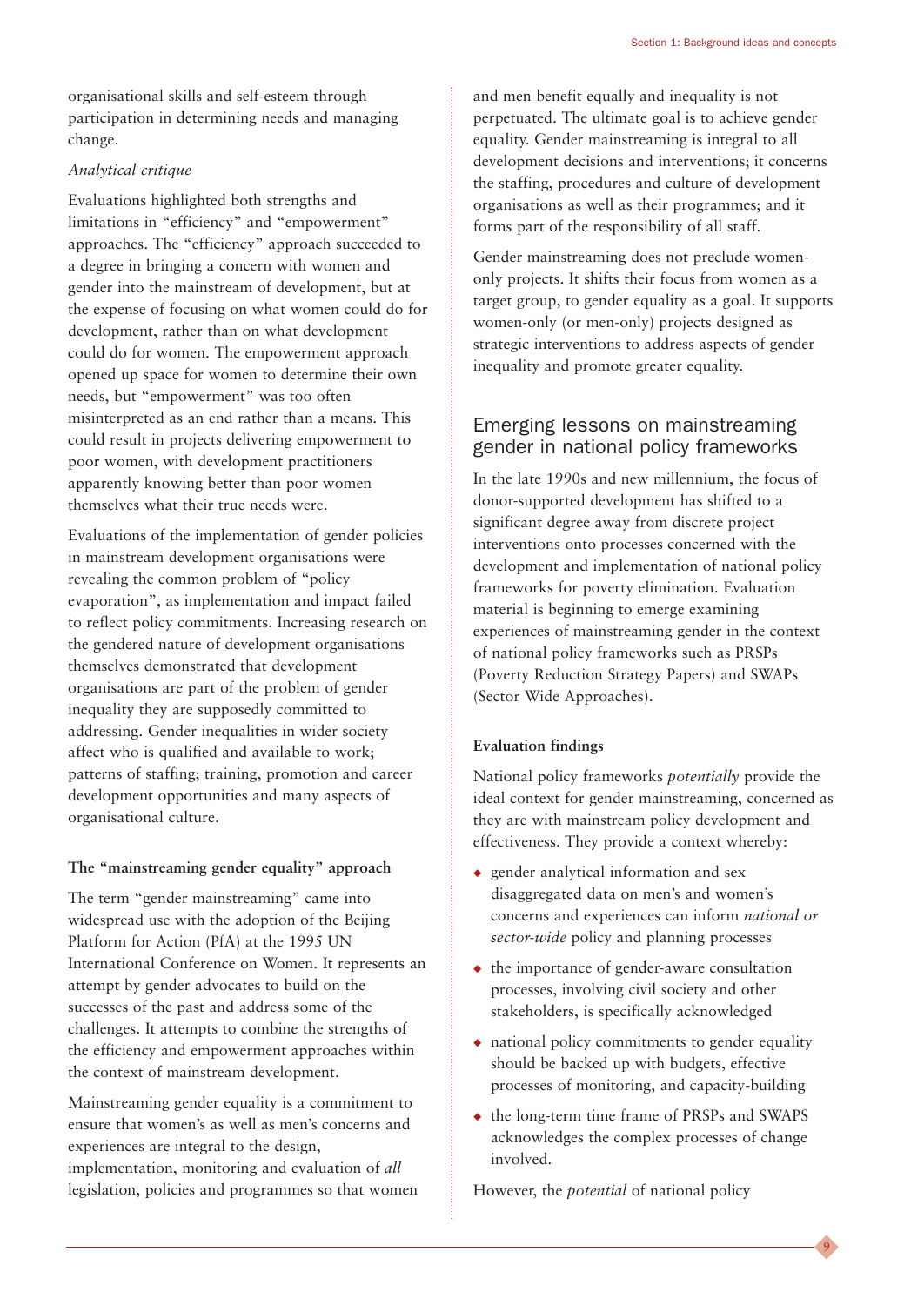frameworks for promoting effective gender mainstreaming is greater than achievements to date. The following problems have been highlighted in all currently available evaluations:

- ◆ incorporation of gender issues into PRSPs has, thus far, been minimal. Whilst a few have addressed gender issues in specific sectors (usually health and education) with reasonable depth, the overall coverage is weak and little consistent attention has been paid to gender dimensions of poverty reduction
- ◆ insufficient documentation of gender disparities and gender-disaggregated analysis of poverty is a barrier to recognising and addressing gender issues effectively
- ◆ few PRSPs and I-PRSPs (Interim Poverty Strategy Papers) include specific plans for gender-sensitive consultation processes
- ◆ action to promote gender equality, when included, is too often vague, and not backed up with appropriate monitoring indicators
- $\bullet$  the donor voice in advocating gender equality goals is inconsistent (to the frustration of partner organisations and staff concerned with equalities issues)
- $\bullet$  commitments to gender equality at the national level are subject to "policy evaporation"
- ◆ equity outcomes are not achieved unless they are explicitly stated and operationalised through well thought out procedures.

10

### Emerging lessons on good practice

Good practice lessons echo what is already well documented from experiences of mainstreaming gender in projects. These are:

- ◆ policy development, as well as monitoring, needs to be informed by context-specific *sex disaggregated data and gender analytical information*
- ◆ the *support of senior officials* for gender equality objectives is key to effective progress
- ◆ sufficient resources need to be allocated for *capacity-building* in policy-making, management and implementation agencies
- $\bullet$  there should be a focus on measuring equitable *outcomes* to create a framework for gendersensitive implementation.

Findings particular to mainstreaming gender in national policy frameworks relate to the *processes* of policy development and monitoring:

- ◆ support needs to be directed towards *champions of change within the national institutions* involved in the national policy framework process. Pressure for change needs to come from advocates within government agencies, civil society organisations, political representatives, and donor organisations
- ◆ capacity needs to be built within governments concerning participatory approaches of consulting effectively with women as well as men
- $\bullet$  capacity needs to be built within civil society women's organisations, and organisations campaigning for gender equality, to enable them to engage effectively with national policy processes of analysis and lobbying
- ◆ there needs to be strengthened *co-ordination between government, donor and NGO staff* on commitments to gender equality
- ◆ gender advocates need to consider establishing standards to measure the quality of women's participation in consultation processes
- ◆ *a strong general policy on gender equality* is required at national level. National policy frameworks cannot create the conditions to drive change on their own. International agreements on gender equality help create the conditions for this.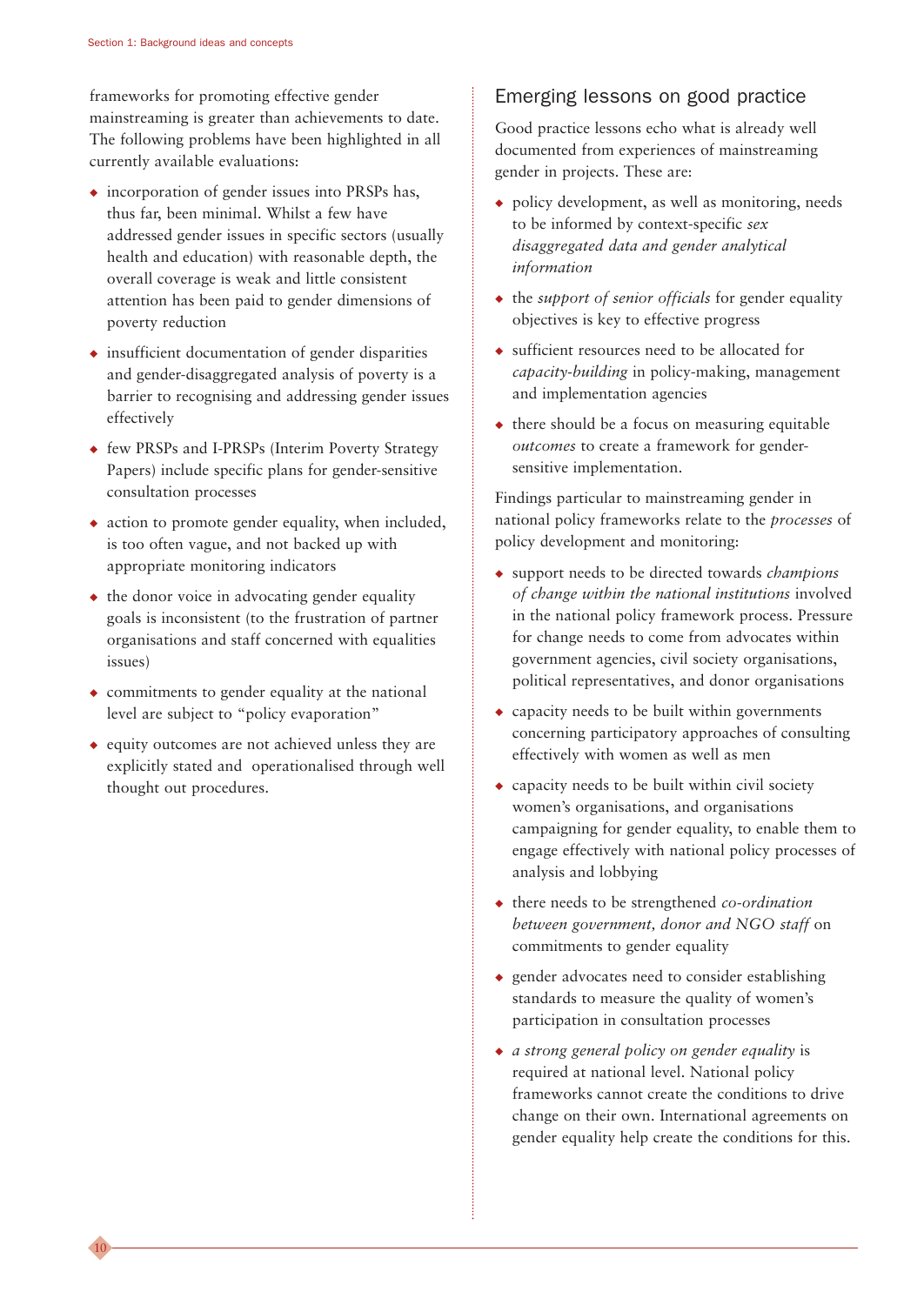### Section 2: Mainstreaming gender in a nutshell

#### The four key steps of gender mainstreaming

#### **Step 1: Sex disaggregated data and gender analytical information**

Gender analytical research and sex disaggregated statistical data (about "beneficiary" groups *and* about management and implementation organisations) is *essential* to effective gender mainstreaming. Information systems should routinely be disaggregated by sex; gender analysis (an examination of women's as well as men's experiences, needs and priorities) should routinely be part of social and institutional appraisal and monitoring processes; and gender analytical studies should be commissioned to examine particular issues and address information gaps. This information is necessary to identify gender difference and inequality; to make the case for taking gender issues seriously; to design policies and plans that meet women's and men's needs; to monitor the differential impact of policy, project and budget commitments on women and men.

#### **Step 2: Women as well as men influencing the development agenda**

Women will only win equality when they are able to act on their own behalf, with a strong voice to ensure their views are heard and taken into account. This means promoting the involvement of women as well as men in decision-making at all levels, *and* ensuring that men and women committed to the promotion of gender equality are influencing decision-making. "Gender advocates" within government, civil society and donor organisations are most effective when they work in collaboration, identifying and developing strategic "entry points" for the promotion of gender equality.

#### **Step 3: Context-specific action to promote gender equality**

Gender mainstreaming is a strategy to promote gender equality and the empowerment of women. Action to promote greater equality of influence, opportunity and benefit should be devised on the basis of context-specific sex disaggregated data and gender analytical information and a clear

understanding of women's and men's priorities. Actions need to be explicitly included in policy and project documents and frameworks, backed up with staff and budgets, and monitored and reviewed through appropriate indicators of change.

#### **Step 4: Organisational capacity building and change**

Gender mainstreaming, as an organisational strategy to promote gender equality, depends on the skills, knowledge and commitment of the staff involved in management and implementation. "Evaporation" of policy commitments to gender equality is widespread. Developing appropriate understanding, commitment and capacity, as well as addressing issues of gender inequality within development organisations themselves, is a long-term process of organisational change. Appropriate capacity-building activities need to be explicitly included in policy and project documents and frameworks, backed up with staff and budgets, and monitored and reviewed through appropriate indicators of change.

#### Who is responsible for what?

#### **The responsibility of all staff**

All staff should take responsibility for:

- $\bullet$  understanding the different roles, responsibilities, and experiences of women and men in relation to the issue being addressed
- ◆ seeking out opportunities to actively involve women as well as men in consultation and decision-making processes
- ◆ acting on women's as well as men's priority concerns
- ◆ seeking out ways to promote benefit for women as well as men
- ◆ being personally informed about gender issues and gender mainstreaming, and seeking out ways of promoting this understanding and commitment amongst colleagues and partner organisations
- ◆ being aware of personal attitudes and behaviour and the ways in which these affect communication with women and men and understanding of development and change.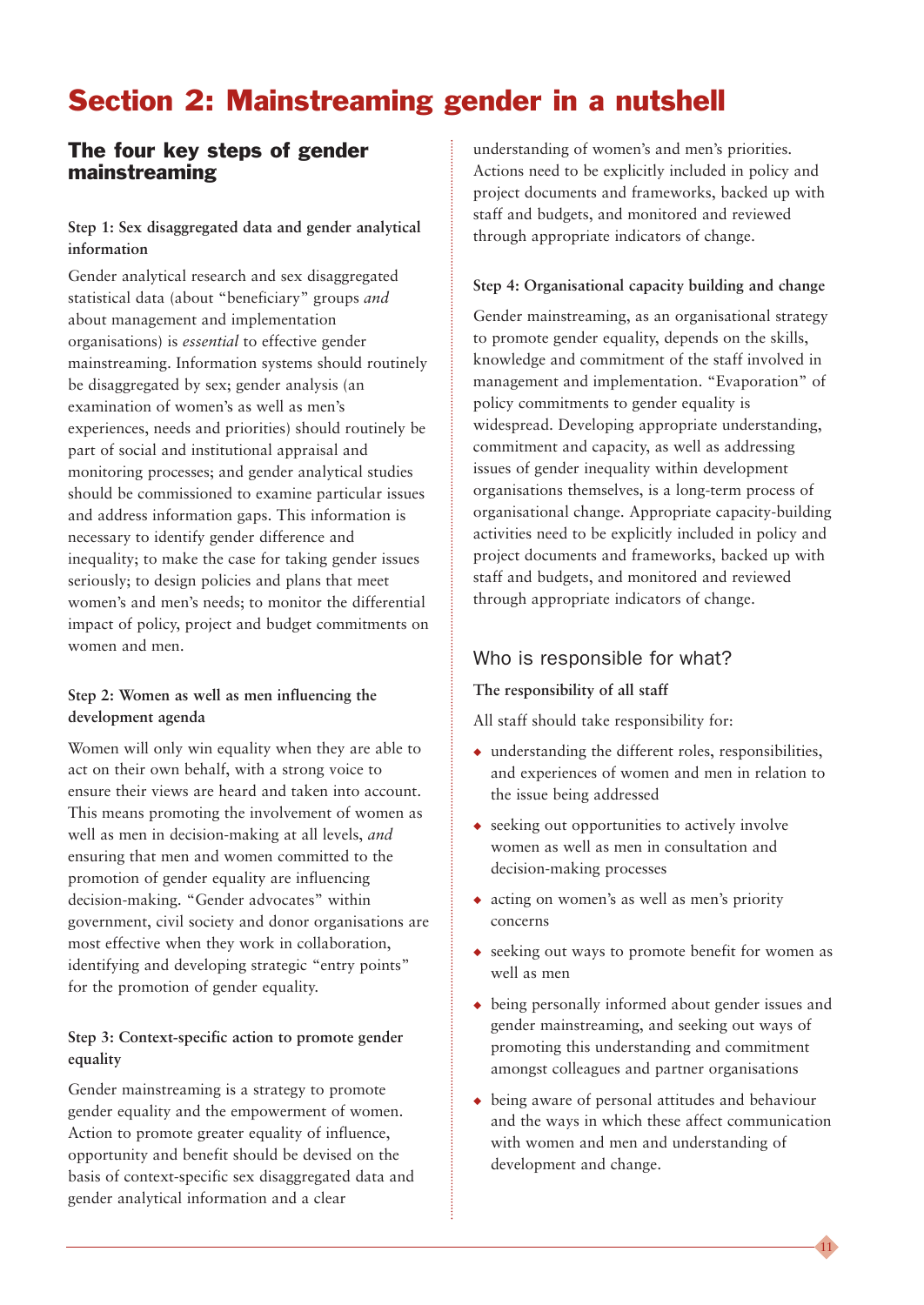#### When to call in specialist help

- ◆ *ensuring women's participation*. Poor women, as well as poor men, should always be in a position to speak for themselves. It is essential to create and support opportunities to ensure that this happens. This often means working with *female* planners, research staff and extension agents, as well as working with representative women's organisations, to enable poor women to express their views in a non-threatening environment and in a way that will influence the development agenda.
- ◆ *gender analytical studies*. Good quality gender analytical information is required for policymaking, planning and monitoring purposes. Some of this may be available from secondary sources. *Conducting* gender analytical research requires well-developed social and gender analytical skills, and requires appropriately trained and experienced staff or consultants.
- ◆ *promoting gender equality at the community level*. Processes of social change designed to promote greater equality of influence, opportunity and benefit are complex and long term. The challenge of *promoting greater equality between women and men* should not be underestimated, particularly in contexts of considerable inequality. Specialist skills in participatory negotiated processes of working with community groups are essential and "front line" staff require personal and professional support.
- ◆ *promoting gender equality within organisations*. Processes of organisational change designed to promote equal opportunities within the workplace, and to develop staff understanding of and skills in gender mainstreaming, are also complex and long term. This requires staff with commitment, perseverance and influencing skills, backed up with appropriate resources and support. *Gender training* requires staff or consultants with skills in adult learning and participatory training, in addition to applied and practical understanding of gender analysis and gender mainstreaming.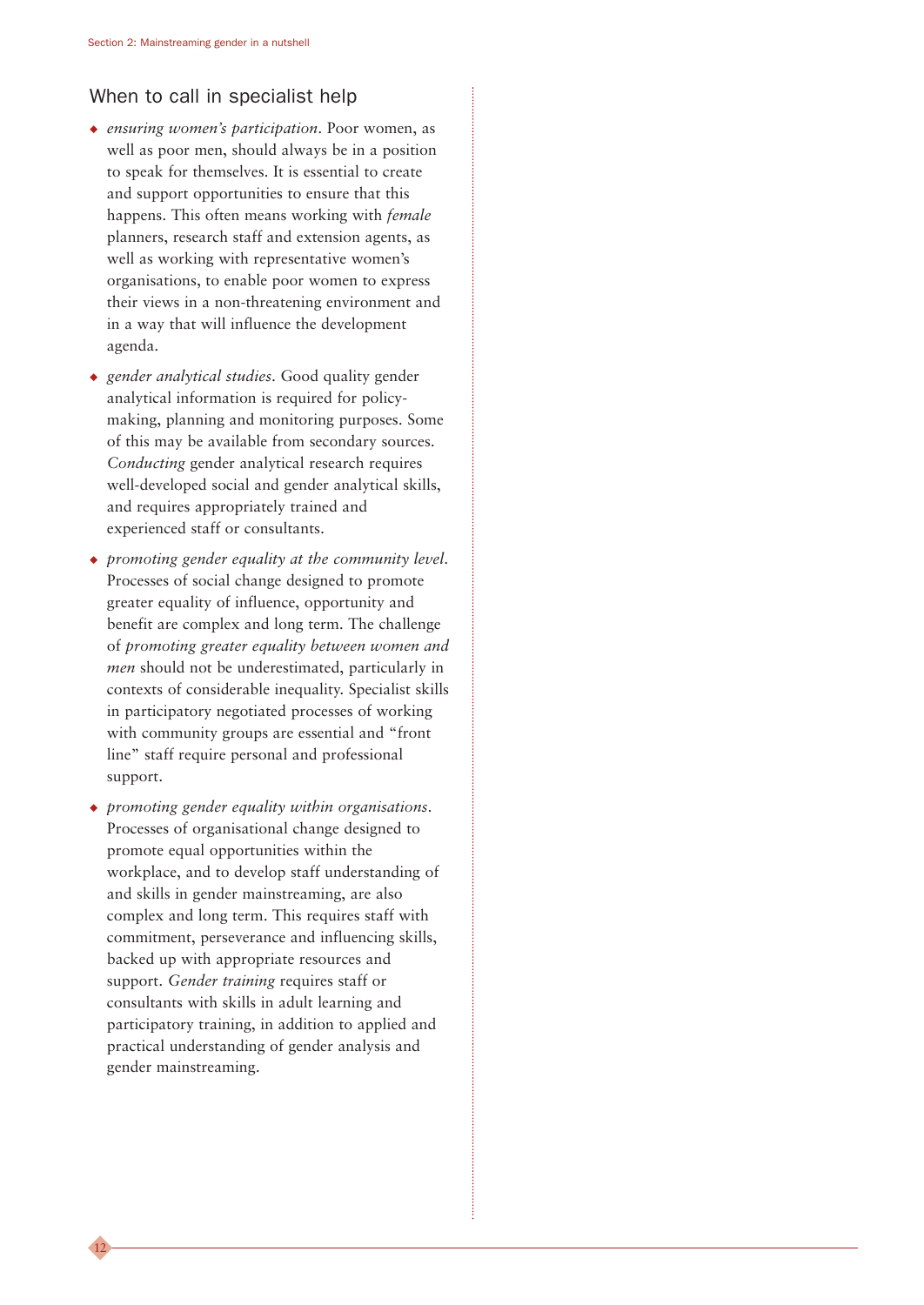### Section 3: Practical tools and guidelines

Step 1: Sex disaggregated data and gender analytical information

#### **What you need to know, and why**

Sex disaggregated data and gender analytical information is fundamental to gender mainstreaming.

#### **Definitions**

#### **Sex disaggregated data**

Sex disaggregated data is *quantitative* statistical information on differences and inequalities between women and men.

Sex disaggregated data might reveal, for example, quantitative differences between women and men in morbidity and mortality; differences between girls and boys in school attendance, retention and achievement; differences between men and women in access to and repayment of credit; or differences between men and women in voter registration, participation in elections and election to office.

#### **Gender analytical information**

Gender analytical information is *qualitative* information on gender differences and inequalities.

Gender analysis is about understanding culture, e.g. the patterns and norms of what men and women, boys and girls do and experience in relation to the issue being examined and addressed. Where patterns of gender difference and inequality are revealed in sex disaggregated data, gender analysis is the process of examining why the disparities are there, whether they are a matter for concern, and how they might be addressed.

#### **What you need to know**

#### **Beneficiary groups**

The precise sex disaggregated data and gender analytical information needed depends on the sector and context.

There are a number of "gender analytical frameworks" designed to provide guidance on the kinds of questions that are likely to be applicable. Other analytical guidelines, such as the sustainable livelihoods framework, can also be adapted to examine gender issues. However, no set of analytical

categories caters to the information needs of every sector and situation. Analytical frameworks can be very helpful but need to be used critically and with care. They should be used to inspire not to restrict thinking.

The most useful starting point in determining information needs is to ask the question:

*What do we need to know in order to ensure that policy/project planning/monitoring addresses the needs of women and men (girls and boys) and benefits both women and men (girls and boys)?*

Sector specialists, even those who know little about gender, will be able to brainstorm responses to this question and come up with an initial "gender analytical framework" of their own. This is a good point to refer to existing analytical frameworks i.e. do they include categories of enquiry that would be useful in your working context, but which you haven't considered?

This manual includes an outline gender analytical framework to assist this process of brainstorming. See outline gender analytical framework: beneficiaries. For sector-specific guidelines, see the GEM website.

#### **Development policy-making, management and implementation agencies**

In recent years research has drawn attention to the ways in which development agencies reflect in their structure, procedures and organisational culture gender inequalities found in wider society. Evaluations have also consistently drawn attention to the "evaporation" of policy commitments to gender equality as a result of inadequate procedures in management and implementation agencies, and lack of commitment, understanding and skills amongst staff.

The effective management and implementation of initiatives to promote gender equality enshrined in planning and policy documents requires action *to develop staff commitment*, *understanding and skills* and to promote *greater gender equality within development organisations* themselves. The design of appropriate capacity-building activities requires analysis of development organisations at the planning stage.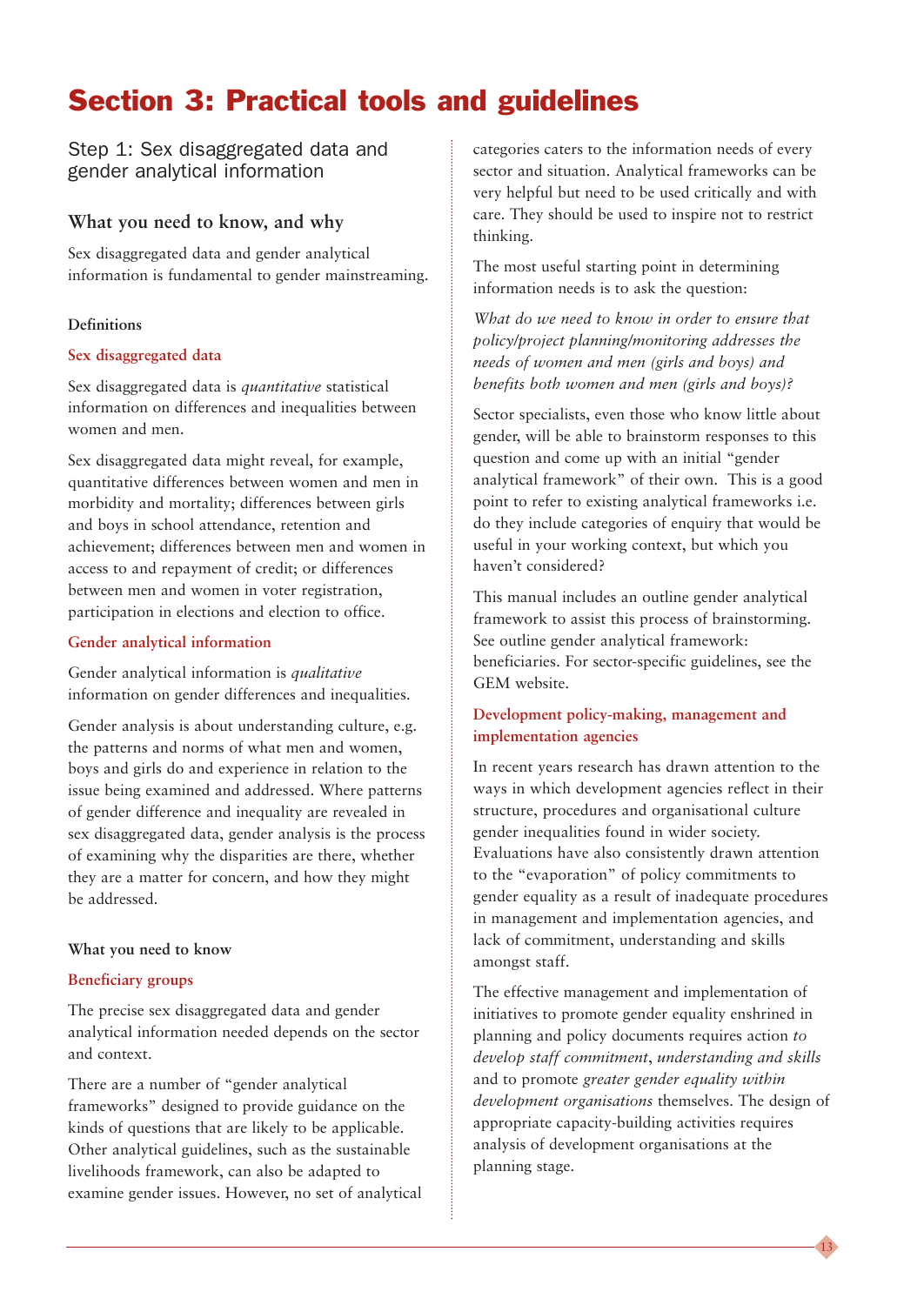This manual includes an outline gender analytical framework to assist this process of analysis. See outline gender analytical framework: development organisations.

#### **When and where you collect information and data:**

- ◆ it is important to draw on *existing* sex disaggregated data and gender analytical information
- ◆ attention should be focused on ensuring that *all data collection systems* (existing and newly created and including national, local, sectoral, and organisational systems) are routinely disaggregated by sex
- ◆ *gender analysis* should be part and parcel of the routine processes of policy and project appraisal and monitoring. Gender analysis of beneficiary groups should be integral to *social* appraisal and monitoring processes, and gender analysis of development organisations integral to *institutional* appraisal and monitoring processes
- ◆ *new gender analytical studies* should be conducted or commissioned to address information gaps or to update existing information.

#### **Use of gender analytical information and sex disaggregated data**

The collection of gender analytical information and sex disaggregated data is not an end in itself. It is required for certain specific tasks. These are:

- ◆ *making the case for taking gender issues seriously.* Advocates seeking to promote attention to gender equality need relevant, up to date, context-specific information on gender differences and inequalities and men's and women's different priorities and needs. Advocating gender equality on the basis of assertion and rhetoric is of limited effectiveness. Sex disaggregated data is particularly powerful for advocacy purposes, producing clear statistical evidence of gender difference and inequality.
- ◆ *Policy and project planning and review.* Contextspecific gender analytical information and sex disaggregated data is necessary to:
	- ensure that women's as well as men's experiences and priorities inform the development agenda

14

– devise appropriate actions to promote greater

equality of influence, opportunity and benefit for women and men in beneficiary groups

- devise appropriate actions to develop staff commitment, understanding and skills in development organisations
- monitor the differential impact of policy and project commitments on women and men and review activities accordingly.

#### **Outline gender analytical framework: beneficiary groups**

This outline gender analytical framework is designed to assist brainstorming on gender analytical information needs. It is an amalgamation between several commonly used gender planning frameworks and sustainable livelihoods analysis. See the GEM website for sector-specific guidelines.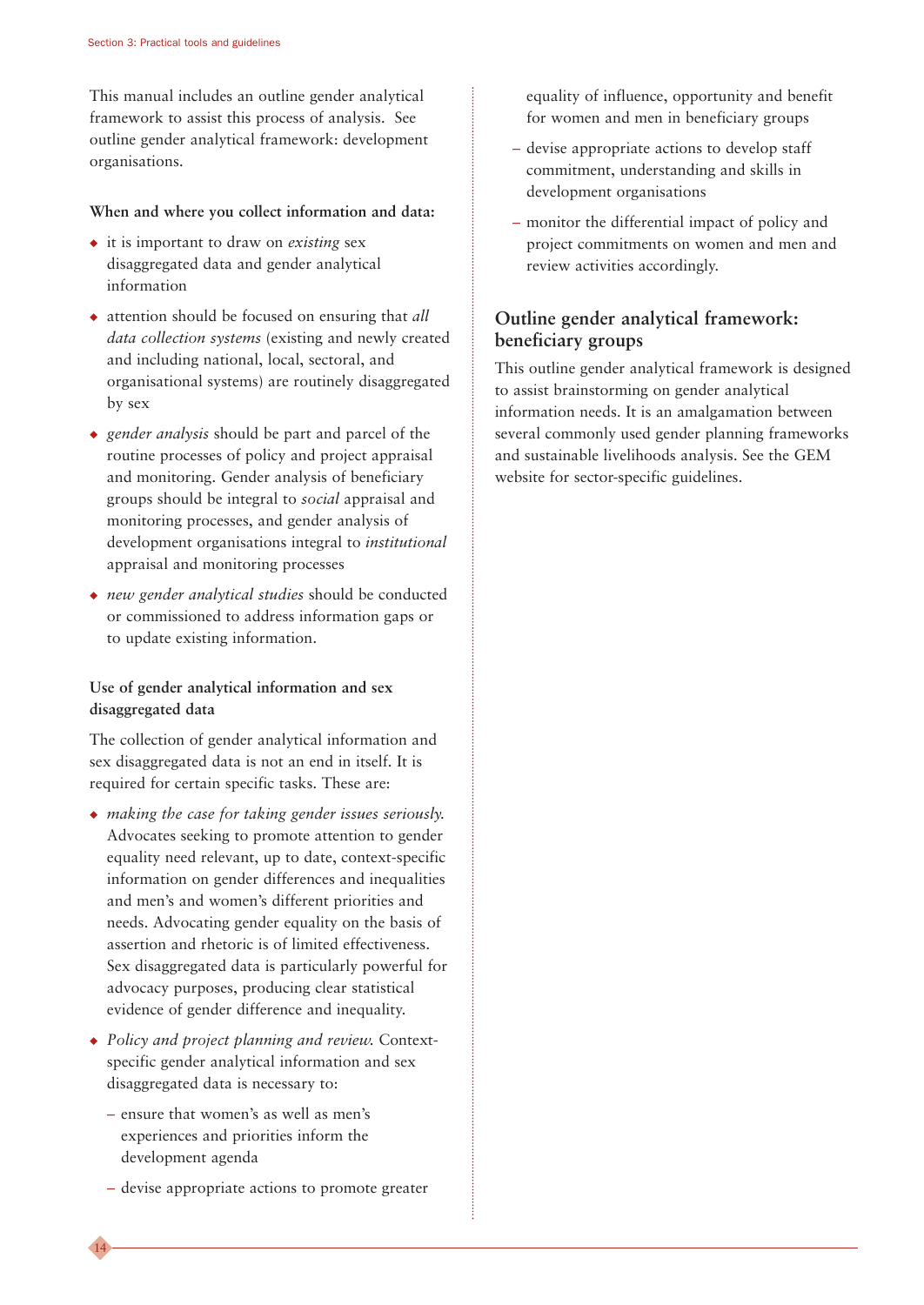#### **Category of enquiry Issues to consider**

- **Roles and responsibilities**
- ◆ what do men/women do?
- ◆ where (location/patterns of mobility)
- ◆ when (daily and seasonal patterns)?
- ◆ *productive roles* (paid work, self-employment, and subsistence production)
- ◆ *reproductive roles* (domestic work, childcare and care of the sick and elderly)
- ◆ *community participation/self-help* (voluntary work for the benefit of the community as a whole)
- ◆ *community politics* (representation/decision-making on behalf of the community as a whole)

- **Assets**
- ◆ what livelihood assets/ opportunities do men women have access to?
- ◆ what constraints do they face?

#### **Power and decision-making**

- ◆ what decision-making do men and/or women participate in?
- ◆ what decision-making do men/women usually control (able to make decisions)?
- ◆ what constraints do they face?

#### **Needs, priorities and perspectives**

- ◆ what are women's and men's needs and priorities?
- ◆ what perspectives do they have on appropriate and sustainable ways of addressing their needs?
- ◆ *human assets* (e.g. health services, education, knowledge and skills)
- ◆ *natural assets* (e.g. land, labour)
- ◆ *social assets* (e.g. social networks)
- ◆ *physical assets* (transport, communications)
- ◆ *financial assets* (capital/income, credit)
- ◆ *household level* (e.g. decisions over household expenditure)
- ◆ *community level* (e.g. decisions on the management of resources and services)
- ◆ *local government level*
- ◆ *national government level*
- ◆ *"*practical" gender needs (needs arising in the context of the *existing* gender roles/assets)
- ◆ "strategic" gender needs (i.e. requiring changes to existing gender roles/assets to create greater equality of influence, opportunity and benefit e.g. increasing women's access to decision-making)
- ◆ perspectives on improved services and delivery systems such as prioritised services; choice of technology; location, type and cost of services; systems of operation, management and maintenance etc.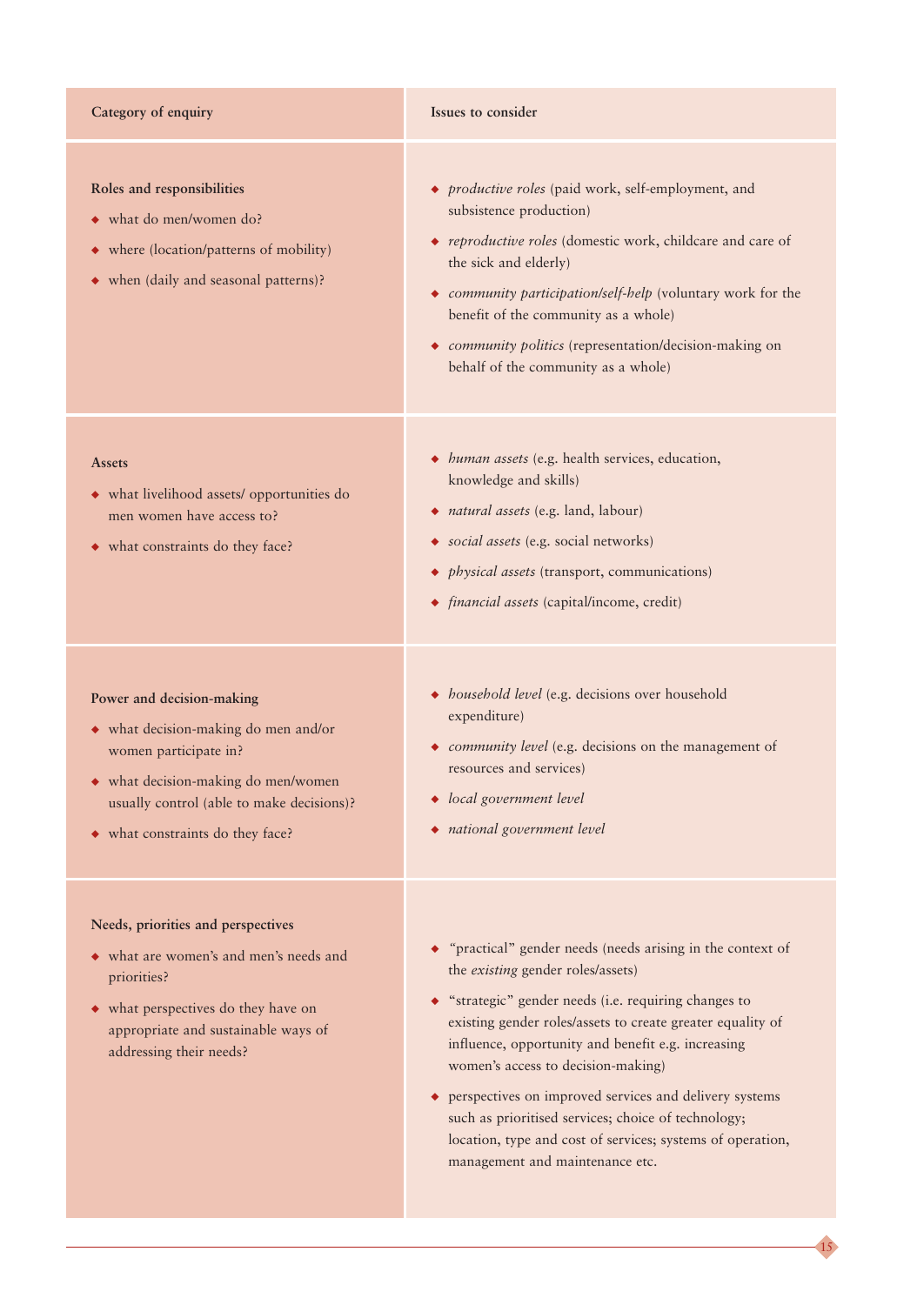16

#### **Outline gender analytical framework: development organisations**

The following is a general analytical framework, to assist gender analysis of development organisations.

Questions and areas of enquiry should be adapted as appropriate for the purposes of advocacy, policy/project planning or monitoring and evaluation.

| Category of enquiry                                                                   | Issues to consider                                                                                                                                                                                                                                                                                                                                                                                                                                                                                                                                                                                                   |
|---------------------------------------------------------------------------------------|----------------------------------------------------------------------------------------------------------------------------------------------------------------------------------------------------------------------------------------------------------------------------------------------------------------------------------------------------------------------------------------------------------------------------------------------------------------------------------------------------------------------------------------------------------------------------------------------------------------------|
| <b>1. WORK PROGRAMME</b>                                                              |                                                                                                                                                                                                                                                                                                                                                                                                                                                                                                                                                                                                                      |
| Policy and action plans<br>◆ gender policies<br>• attention to gender in all policies | Gender policies<br>• is there a gender policy? When was it developed, who was involved<br>in formulation?<br>• is it based on context-specific gender analytical information and sex<br>disaggregated data?<br>• implementation and monitoring procedures?<br>All policies<br>• are gender issues included in other policies? To what extent? Are<br>the gender aspects based on context-specific gender analytical<br>information and sex disaggregated data?<br>• implementation and monitoring procedures?<br>• impact of mainstream policy (sector restructuring; introduction of<br>user fees) on women and men |
| Policy influencing                                                                    | • what is the attitude of senior management staff to gender issues?<br>Who does the management consult with (internally and externally)<br>about gender issues?<br>• who are the formal and informal opinion leaders? Do they take<br>gender issues seriously?<br>• which external organisations and people have an influence on the<br>organisation? Do they take gender issues seriously?<br>• what are the decision-making bodies? What role do women and<br>men play in decision-making?                                                                                                                         |
| Human resources<br>◆ gender focal staff<br>$\bullet$ all staff                        | Gender Focal Staff<br>• is there a designated gender unit/staff member? Since when?<br>structure/ mandate/resources? What do they do? How effectively?<br>Perceptions of gender focal staff/perceptions of staff in the rest of<br>the organisation?                                                                                                                                                                                                                                                                                                                                                                 |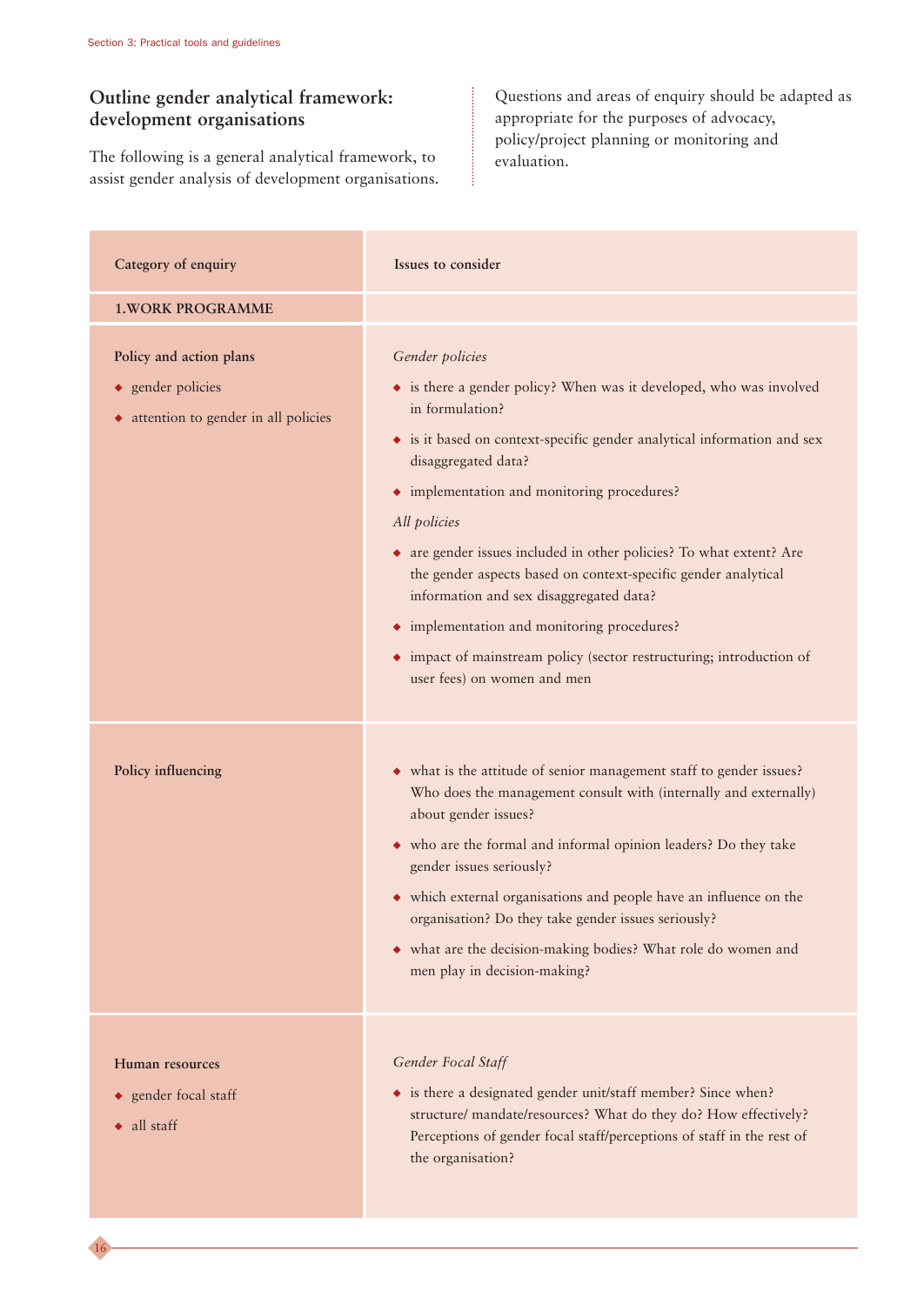| Category of enquiry                                                                                                     | Issues to consider                                                                                                                                                                                                                                 |
|-------------------------------------------------------------------------------------------------------------------------|----------------------------------------------------------------------------------------------------------------------------------------------------------------------------------------------------------------------------------------------------|
|                                                                                                                         | All staff<br>• responsibility for gender equality issues? Training?<br>Knowledge and skills? Attitudes to gender?<br>• is sensitivity to gender issues included in job descriptions/ assessed<br>at interview/monitored at appraisals?             |
| <b>Financial resources</b><br>• gender equality initiatives<br>"on the ground"<br>• staff capacity-building initiatives | Gender equality initiatives "on the ground" and staff capacity-building<br>• funding for what activities, to what effect?<br>• funding for what activities, to what effect?                                                                        |
| Systems, procedures and tools                                                                                           | • is attention to gender issues included in routine systems and<br>procedures (information systems; appraisal, planning and<br>monitoring procedures)?<br>• have staff been issued with guidelines/information/tools on gender<br>mainstreaming?   |
| 2. WORKING CULTURE                                                                                                      |                                                                                                                                                                                                                                                    |
| <b>Staffing statistics</b>                                                                                              | • numbers of men and women at each level in the organisation, and<br>according to role/sector<br>• interview/recruitment/promotion/training and career development -<br>sex disaggregated statistics<br>• wages, i.e. sex disaggregated statistics |
| Men's and women's practical needs                                                                                       | does the organisation create a safe and practical environment for<br>٠<br>women and men (consider issues like transport arrangements,<br>working hours, travel commitments, toilets, childcare<br>responsibilities)                                |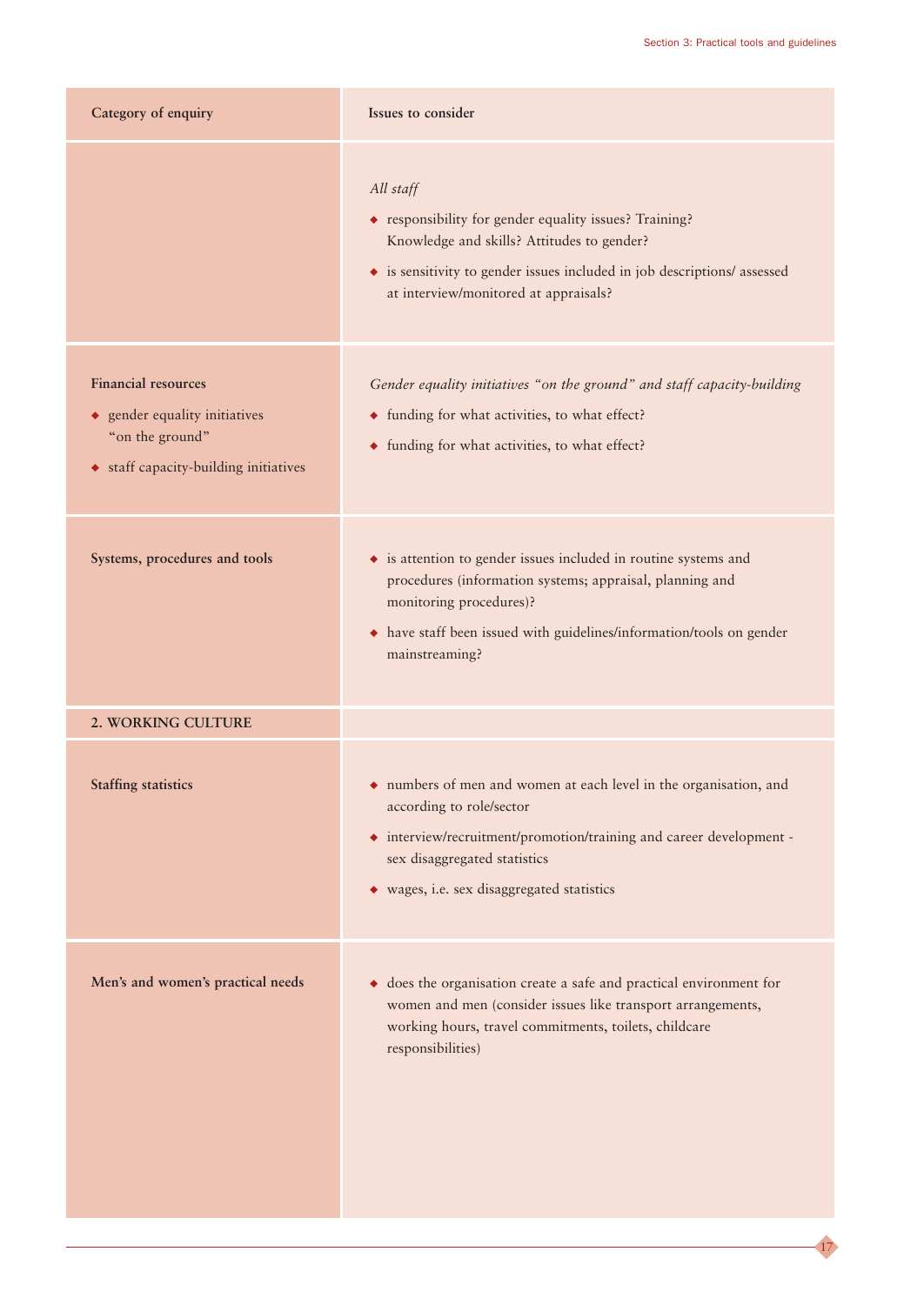| Category of enquiry      | Issues to consider                                                                                                                                                                                                                                                                                                                                                                                                                                                                                                        |
|--------------------------|---------------------------------------------------------------------------------------------------------------------------------------------------------------------------------------------------------------------------------------------------------------------------------------------------------------------------------------------------------------------------------------------------------------------------------------------------------------------------------------------------------------------------|
| Organisational culture   | • how does information flow in the organisation i.e. formally and<br>informally? To what extent are women/men included in<br>communication networks?<br>• what are the main shared values of the organisation? Do these<br>relate in any way (explicitly or potentially) to gender equality?<br>• is decision-making centralised or decentralised? To what extent do<br>individual staff have "room for manoeuvre"?<br>• what is the attitude towards male/female staff?<br>• incidence/perceptions of sexual harassment? |
| <b>Staff perceptions</b> | • male and female staff perceptions of "gender" issues at work                                                                                                                                                                                                                                                                                                                                                                                                                                                            |
| Policy and action        | • does the organisation have an Equal Opportunities policy or<br>equivalent directives? What does this policy cover? how has it been<br>implemented and promoted? To what extent does it affect practice<br>within the organisation?                                                                                                                                                                                                                                                                                      |

#### **Gender budgets**

18

"Gender budgets" or "women's budgets"2 are analyses of government budgets to establish the differential impact of revenue raising or expenditure on women and men and on different groups of women and men. They are designed to inform public policy debate, and as such are a particularly important lobbying tool in the context of national policy frameworks

Budgets are the most important government economic policy instrument. They reflect the spending choices a government has made to achieve social and economic objectives in the context of specified revenue raising activities and predicted revenue. In order to identify the differential impact of budget expenditures on women and men, three categories of expenditure are important:

- ◆ expenditure specifically targeted to groups of women or men to meet prioritised needs
- ◆ expenditure specifically targeted to promote equal opportunities for women and men
- ◆ general or mainstream budget expenditure making goods and services available to the whole community.

Typically 99% of expenditure falls into the latter category and in this context, a budget can appear to be a gender-neutral instrument of policy. Sex disaggregated data and gender analytical information is needed to expose the differential gender impact of mainstream budget expenditure commitments.

Participants in gender budgeting exercises can include government, parliamentarians or civil society organisations, or a combination of these. A gender budget may cover expenditure and/or revenue, and

*2 In the evolution of this process, the initial focus was on auditing government budgets for impact on women and girls. More recently, gender has been used as the category of analysis, and the term "gender budgets" is more often used.*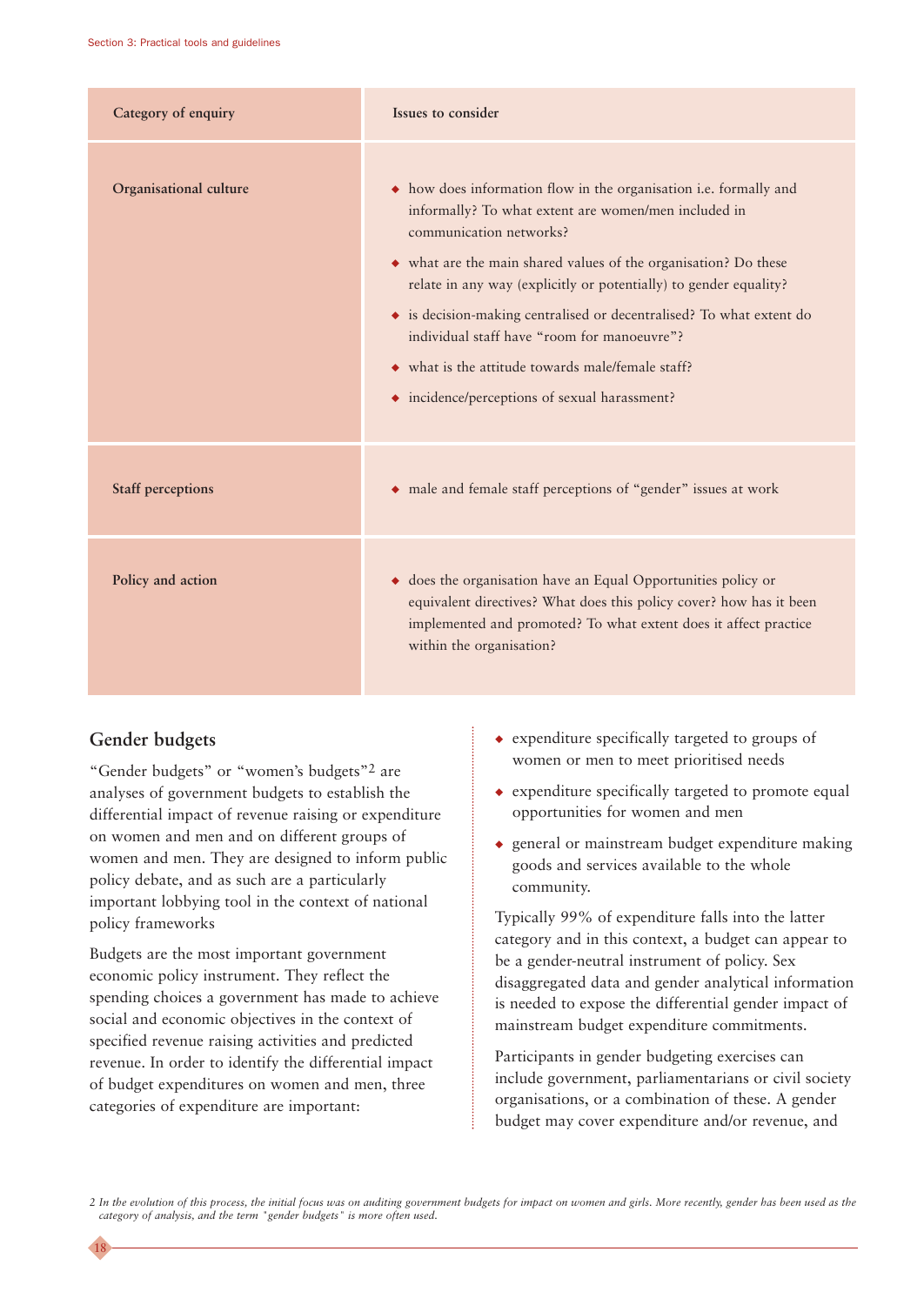19

may focus on selected sectors or all sectors. They might examine past budgets, past actual expenditure, estimated current budget allocations or future budgets as projected in medium term expenditure frameworks. They are conducted and used by governments to report on what they have done to meet women's needs and promote gender equality. More commonly, they are conducted by civil society groups and provide information for parliamentarians and civil society groups to use in lobbying for greater gender equality.

A number of gender budgeting tools and approaches have been developed. Choice depends on the availability of data, the expertise of personnel, and the links between national budgets and national policy, as well as practical constraints of time and access to computers and software.

#### **Gender budget tools**

*Gender-aware policy appraisal*: this is the most common approach. It begins with the assumption that budgets reflect policy. Analysis involves scrutinising the explicit and implicit gender implications of national and sectoral policies, examining the ways in which priorities and choices are likely to reduce or increase gender inequality

*Gender-disaggregated beneficiary assessments*: this is a more participatory approach to policy analysis i.e. asking actual or potential beneficiaries the extent to which government policies/programmes match their own priorities

*Gender-disaggregated public expenditure incidence analysis*: this compares public expenditure for a given programme with data from household surveys to reveal the distribution of expenditure between women/men, boys/girls

*Gender-disaggregated tax incidence analysis*: this examines direct and indirect taxes and user fees to calculate how much tax is paid by different individuals and households

*Gender-disaggregated analysis of the impact of the budget on time use*: this examines the relationship between national budget and the way time is used in households. In particular, it draws attention to the ways in which the time spent by women in unpaid work is accounted for in policy analysis

*Gender-aware medium term economic policy framework*: these are attempts to incorporate gender into the economic models on which medium term economic frameworks are based

*Gender-aware budget statement*: this is an exercise in government accountability which may use any of the above tools. It requires a high degree of commitment and co-ordination throughout the public sector as ministries and departments undertake and publicise an assessment of the gender impact of their line budgets.

Adapted from Diane Elson (1997) "Tools for gender integration into macro-economic policy" in Link into Gender and Development, 2, Summer, p.13, cited in Budlender, D and Sharp, R (1998) "How to do a gender-sensitive budget analysis: contemporary research and practice", Commonwealth Secretariat and AusAid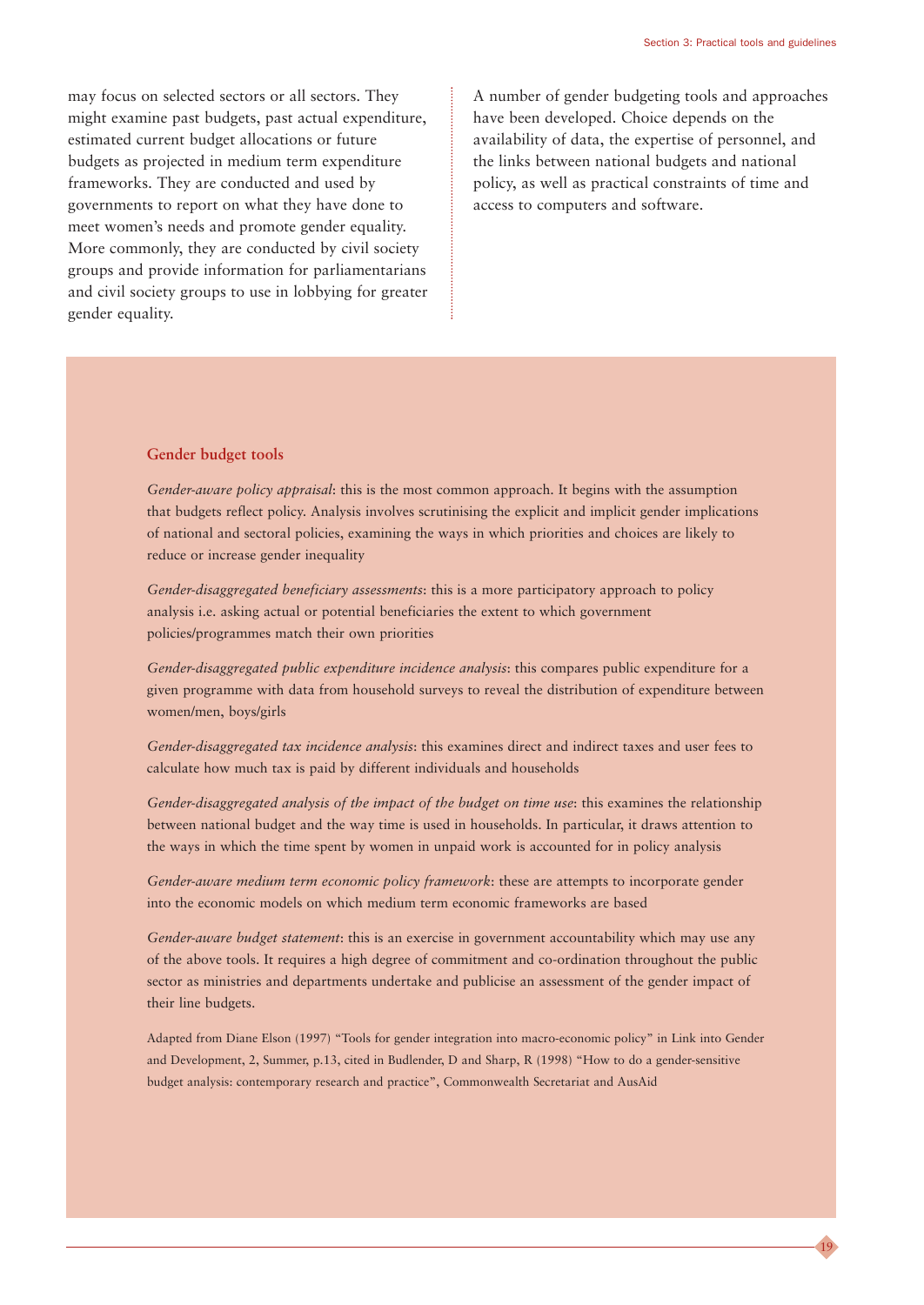#### Step 2: Influencing the development agenda

#### **Gender-sensitive stakeholder analysis**

In order to ensure that women's as well as men's needs, priorities and constraints are recognised and addressed and influence the development agenda, all processes of policy development and project design should involve:

- ◆ participatory consultation with women as well as men in beneficiary groups
- ◆ women as well as men in decision-making at all levels
- ◆ gender equality advocates (men as well as women) devising ways of opening up spaces to ensure women's active involvement in consultation and decision-making.

This means finding ways to ensure that:

- ◆ women's groups are actively involved in consultation *and decision*-making processes
- ◆ the range of women's views and needs is adequately represented. Different women (and men) have different needs on the basis of class, ethnicity, age and family composition, and other factors. Urban, middle class women do not necessarily accurately represent the views and priorities of poor, rural women
- ◆ the usual processes of stakeholder analysis (drawing up a table of stakeholders; assessing the importance of each stakeholder and their relative power and influence; and identifying risks and assumptions that will affect project design) include:
	- women and men as separate stakeholder groups
	- where appropriate, different stakeholder groups amongst women (and men)
	- clarity regarding stakeholder groups which include *both* women and men
	- consultancy teams, working groups, management teams and implementation teams include women as well as men
	- gender equality advocates (in government, civil society and donor organisations) work in collaboration, thinking collectively and strategically about advocacy strategies.

#### **Women in decision-making: community level**

#### **Issues to address**

Traditionally, women are often excluded from decision-making at the community level. A number of factors combine to bring this about. These include traditional attitudes concerning the role and status of women, and also aspects of women's own work burden, knowledge, skills and confidence. Poor women's confidence can be undermined by less exposure than poor men to the world outside their immediate home, and by limited language and literacy skills. Even when steps have been taken to include women in community level decision-making, too often women have been token representatives on community committees with a passive role and few real responsibilities. Problems for women can be compounded during negotiations with local authorities. Community based groups may have been able to achieve considerable levels of women's participation, but decision-making power may lie at higher levels of the local administration, where women are not so well represented. Community efforts are often frustrated by bureaucratic delays or unwilling staff at the local/municipal government level, and women community representatives can be particularly vulnerable because of their generally lower social status.

#### **Increasing women's involvement in community decision-making**

#### **Gender analysis**

Before taking action to involve women in community level decision-making, it is important to be fully aware of *existing* gender roles, structures and attitudes in relation to decision-making at the community level.

#### **Planning to promote women's involvement**

Action to promote women's involvement in community level decision-making should be devised on the basis of a clear understanding of existing gender roles, and on the basis of male and female community members' perspectives and priorities. On this basis:

◆ appropriate ways of strengthening women's involvement in decision-making need to be specified in planning documents, included in implementation staff TORs (terms of reference) and supported with necessary funding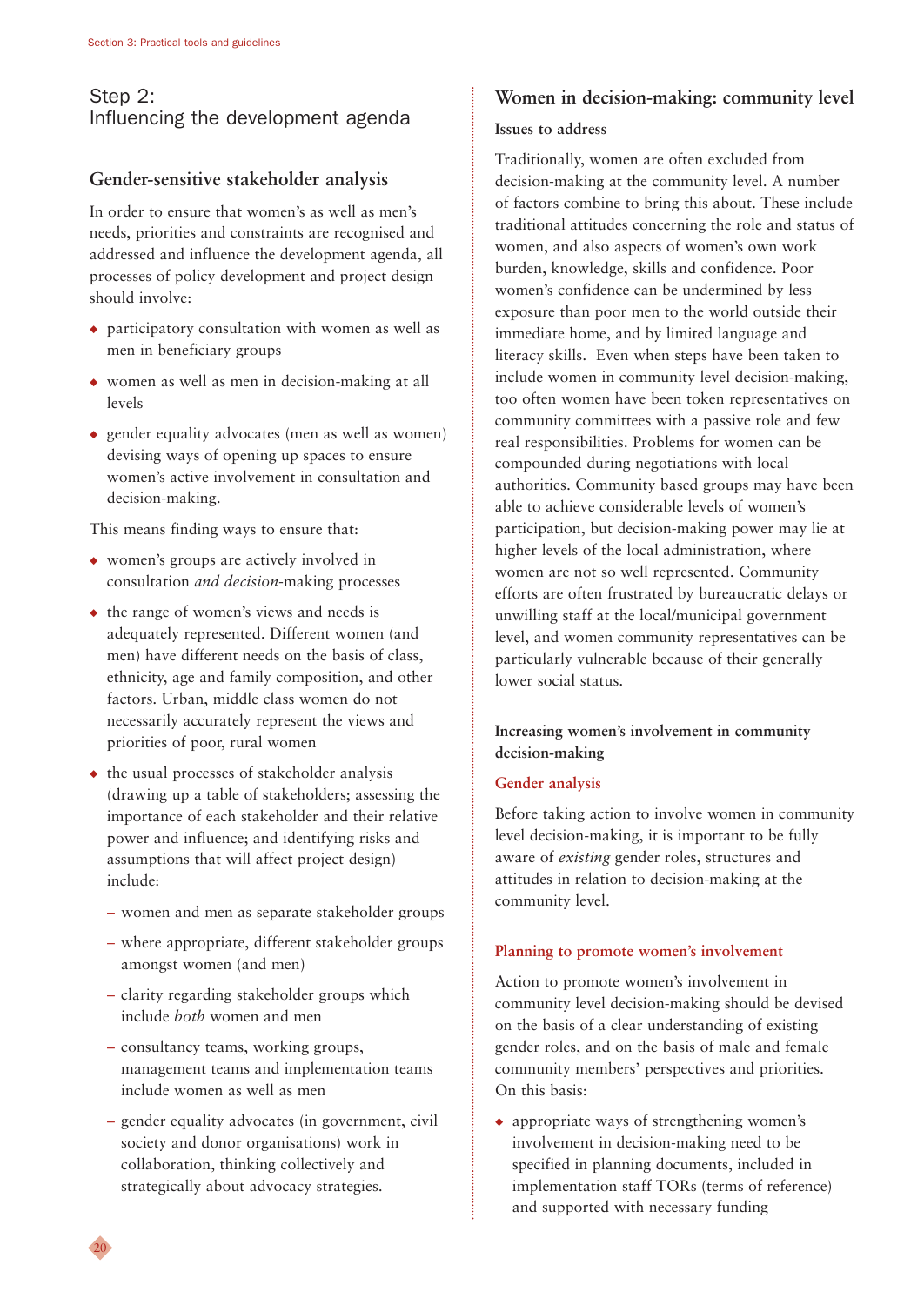◆ criteria for monitoring and evaluation of women's participation must also be established. Indicators of effectiveness should include qualitative as well as quantitative aspects of participation.

#### **Activities to promote women's involvement**

◆ Practical measures to promote women's involvement in decision-making include the following:

#### *Community consultation processes*

- ◆ practical measures are needed to ensure that project information reaches women, that they are able to attend meetings and that meetings provide a forum in which they can actively participate
- ◆ women themselves will often have insights on the best way to work around male dominated power structures
- ◆ open discussions involving men and women may facilitate women's participation but specific measures may also be needed to overcome the deference or muting of women's views in front of men
- ◆ particularly in large communities, it may be necessary to follow up large meetings with smaller planning groups, including key women representatives, where women's roles, responsibilities, priorities and constraints can be elaborated in more detail
- ◆ given the limitations on poor women's time, considerable outreach work and flexibility is required about when and where to meet. One approach has been to arrange meetings in situ at, for example, water supply sites or clinics
- ◆ working with existing women's NGOs or community organisations is a way to involve women directly. However, such organisations tend to be monopolised by more affluent women with more free time, and may exclude poorer sections of the community
- women's organisations are not necessarily "gender-sensitive", in the sense that they may have limited understanding of ideas concerning gender mainstreaming and gender equality. It may be useful to take steps to strengthen the gender sensitivity of CBOs and networks.

#### *Activities to gain the support of men*

- ◆ early consultation with men, particularly community leaders, and attempts to promote positive attitudes towards women's active participation, are important. Where women are involved in separate activities or training, the potential advantages should be explained, and/or complementary or parallel activities organised for men
- ◆ men's negative attitudes to women's increased involvement have often shifted once the benefits to the community, households, and women themselves have been demonstrated.

#### *Promoting women's active role in community level decision-making*

- ◆ women's involvement in selecting candidates is likely to result in a higher and more dynamic level of women's participation
- ◆ the *quality* of women's participation in committees, as well as the *quantity*, needs to be improved. For women who are unused to assuming positions of authority, considerable groundwork may be needed to develop the selfconfidence and assertiveness skills necessary for dealing with village authorities. Women representatives may need special training, in leadership skills, confidence building and communication. Similar training should be offered to men to avoid alienation.

#### *Links with local authorities*

Local women's needs are often addressed most effectively by building gender-sensitive partnerships between community representatives and local authorities. This involves:

- ◆ supporting and training community representatives to negotiate effectively for gendersensitive services
- ◆ training staff in municipal authorities to increase their understanding of gender issues, needs and rights, as well as their responsibility for delivering gender-aware responses
- ◆ developing activities to increase information to marginalised groups, including women, about the services and resources they can expect, e.g. service charters setting out standards of provision.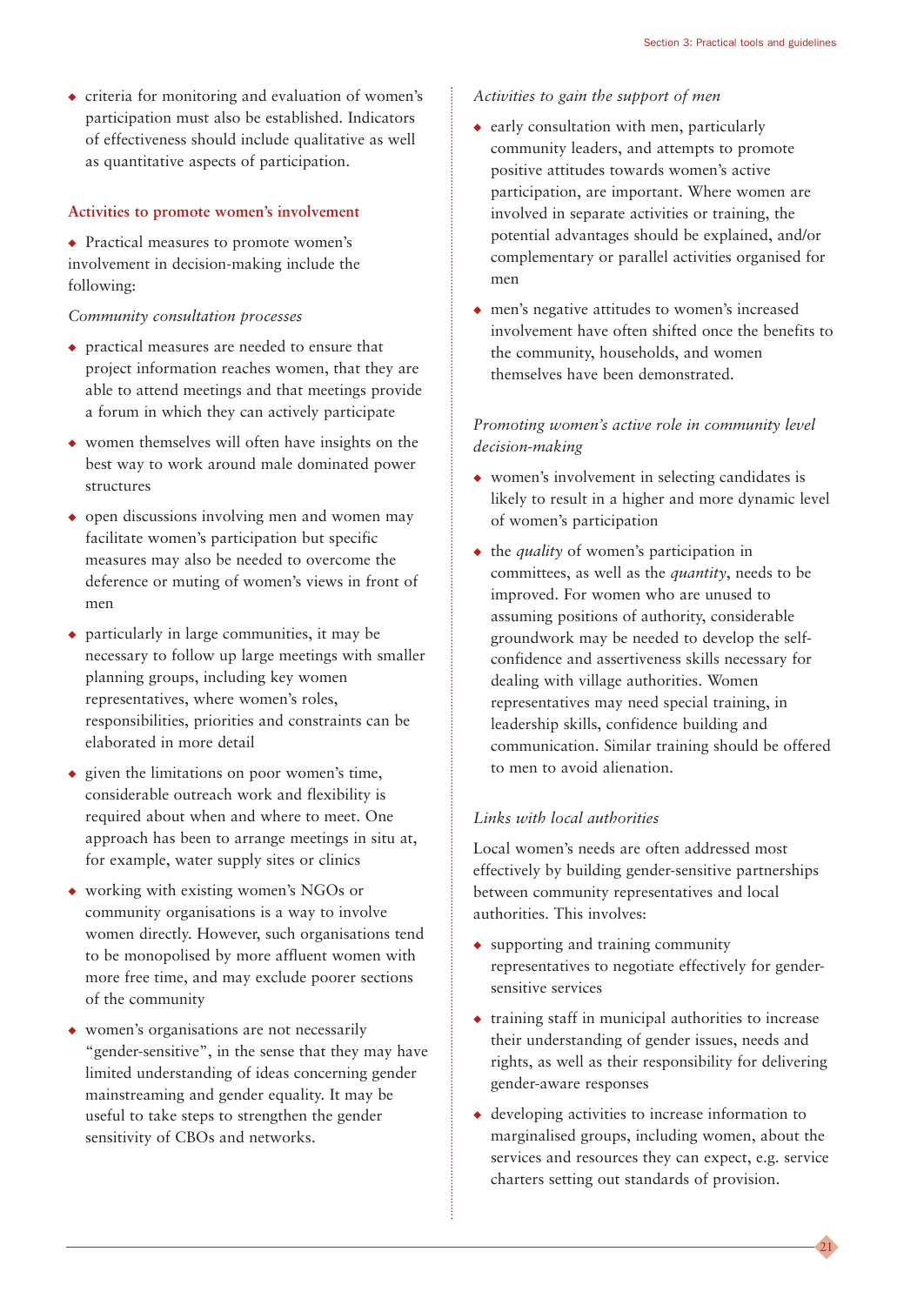#### **Women in decision-making: national policy processes**

World Bank PRSP gender guidelines specifically promote the need for gender-sensitive participatory consultation processes at the poverty diagnostic stage. However, no mechanism exists either within the World Bank, or within most national governments, to ensure that these guidelines are adhered to and no minimum level of consultation is stipulated in the guidelines. The level of women's participation in national policy consultation processes in many countries is currently very low.

It is imperative for gender equality advocates within governments, donor organisations and civil society groups to push for women's right to participate and to be heard in national policy consultation processes, and for women and gender equality advocates to participate in decision-making at all levels.

This means giving consideration to:

- $\bullet$  supporting the capacity of civil society groups committed to gender equality (women's groups, men's groups and mixed groups) to engage effectively with national policy processes. It is particularly important to make budget and macroeconomic processes accessible
- ◆ recognising the strength that diversity amongst women's groups and civil society groups can bring, but balancing this with choices regarding focused advocacy on women's rights and gender equality
- ◆ developing the capacity of government staff to understand gender equality issues and support gender-aware participatory consultation processes. Linkages between gender advocates and government officials developed during training can assist later lobbying activities
- ◆ establishing standards by which the quality of gender-aware participation can be measured.

#### **Working in networks and coalitions**

22

Networking is fundamental to effective gender mainstreaming. It is professionally ineffective and personally undermining for organisations and individuals seeking to promote gender equality and women's empowerment to work alone. In the context of developing national policy frameworks, it is essential for gender advocates within government and donor organisations to work collaboratively

with each other and with civil society groups.

#### **Types of network**

#### **Informal support networks**

It is particularly valuable in the early days of trying to mainstream gender *within* an organisation, policy development process or project for staff trying to promote attention to gender to form an informal support network of *like-minded people*. People attend as individuals, not as organisational representatives. The key issue is that members choose to attend and have a reasonable relationship of trust from the outset. These informal networks provide much needed personal support in what can be a very stressful and marginalised role. They provide a supportive environment to brainstorm ideas, reflect on experiences and recover from disasters!

#### **Formal internal networks and working parties**

These are networks recognised and legitimised by the organisation or organisations involved, with people attending in their professional capacity and reporting back. They include gender working parties, gender focal point networks, and donor gender networks.

#### *Gender working parties*

A network formed when there is some degree of recognition within an organisation that gender is an issue that needs to be addressed. The aim is to involve a range of staff in developing strategies that will be effective and relevant to all aspects of the organisation's work. Tasks might include coordinating the development of a gender mainstreaming policy, with individual members representing the interests of different departments; developing an appropriate gender training strategy, with individual members responsible for assessing training needs in their different departments; and coordinating the implementation and monitoring of a gender policy.

#### *Focal point networks*

Government ministries, in particular, frequently appoint/nominate "gender focal staff" to promote attention to gender in their own sector/department, in pursuance of policy commitments to gender mainstreaming. It is particularly beneficial to form focal staff networks, usually under the co-ordination of the national women's machinery, to link together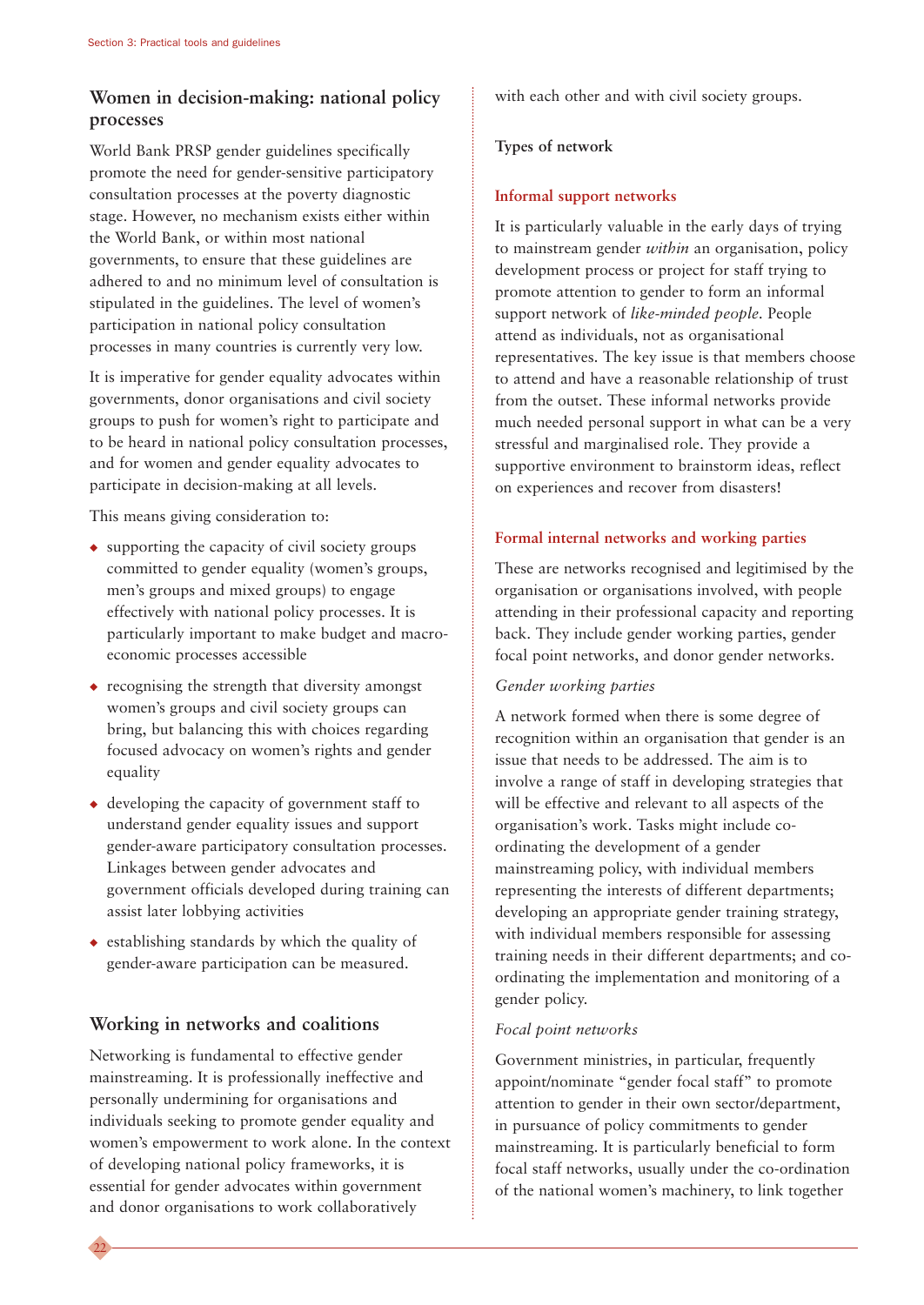staff trying to promote attention to gender in different ministries and departments. These are a forum for developing strategies, building capacity and providing personal and professional support.

#### *Donor gender networks*

These bring together staff within donor organisations responsible for mainstreaming gender within their own organisations and programmes, as well as supporting women-specific initiatives. They are important to co-ordinate the work of different donors and avoid duplication; share experiences on and approaches to mainstreaming gender; share approaches to supporting the local women's movement; and share information about local organisations and consultants.

#### **Advocacy networks**

Gender advocates lobbying development organisations either from the inside or outside to promote attention to gender equality in legislation, policies and programmes are far more effective when efforts are co-ordinated. In the context of national policy frameworks, individual staff and organisations, including donors, have limited power *on their own* to influence the agenda. It is essential for gender advocates within donor organisations to co-ordinate with gender focal staff within government and with civil society groups to coordinate activities, develop strategies and take advantage of opportunities.

#### *Internal advocates linking with external networks*

An important part of effective advocacy is for focal staff *within* government and development organisations to communicate with and gain the confidence and support of constituents *outside* the organisation. Links between gender focal staff and women's organisations, gender equality advocates and research centres enrich the resources, knowledge and expertise available internally, broaden the input and influence of outside organisations, provide moral support to internal advocates and can increase their leverage.

#### *External pressure groups*

UNIFEM notes "we have seen time and time again that effective mainstreaming requires sustained pressure, over a long period, on governments, bilateral and multilateral agencies, the private sector, the media and other actors by women, women's movements and their allies. Without an empowered

group of women advocating for and guiding gendersensitive policies and practices, the work of mainstreaming is prey to the particular skills and interests of a changing cast of governmental, bilateral, and multilateral personnel who may or may not have a commitment to or understanding of gender mainstreaming and equality. Thus UNIFEM's mainstreaming strategy hinges on supporting women to collectively assess their situation, express their priorities and concerns, strengthen their public voice, advocate and lobby for policy reform, and develop approaches to substantively influence societal decision-making."

#### **Electronic networks**

There are a number of gender and development email networks. These can be a useful opportunity to share information, ideas and experiences, although clearly access is restricted to those who have the necessary hardware, infrastructure and resources.

#### **Tips for network effectiveness**

Great expectation can accompany the establishment of networks, only to find that membership trails off, little is achieved and members cease to meet. To maximise effectiveness, networks need to pay attention to the following:

- ◆ *clear thought to membership*: this involves thinking through what each member will contribute, and what they will gain, as well as factors concerning the overall coherence and viability of the group
- ◆ *well thought out need and goal*: it is important for members to reach agreement on a clear purpose and goal. This is motivating and gives a general direction to the group
- ◆ *good leadership*: networks work most effectively when members feel actively involved and responsible. The leader should have a strong commitment to the network goal, respect for the members and a facilitative, inclusive style
- ◆ *good communication with members*: this includes regular meetings, the agenda circulated in advance, and minutes circulated afterwards
- ◆ *effective and efficient meetings*: meetings should give a sense of progress towards the goal, provide an opportunity for members' views to be heard and to reach consensus on decisions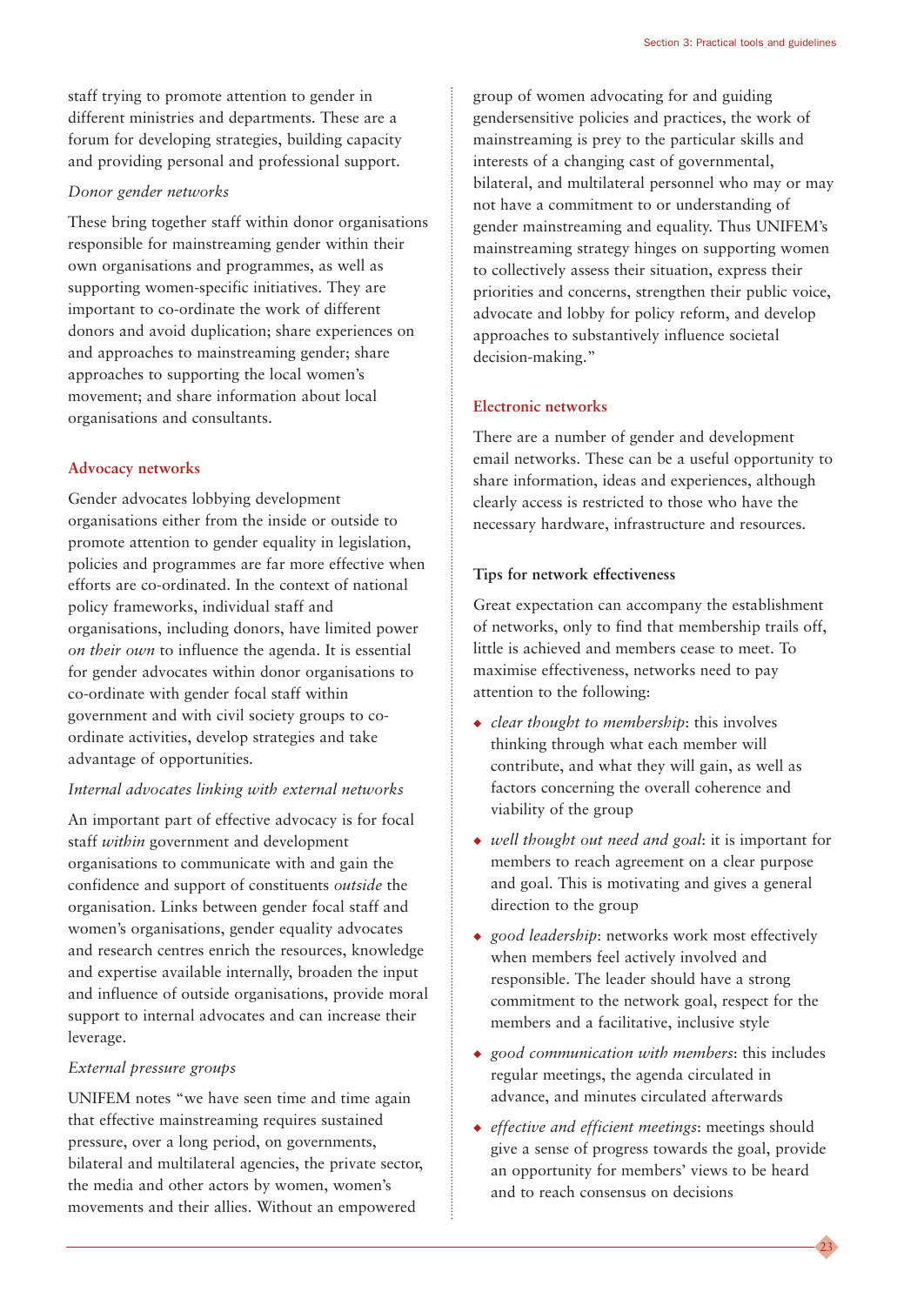- ◆ *clear, realistic and agreed action plan*: actions need to be agreed bearing in mind members' resources, time availability, opportunities, skills, knowledge and influence
- ◆ *concrete results*: achievement is highly motivating. Modest expectations accompanied by tangible progress, are more motivating than ambitious goals with no clear strategy for bringing about tangible change.

#### **Advocacy and Lobbying**

#### **Gender advocates**

Persuading those in positions of power and authority to take gender equality and women's empowerment seriously is key to making progress. This is the role of "gender advocates" with government, civil society and donor organisations. Gender advocates can be men or women, and individuals or organisations. They may undertake this responsibility as part of their designated role, or purely on the basis of their own motivation and choice.

Gender advocates require patience, persistence and commitment. They need the ability to think strategically and to take advantage of unexpected opportunities. They need to be able to recover from setbacks, be willing to compromise and recognise the significance of modest gains and breakthroughs. Promoting gender equality and the empowerment of women is a long-term, complex and difficult task.

Gender advocates face different opportunities and constraints in different contexts.

#### **Government based advocates**

In many cases, advocates operating within government ministries are highly constrained in their room for manoeuvre. Razavi (98) description of gender advocates describes their situation well: "supplicants trying to persuade those not convinced of the intrinsic value of gender equality, in terms least likely to generate resistance, that gender issues need to become a priority".

#### **Civil society based advocates**

Civil society based gender advocates are often freer to express their views than those working within government. However their degree of influence and leverage over government decision-making will

depend on a number of factors:

- ◆ the extent to which women's empowerment and gender equality is accepted as a desirable goal by the government and in wider society
- $\leftrightarrow$  the government's history of addressing women/gender issues
- ◆ the government's degree of dependence on civil society support (e.g. need for voter support to remain in power)
- ◆ government decision-making ideology and procedures
- $\bullet$  the existence and capacity of internal gender advocates fighting for a similar agenda.

#### **Donor based advocates**

The majority of donor organisations have a stated commitment to the promotion of gender equality (a notable success for gender advocacy). The problem lies in translating this commitment into action. In the context of donor-funded *projects*, the range of stakeholders involved in planning and design is comparatively small and the donor organisation is often in a powerful position to influence the planning agenda. As a consequence, *if* attention to gender equality is important to the donor, *and* the staff involved in planning have the appropriate knowledge and skills, then measures to promote gender equality are likely to be included in the project design. The most appropriate role for gender advocates in this context is to develop appropriate gender mainstreaming knowledge and skills amongst planning staff.

In contrast, the development of *national policy frameworks* is a complex process of negotiation involving multiple government, donor and nongovernment stakeholders. Individual staff and organisations, including donors, have limited power *on their own* to influence the agenda. This provides a very different context for donor based gender advocates to promote attention to gender equality. It is essential for gender advocates from donor organisations, ministries, parliament and civil society groups to work in conjunction identifying strategic entry points for the promotion of gender equality. It is unsustainable, inappropriate and unnecessary for donors to promote an agenda of gender equality single-handedly. Donor based advocates should:

◆ promote, as far as possible, co-ordination between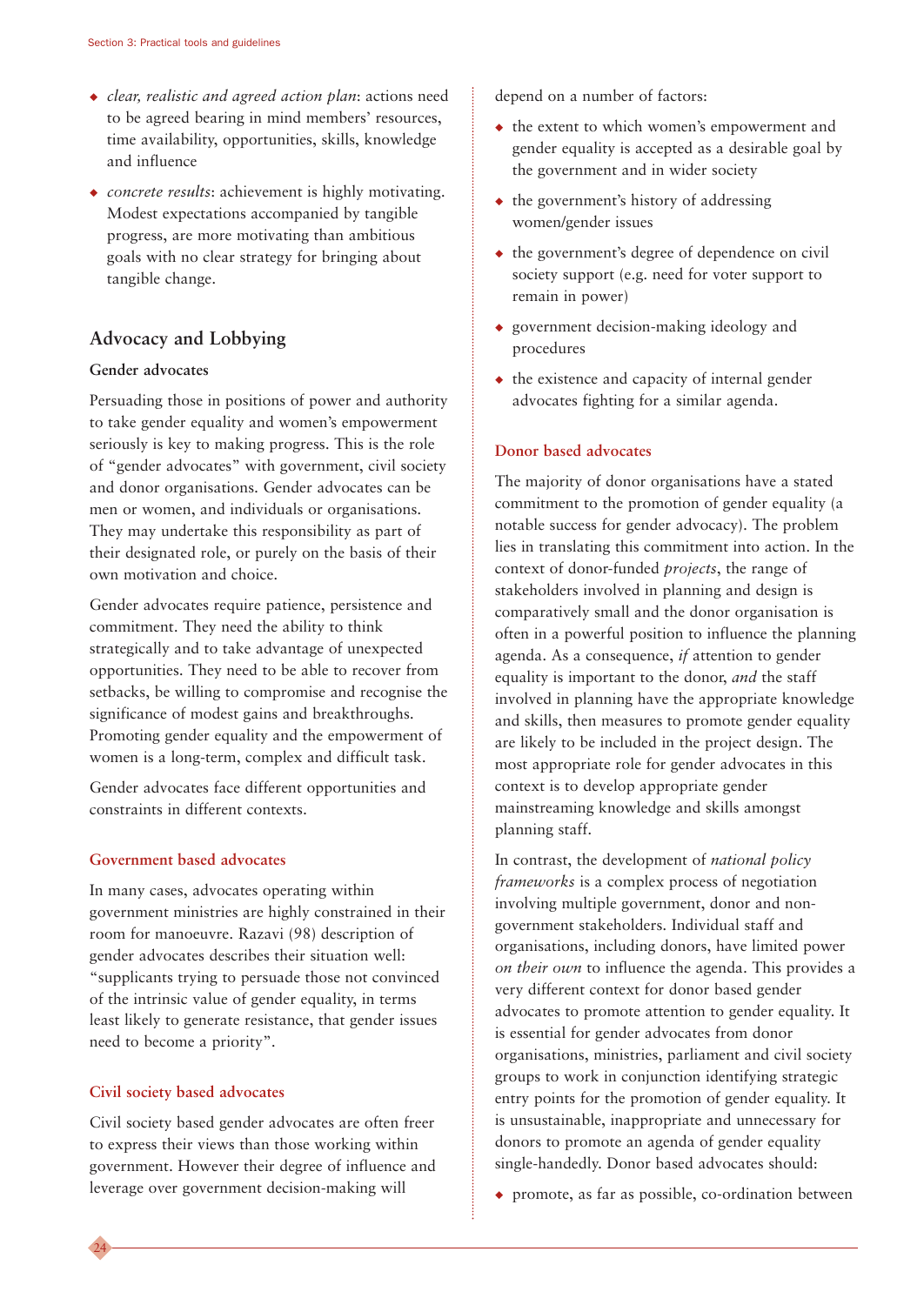donors on gender equality issues

- ◆ ensure that staff from different sectors are aware of, and speak in favour of, gender equality policy commitments
- ◆ seek out and support (with funding, training and consultancy support) gender advocates within partner ministries. Development assistance can play a very important legitimising role, supporting the advocacy work of gender staff
- ◆ support civil society advocacy organisations
- ◆ participate in gender networks and agree joint strategies.

#### **Advocacy strategies**

Effective advocacy (for individuals or organisations, government, civil society or donor advocates) involves:

- ◆ identifying appropriate "entry points". These could be:
	- international, national, sectoral or organisational policy commitments to gender equality
	- new research findings, or analyses of sex disaggregated data
	- the support of key individuals in powerful positions
	- specific events (elections, international conferences, local conferences, issues in the headlines)
	- new initiatives
	- reviews of existing initiatives
	- research funding
	- funding for training
- $\triangle$  developing strategic alliances and recognising the need for compromise
- $\triangle$  developing a well argued case for taking gender issues seriously, drawing on appropriate sex disaggregated data and gender analytical information
- ◆ moulding arguments into a shape that fits the goals, culture and procedures of the targeted organisation or process
- ◆ using a language that is bold and appealing to policy makers and practitioners, quite different

from the complexity of academic gender analysis

- $\bullet$  making clear, well thought through and realistic suggestions for change. In constrained circumstances, suggestions for change may have to be confined to least worst scenarios and damage control, rather than to a more ambitious concerns with the promotion of gender equality
- ◆ anticipating opposing arguments and developing reasonable responses
- $\triangle$  recognising the importance of small incremental steps towards the long-term goal of gender equality
- ◆ revisiting strategies to take account of what has been achieved and learned as well as to assess new opportunities and changing circumstances
- ◆ recognising that gains made towards the long-term objective of gender equality cannot be taken for granted.

In individual meetings, remember to: be brief, be clear, be accurate, be persuasive, be timely, be persistent and be grateful!

#### **Linking gender equality and poverty elimination**

Gender advocates need to win allies and press their claims successfully against rival claimants. In an unsupportive context, the most effective course of action is to demonstrate positive spin-offs from gender mainstreaming, in terms that are compatible with the overall policy environment.

The current international policy focus on *poverty elimination* provides a relevant and conducive context for gender mainstreaming. There is a growing and compelling body of evidence which shows that women not only bear the brunt of poverty but that women's empowerment is a central precondition for its elimination. The undoubted links between the elimination of poverty and the promotion of gender equality opens up considerable space for attention to gender issues in all aspects of mainstream policy-making and planning.

In making links between poverty and gender equality, it is important not to imply that gender inequality is *caused* by poverty, or that measures to address poverty will automatically address gender inequality. Progress on gender equality is dependent on political will not on the income level of the society. Some developing countries outperform much richer countries in the opportunities they afford women.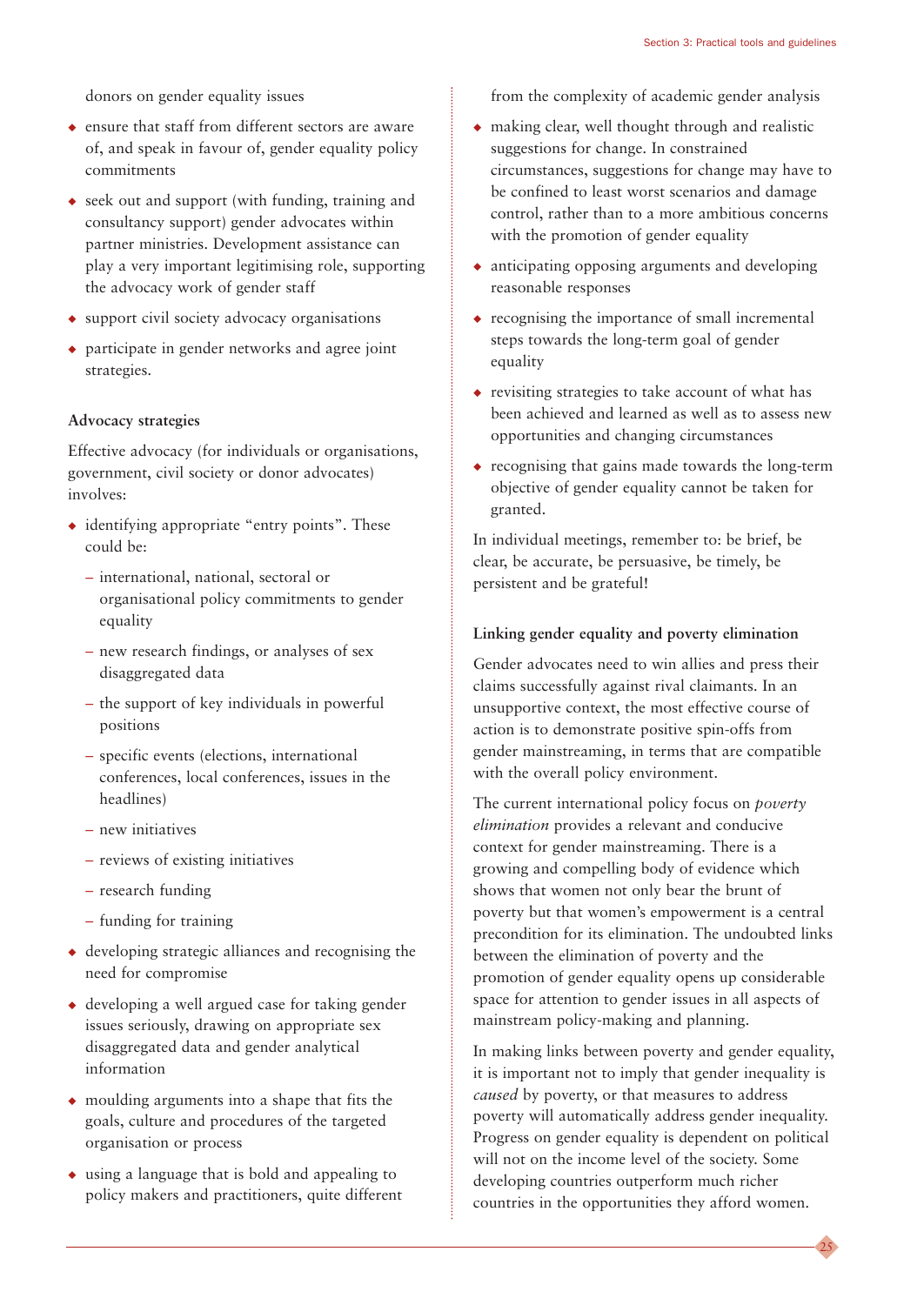26

#### Step 3: Action to promote gender equality

#### **What does gender equality mean?**

#### **Gender mainstreaming is a strategy to promote the goal of gender equality and the empowerment of women.**

Gender equality does not simply or necessarily mean equal numbers of men and women or boys and girls in all activities, nor does it necessarily mean treating men and women or boys and girls exactly the same.

It signifies an aspiration to work towards a society in which neither women nor men suffer from poverty in its many forms, and in which women and men are able to live equally fulfilling lives. It means recognising that men and women often have different needs and priorities, face different constraints, have different aspirations and contribute to development in different ways. It means recognising the right of women to define the objectives of development for themselves.

#### **Outline gender equality action framework**

Choice of action to promote gender equality should be made on the basis of clear gender analytical information and sex disaggregated data, and on the basis of women's own priorities and concerns. It is wholly inappropriate for development organisations to devise actions to promote gender equality and women's empowerment without having gone through these two steps.

This outline gender equality action framework is designed to assist in planning discussions. In all sectors and contexts, possible action to promote gender equality broadly falls into the listed categories. Agreed actions to promote gender equality should be included in policy and planning documents, and backed up with staffing, resources and indicators of change.

| <b>Type of Action</b>                                                                         | Issues to consider                                                                                                                                                                                                                                                   |
|-----------------------------------------------------------------------------------------------|----------------------------------------------------------------------------------------------------------------------------------------------------------------------------------------------------------------------------------------------------------------------|
| ORGANISATIONAL LEVEL                                                                          |                                                                                                                                                                                                                                                                      |
| Information systems and research                                                              | • collating and commissioning targeted gender analytical research<br>• establishing sex disaggregated information systems                                                                                                                                            |
| Building the capacity of staff in<br>management, policy-making and<br>implementation agencies | • developing staff gender-related skills, knowledge and commitment through<br>e.g. training workshops, consultancy support, provision of guidelines                                                                                                                  |
| Promoting gender equality in<br>policy-making, management and<br>implementation agencies      | • development of procedures to promote equality in recruitment and career<br>development<br>• identifying and addressing gender-related issues in the organisational culture                                                                                         |
| Solidarity and networking                                                                     | • activities to link together individuals and groups working for gender equality                                                                                                                                                                                     |
| <b>BENEFICIARY LEVEL</b>                                                                      |                                                                                                                                                                                                                                                                      |
| Addressing women's and men's<br>practical needs                                               | • recognising and addressing practical needs/problems identified by and<br>particular to either women or men e.g. developing domestic labour saving<br>devices for women                                                                                             |
| Promoting equality of access<br>and benefit                                                   | • promoting greater gender equality in relation to resources, services,<br>opportunities and benefits e.g. increasing women's access to previously<br>male dominated employment opportunities                                                                        |
| Increasing equality in decision-making                                                        | • promoting women's and men's equal participation in community level<br>decision-making institutions and in community representation                                                                                                                                 |
| Addressing the ideology of gender<br>inequality                                               | • working with beneficiary groups to reflect on gender norms, traditions and<br>values e.g. participatory community workshops on HIV/AIDS<br>• addressing inappropriate gender stereotypes e.g. reviewing school text<br>books for inappropriate gender stereotyping |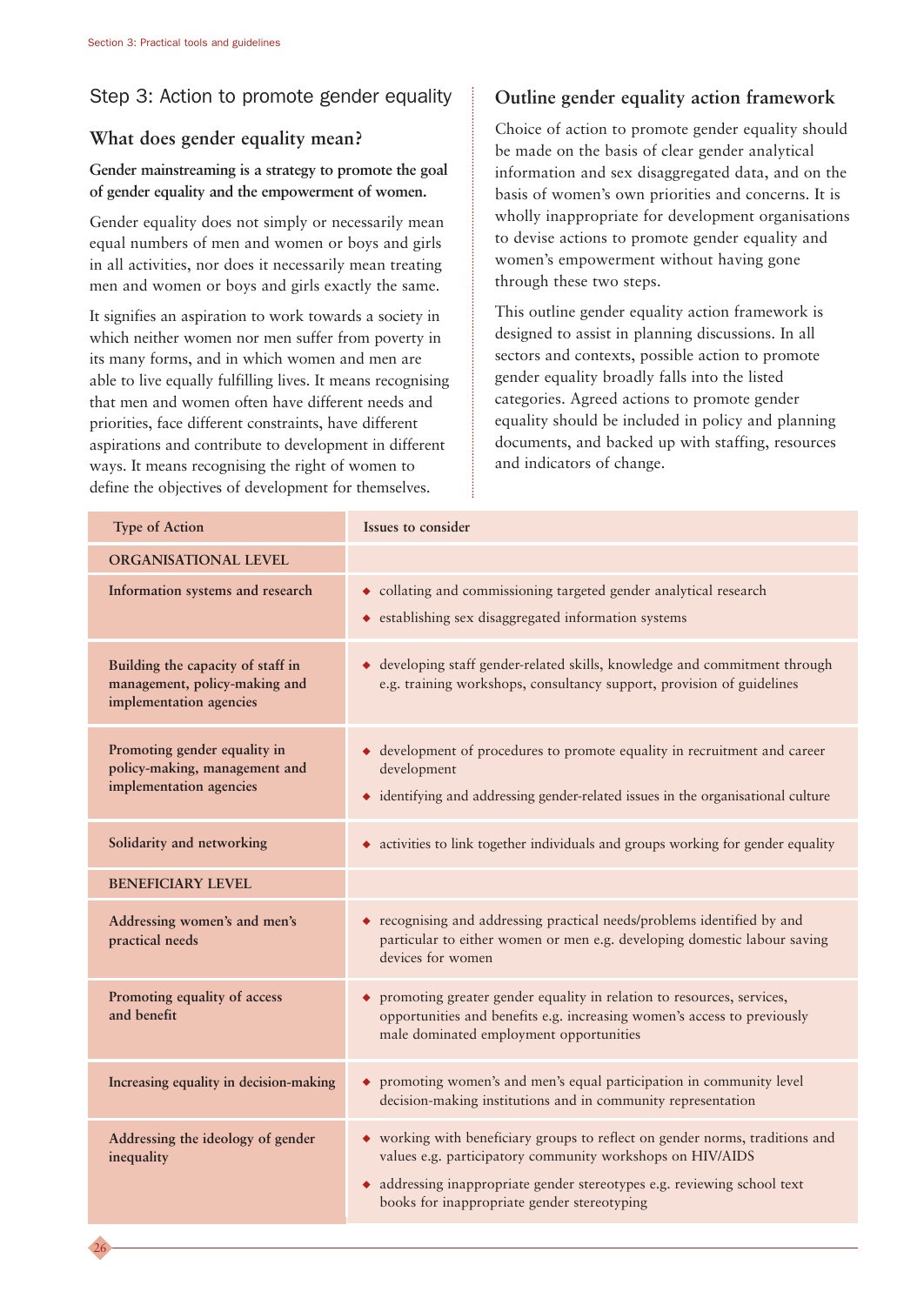#### **Gender in logical frameworks**

#### **The role of project frameworks/logical frameworks**

In the context of *projects,* the project framework agreed between the donor and partner government/civil society organisation is *the key document for mainstreaming gender*. It fulfils many functions:

- ◆ it provides a structured framework for participatory project design discussions
- $\bullet$  it presents in summary form the agreed key aspects of the project. It is the point at which DFID "signs off" on a project
- $\bullet$  it is an instrument of accountability. The project management are accountable for delivering what is specified in the project framework: they are not accountable for what is not
- ◆ it provides the basis for budgeting, marking, and review/OPR (Out to Purpose Review) processes.

In the context of PRSPs and SWAPS, the *donor* project framework is an *internal* mechanism to agree and channel funds. It is not an instrument of accountability for partner governments. However, it is usual to find a logical framework format used by governments to summarise PRSP and SWAP objectives, activities, indicators and resource commitments. *This is then the key document for mainstreaming gender within policy frameworks*. It is the focus for planning, management, resource allocation, accountability and review.

#### **When and if to include gender**

Policy and project documentation, which is typically substantial, is important for planning, discussion and approval purposes. However, subsequent management, budgeting and review processes focus on the logical framework summary. Therefore:

- ◆ if gender issues are relevant to the policy or project, *explicit references are required in the logical framework.* Inclusion in social and institutional annexes or in social and institutional appraisal sections of the policy/project documents is not sufficient
- ◆ if the policy/project is concerned with making an impact on poor people's lives, it is hard to imagine circumstances where gender would not be relevant in some way.

#### **How and where to include gender**

The extent to which gender issues are included in logical frameworks depends on the motivation, influence and knowledge of the people involved in drawing them up. In many situations, staff with the motivation to include gender equality issues lack the influence to put this into practice. In this situation, it is important to bear in mind that almost *any* mention of gender/women in the logical framework is better than nothing, and advocacy activities should be geared to this end. This ensures that at least some attention is paid to gender issues in processes of management, resource allocation, and monitoring, and it opens the door to increasing attention to gender issues in review processes.

However, where staff are in a position to address gender issues more systematically in the logical framework, it is useful to bear the following points in mind.

#### **Target groups**

- $\bullet$  it should always be clear from the logical framework *who the policy/project is targeting:*
	- this should be clear from the use of sex disaggregated indicators
	- it should be clear which activities and outputs are targeted to women, which to men and which to both
	- replacing general terms such as "the poor" or "poor farmers" with, where appropriate, "poor men and women" and "poor male and female farmers" makes women as well as men clearly visible and avoids misunderstanding.

#### **Purpose and goal**

the promotion of gender equality (benefit for women as well as men) should be an aspect of the *purpose and goal* of all development policies/projects concerned with impacting on people's lives. This should be reflected in Indicators and, where possible, also in the wording of the purpose/goal statement. See "gender-sensitive indicators"

If benefit to men and women is part of the goal and purpose, specific *activities/outputs* will be required to bring this about and need to be included in the logical framework.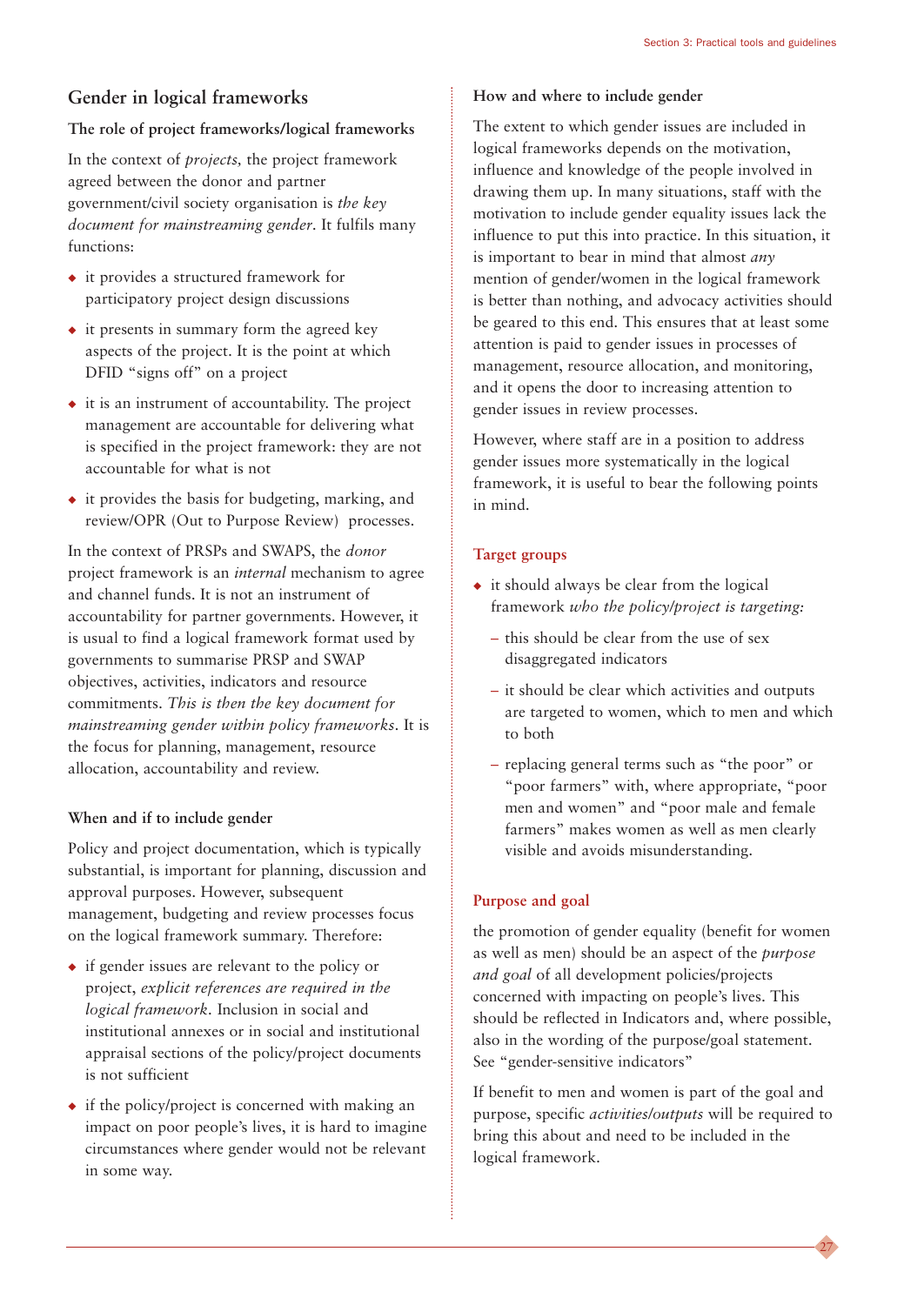#### **Outputs**

it *may* be useful to have one output specifically concerned with targeted activities for women. However, it is important not to ghettoise women's activities within one output with a very small claim on resources and no influence on the rest of the policy/project. *Targeted outputs of this kind should complement activities to mainstream gender throughout the policy/project.* Benefit for women as well as men should be considered as an aspect of *each output*

it is principally important to include gender in *output indicators and associated activities.* See "gendersensitive indicators".

#### **Activities**

28

the promotion of benefit for women as well as men requires *targeted activities*, backed up with *human and financial resources*. Resource allocation is directly linked to the *activity line* of a logical framework. See "outline activity framework"

#### **Gender-sensitive indicators**

#### **What are they designed to measure?**

Gender-sensitive Indicators allow measurement of benefit to women and men. Depending on the policy/project, this might include:

- ◆ the impact/effectiveness of activities targeted to address *women's or men's practical gender needs* i.e. new skills, knowledge, resources, opportunities or services in the context of their existing gender roles
- ◆ the impact/effectiveness of activities designed to *increase gender equality* of opportunity, influence or benefit. e.g. targeted actions to increase women's role in decision-making; opening up new opportunities for women/men in non-traditional skill areas
- ◆ the impact/effectiveness of activities designed to develop *gender awareness and skills amongst policy-making, management and implementation staff*
- ◆ the impact/effectiveness of activities to promote greater gender equality within the staffing and organisational culture of development organisations e.g. the impact of affirmative action policies.

There is no standard or agreed-upon method for measuring w*omen's empowerment.* Aspects of empowerment can be reflected in numbers (such as an increase in numbers of women in positions of power), but above all, empowerment concerns women's perceptions of their own lives and experiences. To measure qualitative aspects of empowerment, it is important that it is clearly defined. Most definitions stress two main areas:

- $\bullet$  a personal change in consciousness involving a movement towards control, self-confidence and the right to make decisions and determine choices
- ◆ organisation aimed at social and political change.

The greater the degree of existing gender inequality, the more subtle changes are likely to be. It is important in this context for indicators to recognise the significance of modest gains and breakthroughs.

#### **How do they measure?**

Gender-sensitive indicators need to capture *quantitative* and *qualitativ*e aspects of change

#### **Quantitative indicators**

Quantitative indicators refer to the numbers and percentages of women and men or organisations involved in or affected by any particular group or activity. Quantitative indicators draw on the sex disaggregated data systems and records that have been examined during processes of policy or project planning. The availability of quantitative baseline data means that indicators usually include some element of *target setting*. For example:

- ◆ women form at least 33% of water committee members by the end of Year 2
- ◆ at least 50% of network members have developed a gender policy by the end of Year 3
- ◆ equality in girls and boys access to primary education by 2005
- ◆ 25% increase in number of female police officers by 2005, from a baseline of  $x\%$ .

Monitoring information should be available through *routine data systems and records.*

#### **Qualitative indicators**

Qualitative information refers to perceptions and experiences. Qualitative information is vitally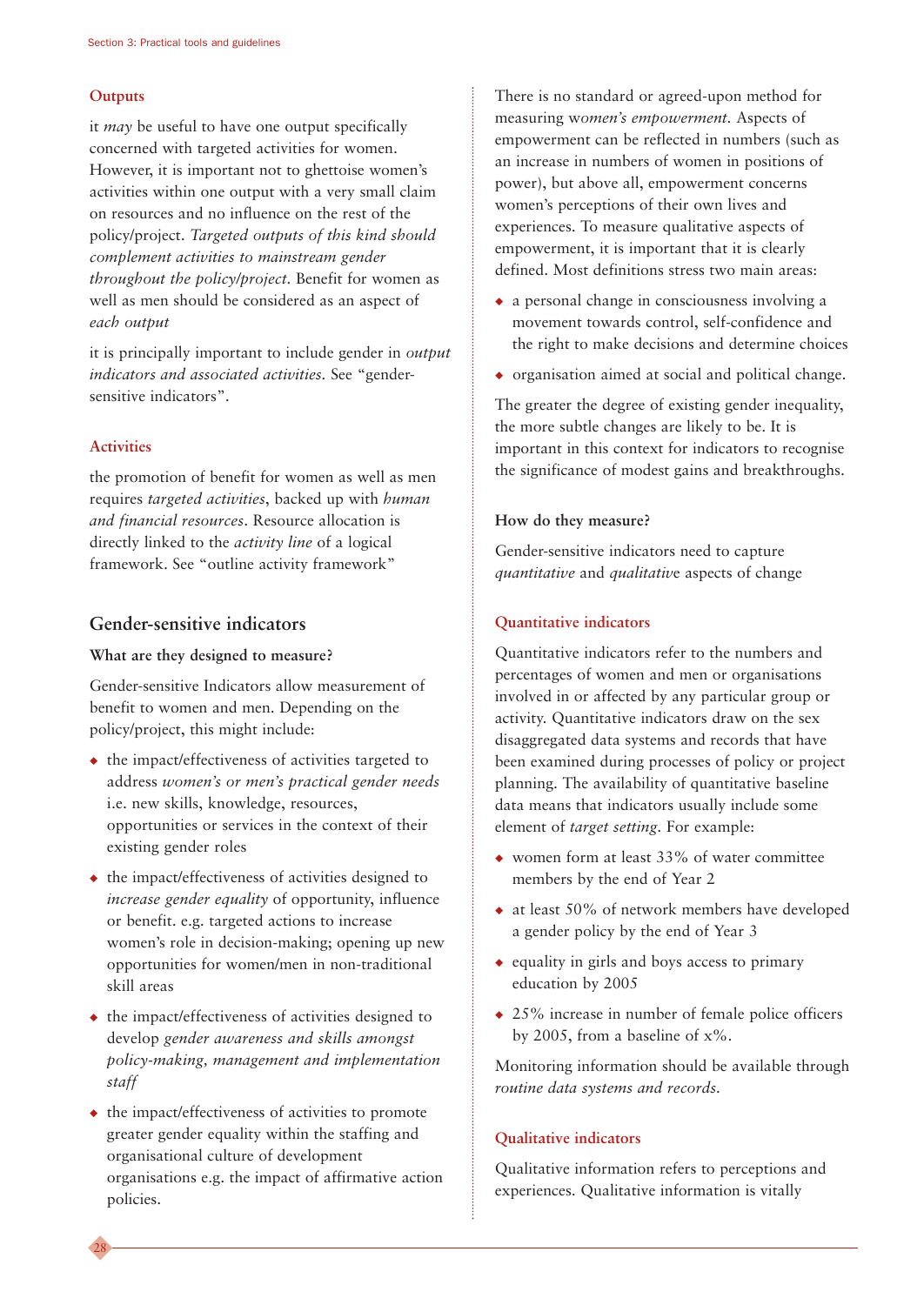important. It is not enough to know that women are participating in an activity: the *quality* of their participation and experience, whether in community level meetings, primary school classes or as users of public services, is all-important.

Qualitative indicators (as well as quantitative indicators relating to visible change at the community level) should be developed in conjunction with beneficiary groups. In project documents it is legitimate to use in a phrase like *"quantitative and qualitative indicators to be developed with beneficiary groups in first six months of the project*". This creates the space to develop indicators in conjunction with beneficiary groups once they have fully understood the nature of the project. (What changes would they like to see? What will the change look like? How can it be measured?). This process should take place using qualitative methods such as focus group discussions and informal interviews.

It is only possible to set targets for qualitative change if baseline data is available. This requires baseline surveys: it is highly unlikely that appropriate baseline data will be available from secondary sources. Where baseline data is available on experiences and perceptions, targets for qualitative change can be set. For example:

- $\bullet$  at least 50% of women participating in water committees report active involvement in management and decision-making by the end of Year 2 (from a baseline of 10% at the start of the project)
- ◆ at least 70% of women respond positively to evaluation of police handling of their case in targeted police stations by the end of Year 3 (from a baseline of 5% average at the start of the project).

Where baseline data is not available, or is not easily aggregated into numbers and percentages, it is necessary to resort to general statements of improvement. For example:

- ◆ significant improvement in staff knowledge, skills and attitudes on mainstreaming gender equality in participating organisations by the end of Year 3 (where each organisation starts with markedly different levels)
- ◆ significant increase in quantity and improvement in quality of media reporting on gender violence.

Information on qualitative indicators should be

collected through evaluation surveys. Depending on the indicator, these might be *questionnaire surveys* reviewing perceptions and experiences of agreed indicators, or participatory methods such as *focus group discussions and case studies.*

#### **PIMs marker on removal of gender discrimination**

#### **Difference from WID marker**

The PIMs (Policy Information Makers) marking system is used for DFID internal monitoring processes. The "removal of gender discrimination marker" has replaced a previous WID marker. The focus of marking is now on gender equality as an objective, rather than women as a target group.

#### **Categorising projects**

All projects should be categorised as having the removal of gender discrimination as a:

- ◆ principal project objective
- ◆ significant project objective, or
- ◆ non-targeted.

A *principal* score should be given to projects where the removal of gender discrimination (or the promotion of gender equality) is *the whole purpose of the project,* that is, *targeted projects* working with men, women, boys or girls wholly designed to tackle elements of gender inequality or discrimination. For example, support to legal literacy for women; support to male networks against domestic violence; a programme of staff training and support to develop knowledge and skills in mainstreaming gender equality.

A *significant* score should be given to projects where the removal or gender discrimination (or the promotion of gender equality) is *an integral part of the purpose of the project*, e.g. projects where *gender equality is mainstreamed*. These include projects concerned with promoting *equitable access* to services such as health, education and policing; projects concerned with promoting *equitable benefit* from new resources and opportunities.

A *non-targeted* score should be given to projects which fit in neither of the above categories.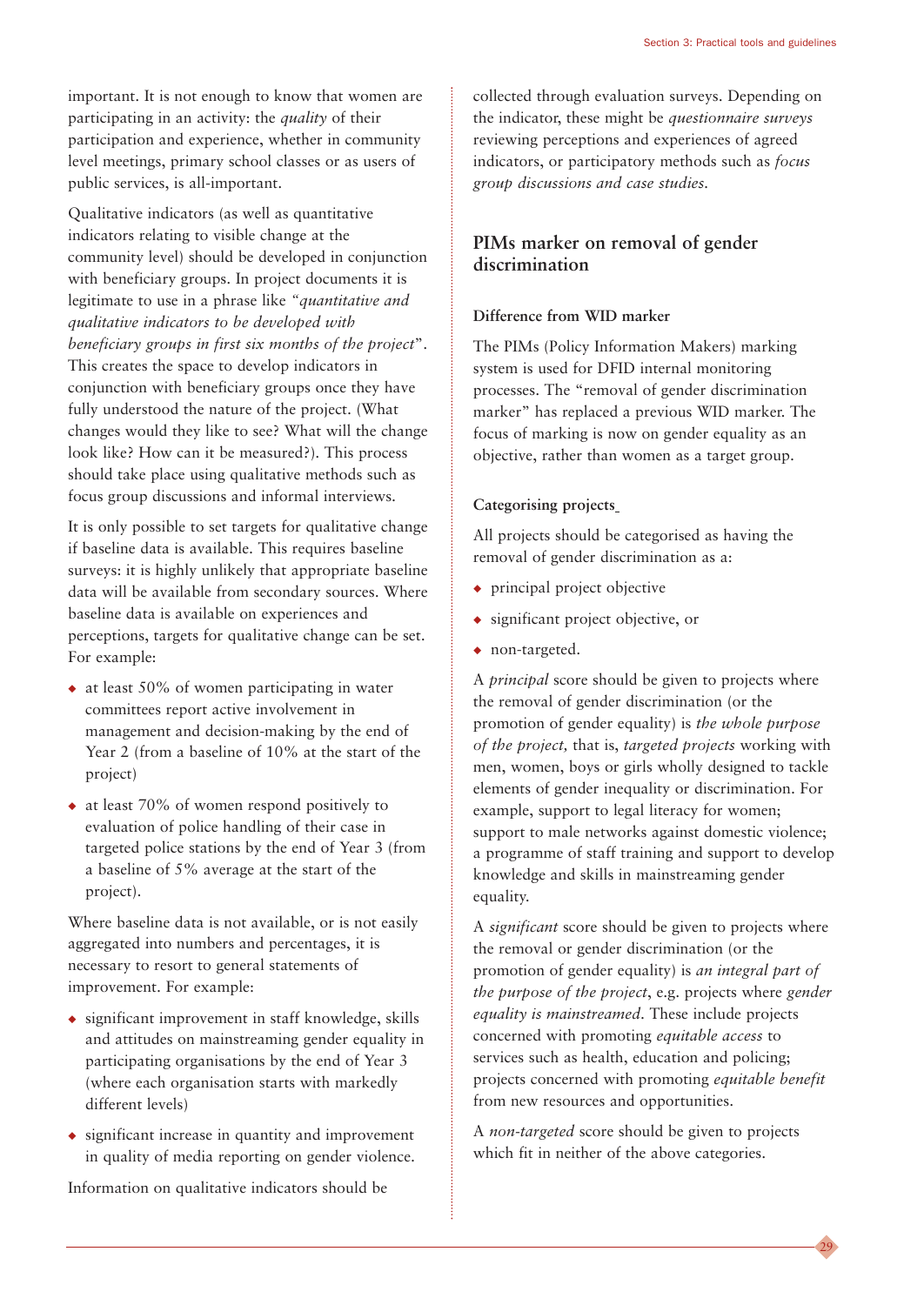#### **Criteria for eligibility checklist**

Categorising projects with a *principal score* for the removal of gender discrimination should in most circumstances be a fairly clear-cut decision.

Categorising projects with a *significant* score is slightly more complex. The following official checklist is designed to assist.

#### **PIMs marker on removal of gender discrimination checklist**

To achieve a significant score for "removal of gender discrimination", projects should meet the following criteria:

- ◆ equality between women and men is explicitly promoted in activity documentation (i.e. the project explicitly aims to promote benefit for women as well as men)
- ◆ gender analysis has been carried out either separately or as an integral part of standard procedures (i.e. gender analytical information should be included, at least, in the social annex and the social appraisal section of the project memorandum)
- ◆ gender analysis has been incorporated into activity *design* such that the activity meets a number (at least 4) of the following criteria:
	- gender-sensitive strategies and implementation plans are incorporated and reflected in the *activity budget*
	- specific means have been designed to help overcome *identified barriers* to women's full participation in the activity
	- specific means have been included to help ensure *equitable control* by women and men over activity output
	- *gender-sensitive indicators* including impact indicators have been or will be developed for monitoring and evaluation
	- *gender skills* are used in design and will be used in monitoring and evaluation
	- gender-sensitive consultation is carried out at all levels and stages (i.e. *women as well as men have participated in project design* and will continue to be involved in implementation and management)

30

#### **Categorising policy frameworks**

Marking is currently done on the basis of project frameworks. Given the weak link between the donor project framework and the focus and development of partner government policy frameworks, it is not yet clear how the internal marking system will apply to PRSPs and SWAPS.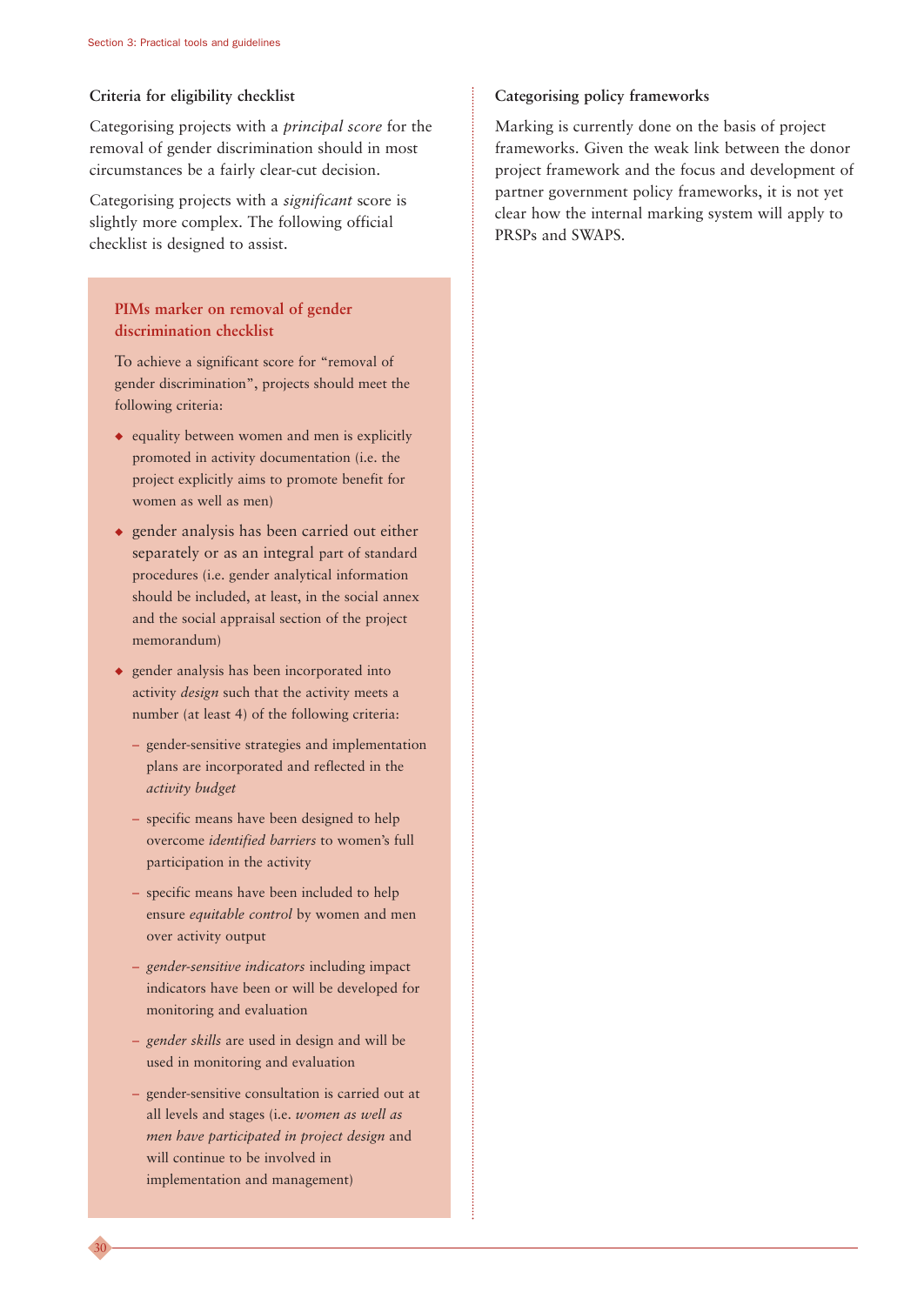#### Step 4: Organisational capacity building/change

#### **"Policy evaporation"**

#### **What is policy evaporation?**

Since the early 1990s, many governments, donor organisations and NGOs have taken significant steps to mainstream attention to gender equality in their work. Repeatedly and consistently, evaluations of gender mainstreaming have found that policy commitments to gender equality "evaporate" in planning and implementation processes, with the result that impact on women's and men's lives is very limited. The following findings are typical:

- ◆ there is a lack of reliable systems and procedures in place; for example, attention to gender equality is not systematic in policy-making, planning, implementation and evaluation
- ◆ high level commitments made by governments are often not reflected in sectoral policies
- ◆ there is a general lack of understanding on what mainstreaming entails
- ◆ there remains a tendency to view women as a sector, and not address gender equality in standard processes of sectoral analysis and planning
- ◆ gender equality is not systematically included in the TORs of staff and consultants
- ◆ gender-*awareness* amongst staff is not necessarily easily translated in policy and planning initiatives: there is a need for *tools*
- ◆ mainstreaming gender equality is often reduced to a women's component in projects that has a very small claim on resources
- ◆ concern for gender equality can be seen as imposed by donor agencies, leading to lip service from partner agencies.

#### **Why does it happen?**

The extent to which gender equality policy commitments will be formulated and then effectively implemented depends on the understanding, skills and commitment of staff in policy-making, planning and implementation roles.

Most development organisations in the north and south have not yet built significant staff capacity in gender mainstreaming. As a result, only a small

minority of staff have the level of understanding, skills and commitment to act effectively and consistently in line with gender equality policy commitments. Far more staff, whilst sympathetic to the issues, lack confidence, understanding or skills. There is additionally a proportion of staff in development organisations in the north and south hostile to the notion of gender equality. Staff responsible for promoting attention to gender issues are frequently under-resourced. Too often, they lack the time, resources, skills and positioning to undertake their role effectively.

#### **Implications**

It is unrealistic to expect that commitments to the promotion of gender equality, expressed in policy and planning documents, will be effectively implemented without significant resources being devoted to developing staff commitment, understanding and skills. This is a long-term process of organisational change with political and technical dimensions.

#### **Organisational capacity building framework**

Activities to develop staff understanding and skills in gender mainstreaming should be developed on the basis of a clear understanding of existing levels of knowledge. This assessment should be part of the process of institutional appraisal. See outline gender analytical framework: development organisations.

*Staff with designated responsibility* for mainstreaming gender and building staff capacity will almost always be necessary. Their "entry points" to capacity-building and opportunities to promote attention to gender will vary in different organisations and plans should allow them a degree of flexibility.

Capacity-building initiatives should be included in policy documents and project plans, backed up with staffing and resources, and measured with appropriate indicators of change.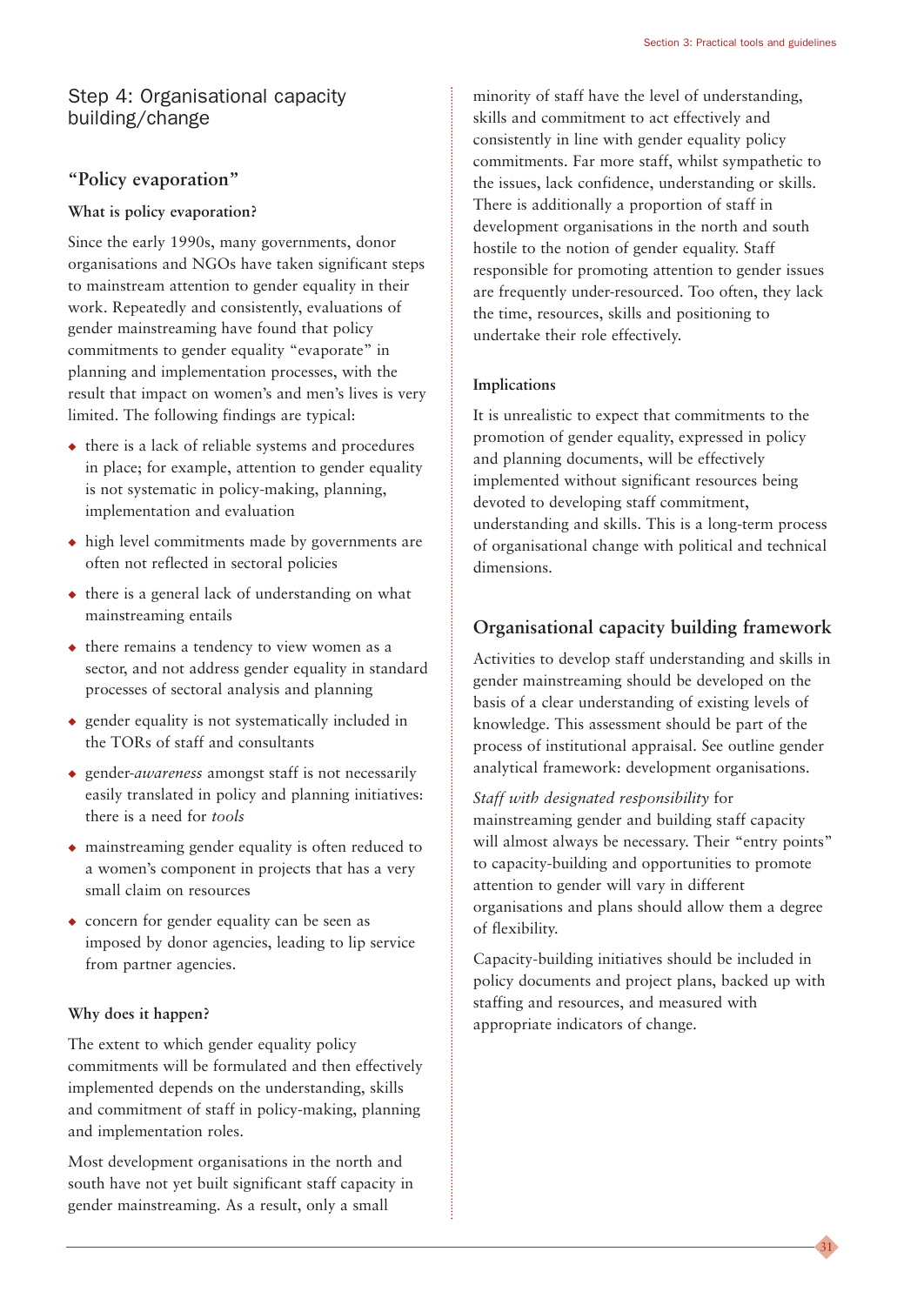| <b>Type of Action</b>                                                                                                                                                                                                                                                                                                                                                                                         | Issues to consider                                                                                                                                                                                                                                         |
|---------------------------------------------------------------------------------------------------------------------------------------------------------------------------------------------------------------------------------------------------------------------------------------------------------------------------------------------------------------------------------------------------------------|------------------------------------------------------------------------------------------------------------------------------------------------------------------------------------------------------------------------------------------------------------|
| Gender focal staff<br>(with responsibility for spearheading,<br>supporting and sustaining gender<br>mainstreaming in the organisation as<br>a whole)                                                                                                                                                                                                                                                          | • clear and agreed TORs<br>• training in gender mainstreaming and advocacy<br>professional support i.e. back-stopping consultancy, networking<br>٠                                                                                                         |
| <b>Financial resources</b>                                                                                                                                                                                                                                                                                                                                                                                    | Budget allocations for:<br>• staff capacity-building activities<br>• gender equality initiatives                                                                                                                                                           |
| <b>Capacity building strategies</b><br>• gender policy and action plan<br>• staff gender training<br>internal and external networks<br>٠<br>• development of checklists and<br>guidelines<br>• commissioning gender research<br>• developing sex-disaggregated<br>information systems<br>• Including gender issues in staff<br>TORs/interviews/appraisals<br>• monitoring and reviewing policy<br>commitments | Note: Appropriate strategies will vary in different organisations and<br>contexts. It is important for planning to allow focal staff the flexibility<br>to take advantage of opportunities, set realistic goals and recognise<br>that setbacks will occur. |
| Political will/management support                                                                                                                                                                                                                                                                                                                                                                             | In all contexts, political will and management support is crucial.<br>Gender staff need to think strategically about ways of promoting,<br>sustaining and capitalising on this.                                                                            |
| <b>Equal opportunities</b>                                                                                                                                                                                                                                                                                                                                                                                    | Attention needs to be paid to gender equality within the structure,<br>culture and staffing of development organisations as well as in their<br>policies, programmes, and procedures.                                                                      |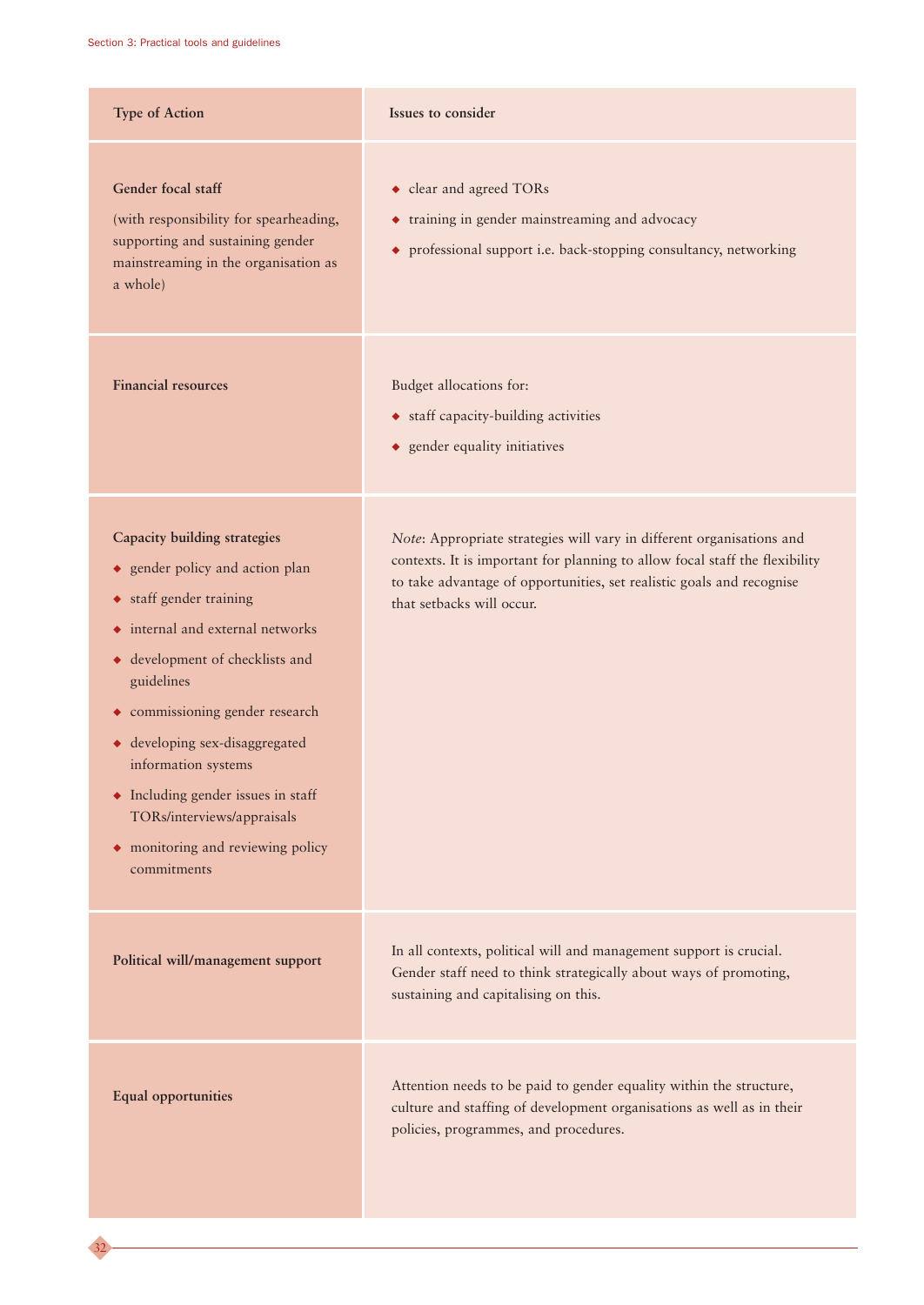#### **Gender focal staff**

Evaluations of gender mainstreaming repeatedly and consistently conclude that effective gender mainstreaming in any context requires staff (not consultants), variously referred to as gender focal persons/change agents/gender "entrepreneurs"/gender advocates, to take responsibility for spearheading, supporting and sustaining gender work. The role of these staff is not to take full personal responsibility for gender work, but to act as *catalysts* supporting and promoting gender-related skills and approaches amongst professional colleagues. The evidence is overwhelming that unless there are staff with designated responsibility, responsibility for gender equality all too easily becomes "mainstreamed" out of existence.

#### **The role of gender focal staff**

The role of staff with responsibility for promoting gender mainstreaming involves:

- $\triangle$  thinking strategically about where efforts and available resources should be focused
- $\bullet$  identifying and taking advantage of opportunities and "entry points" to mainstream gender
- $\leftrightarrow$  seeking out allies (internally and externally)
- ◆ mobilising resources
- ◆ providing convincing justifications for the relevance of gender mainstreaming to the organisation and its activities
- ◆ facilitating the development and monitoring of gender policy and action plans
- ◆ developing and monitoring systems and procedures for mainstreaming gender
- ◆ developing and supporting gender mainstreaming skills, knowledge and commitment with professional colleagues and partners i.e. through training, guidelines and support.

#### **Common constraints**

The effectiveness of gender focal points, particularly those based in sectoral and regional ministries and project implementation teams, has often proved disappointing, at least partly because expectations of what they might achieve can be unrealistically high. Gender focal points commonly face the following constraints:

- ◆ lack of clarity about their roles and responsibilities
- ◆ lack of management support
- ◆ no additional time/resources allocated to their gender focal point role
- ◆ women staff members selected as focal points on the basis of their sex rather than their commitment to the issues
- ◆ relatively junior staff members selected as focal points but lacking the authority and seniority to undertake this role effectively. The potential for introducing change from below in an organisation accustomed to hierarchical top down forms of decision-making is inevitably limited
- ◆ huge demands on their personal and professional initiative and resilience
- ◆ many existing gender analysis methodologies and training packages are oriented to data gathering/analysis at the community/project level. A lot of this is not directly relevant to gender focal points operating at a policy level.

#### **Promoting effectiveness**

Positive focal point experiences, associated with promoting tangible change and sustaining momentum, are strongly related to supportive management, scope and resources for developing and implementing policy and activities, and adequate support. Donors have an important role to play in facilitating the effectiveness of gender focal points both in partner organisations and in project implementation teams.

- ◆ *focal point TORs:* terms of reference for the gender focal point should be clearly spelt out, and, if appropriate, developed in conjunction with senior managers and gender focal points themselves. TORs should realistically bear in mind the *time and resources* that will be available to individual focal points, and confirm the role of the gender focal point as a *catalyst*
- ◆ *capacity-building:* this could include training (in gender mainstreaming and advocacy skills), mentoring, links to professional networks, participation in workshops
- ◆ *professional and personal support:* through backstopping support and involvement in networks.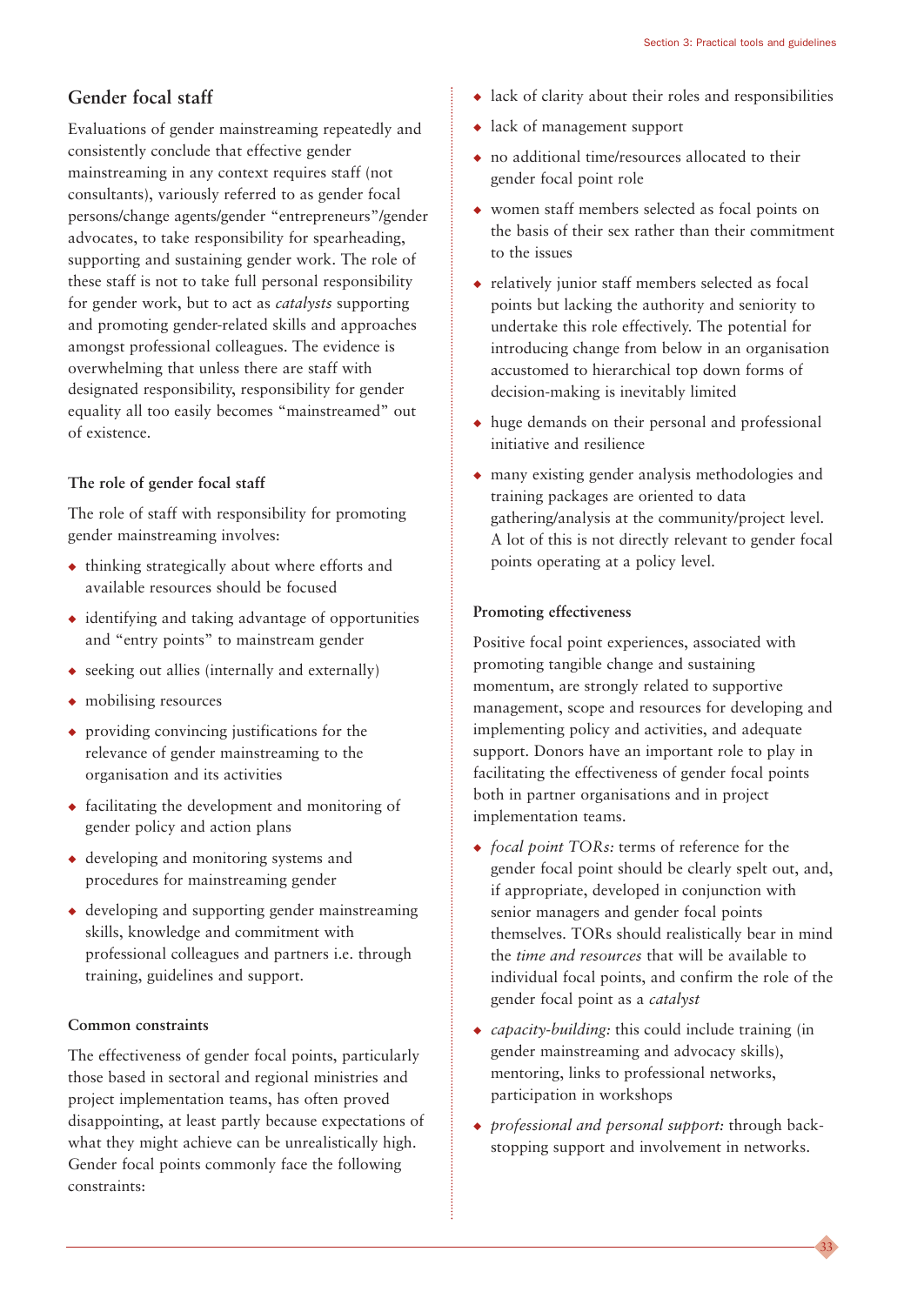#### **Gender policies**

#### **Introduction**

An organisational mission statement/policy is a useful starting point for gender mainstreaming. Once gender equality is being effectively addressed in mainstream policy documents, a specific and *separate* gender mainstreaming policy may no longer be necessary.

#### **Content**

A gender mainstreaming policy usually includes:

#### **Background information**

problem/situation analysis, focusing on beneficiary groups. What is the evidence for gender inequality? Why is it a problem? Relate this to your own organisational goals. Use appropriate sex disaggregated data and gender analytical information

what is being done (generally) to address the issue of gender inequality. Existing/previous government/ NGO initiatives and approaches. Focus on:

- ◆ achievements
- ◆ challenges
- ◆ lessons learned
- ◆ focus on own organisation
- ◆ history in addressing the issue of gender inequality
- ◆ current work and responsibilities
- ◆ achievements/challenges/lessons learned.
- ◆ ways forward.

34

#### **Policy commitments**

◆ succinct statement of *policy rationale* (a statement of organisational vision and mission in relation to gender equality. Statements of principle and belief including words like "we believe" or "we recognise"). *For example:*

"We believe that women and girls are overrepresented amongst the poor, marginalised and oppressed, as a result of the unequal distribution of power and resources between women and men in all societies."

◆ succinct statement of *policy commitments* in relation to specified areas of work (statements of action including words like "we will". It is

possible and quite helpful to use a logical framework format for this). *For example:*

"We will provide appropriate training and support to all staff to ensure they have adequate awareness, knowledge and skills with which to concretely address gender issues in their work."

#### **Strategy**

A strategy is an action plan to put policy commitments into practice. In relation to all policy commitments, it is important to specify the following:

- ◆ activities
- ◆ indicators
- ◆ time frame
- ◆ designated responsibility
- ◆ budget.

#### **Lessons learned**

#### **Policy evaporation**

All too often, gender mainstreaming policies "evaporate" before implementation, and remain paper commitments only. Policies *must include strategies/action plans* with clear procedures and targets as well as designated roles and responsibilities for promotion, implementation, and monitoring. These must be based on a clear and realistic analysis and understanding of the organisation/department including its decision-making structures, incentive systems, planning routines and history with respect to gender equality.

#### **Focus on process and product**

The value of a gender mainstreaming policy lies at least as much in its formulation as in its existence. The formulation of a mainstreaming policy is a golden opportunity to involve as many staff and, where appropriate, stakeholders external to the organisation as possible. This process promotes widespread "ownership" of the policy; enhances understanding and commitment to gender equality issues; ensures that the policy "fits" with the organisational culture, structures and procedures; and substantially increases the chance that the policy will be implemented. In this context: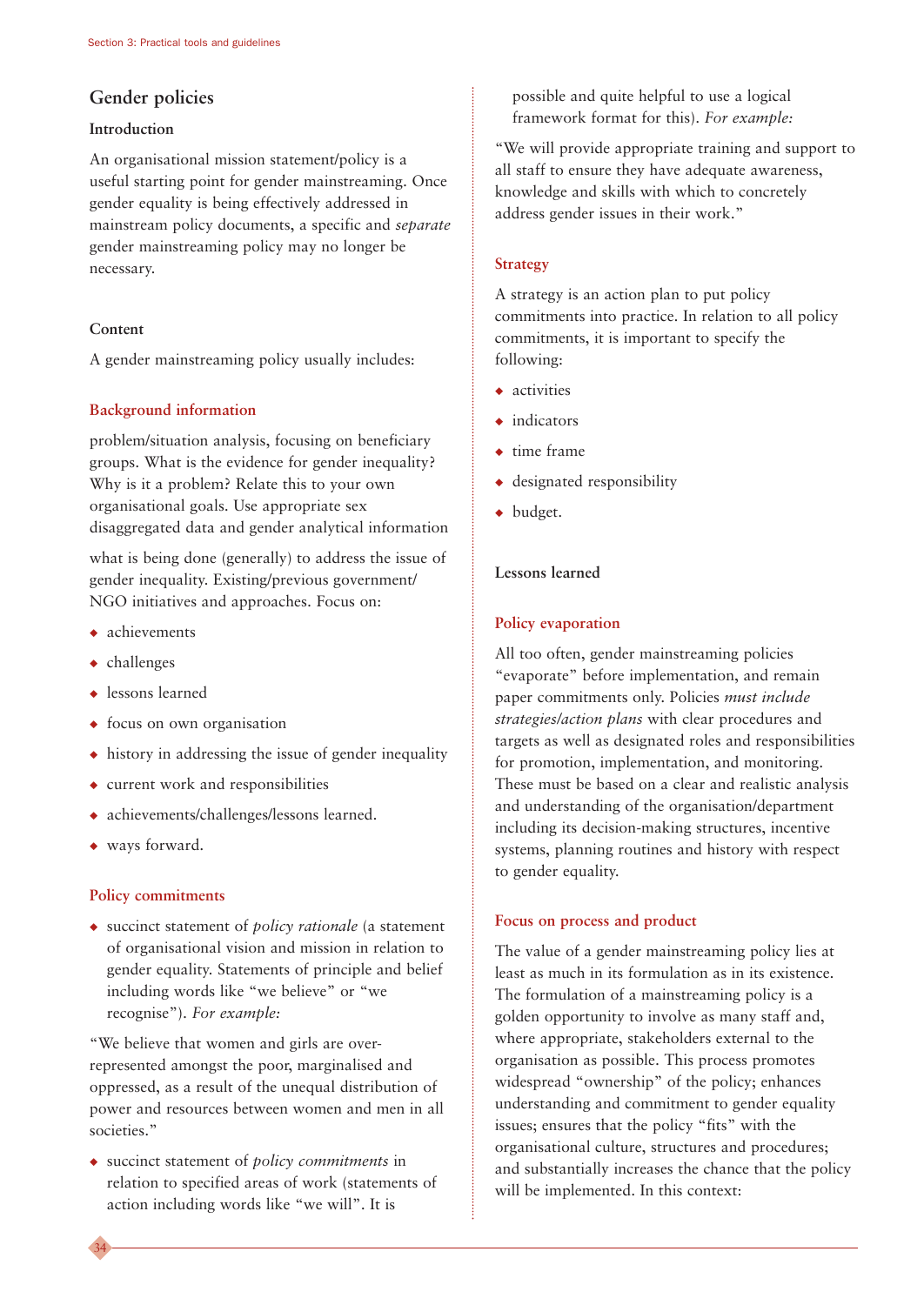- $\bullet$  gender policies from other similar organisations can be used for ideas and inspiration, but should never be copied or used as blueprints
- ◆ external consultants may have a useful role to play in *facilitating* a consultation and policy development process, but should never be recruited to *write* a mainstreaming policy.

#### **Practice what you preach**

Gender equality in the workplace, and gender equality in-service delivery, are inextricably linked. Agency credibility in presenting a gender equality policy relating to service delivery is assisted if the policy is reflected in or includes measures to promote gender equality in internal staffing and practice.

#### **Gender Training**

#### **What is gender training?**

In-service gender training emerged in the mid 1980s to "teach" development policy makers, planners and implementation staff to see and take account of the differential impact of development interventions on men and women. This kind of gender training commonly involves:

- ◆ raising participants' awareness of the different and unequal roles and responsibilities of women and men in any particular context
- ◆ looking at ways that development interventions affect, and are affected by, differences and inequalities between women and men
- $\bullet$  equipping participants with knowledge and skills to understand gender differences and inequalities in the context of their work, and to plan and implement policies, programmes and projects to promote gender equality.

It has been, and remains, quite common for development agencies and governments to develop short (often one or two day) gender-awareness planning courses designed to be applicable to all staff within the organisation. More recently, many development agencies are moving away from this "one size fits all" approach to gender training onto a more tailored approach.

#### **"Best practice" in gender training: the context**

Gender training is most effective when used as *part of a broader strategy* for influencing the climate of opinion within an organisation for promoting gender equitable practice. Equally, the importance attached to gender training by the organisation as a whole influences how seriously training is taken by course participants. Participants who expect some sort of follow up activity, and whose supervisors support and promote gender equitable practice, are more likely to transfer what they have learned to their working practice.

Activities complementary to gender training will vary with circumstance. Part of the role of staff with responsibility for promoting attention to gender equality is to identify appropriate entry points and opportunities. Possibilities might include:

- ◆ follow up discussion and feedback workshops
- ◆ participatory gender policy development with clear, measurable and achievable objectives
- ◆ ensuring staff have back-up access to gender expertise and to professional support
- ◆ inclusion of attention to gender equality issues in personnel appraisals
- $\rightarrow$  forming internal gender networks and committees
- ◆ working with external advisory/consultative groups
- ◆ establishing earmarked funds for pilot initiatives
- ◆ activities to promote management support for gender mainstreaming
- ◆ active monitoring of gender policy implementation

#### **"Best practice" in gender training: the content**

The GEM website includes information on how to go about planning a tailored gender training course and suggestions for gender training exercises. It is important to bear in mind in all contexts that gender training works most effectively when:

#### *It is learner centred*

◆ all training should be based on an analysis of the participants and their needs. The more homogenous the group of participants, the more the training can be tailored to their specific needs, the more effective it will be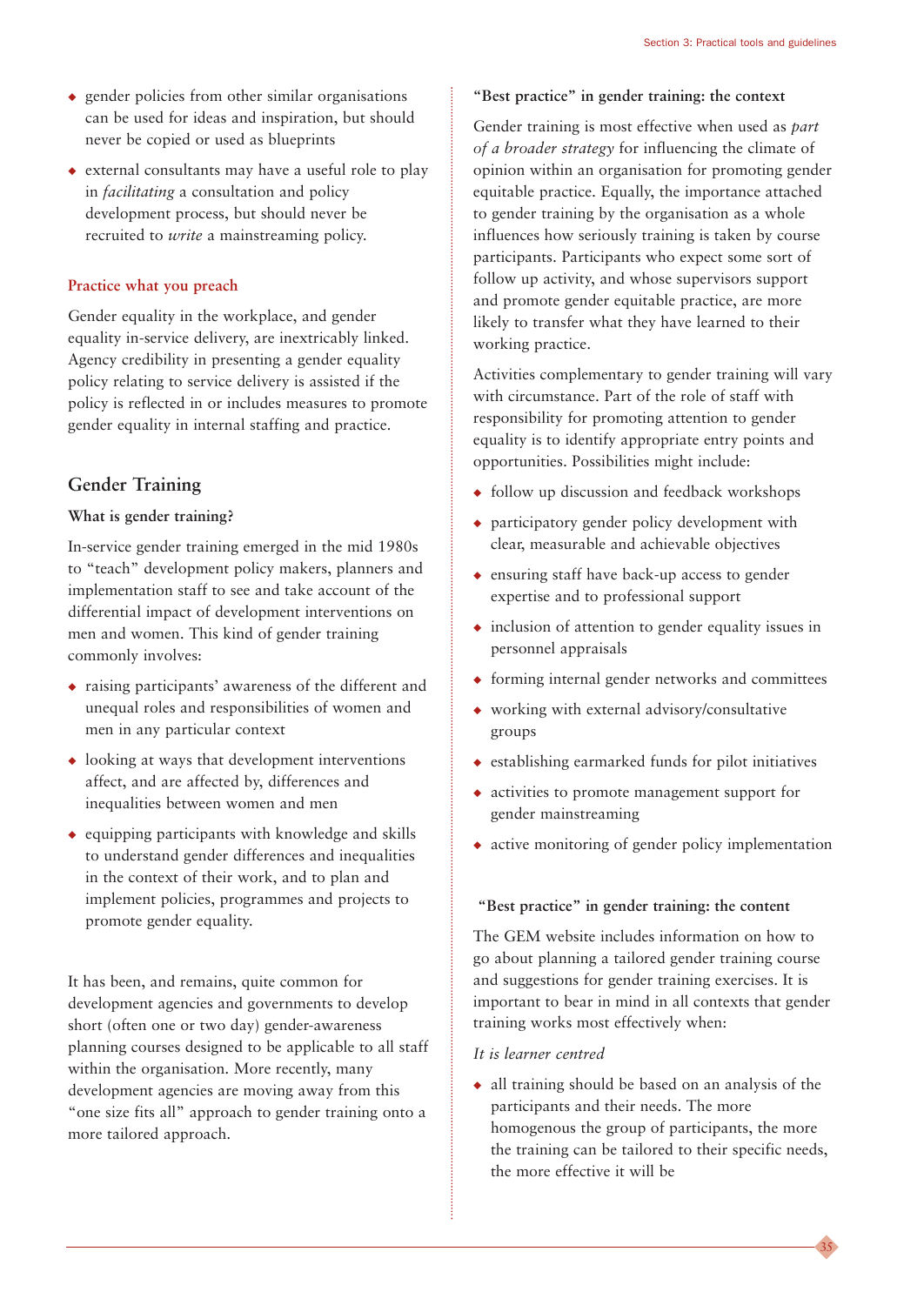#### *it uses participatory methods*

◆ effective training uses participatory methods such as case studies, brainstorming, and problem solving to allow participants to actively engage with the subject matter, and learn by doing. Choice of methods will depend on the topic, the group, the trainer and practical factors. It is important to use country, culturally and sectorally specific case material directly relevant to the circumstances in which participants live and work. The participants' own policies, projects, experiences, observations and deliberations should be the principal materials for discussion

#### *it introduces skills as well as awareness*

◆ effective training is based on an understanding of the participants *own* job responsibilities, an understanding of where they fit in their organisational structure and an understanding of their organisational systems and procedures. It should help participants to identify and discuss their own opportunities and constraints to develop a gender equality perspective, and encourage the development (and follow up) of personal action plans

#### *the trainer has credibility with the participants*

◆ the trainer needs to have knowledge, understanding and status appropriate to the group. In all circumstances trainers need to adopt a non-threatening approach allowing discussion and exploration of different viewpoints. It is often best for external consultants to work with internal gender staff in order to ensure the relevance of the training to the organisation

#### *training is followed up*

◆ competence development is a process not an event. Training needs to be followed up with discussion workshops, more tailored training and/or on-thejob support.

#### **Pitfalls in gender training**

The above conclusions on "best practice" in the context and content of gender training are well rehearsed, but all too often gender training fails to reach these standards. Whilst good gender training can promote a more positive climate of opinion to facilitate gender equitable work, poor gender training not only fails to promote gender equitable practice, it can provoke a backlash to hard-won progress. It can

promote opposition to participation in any further gender training and/or an inappropriate sense of having "done gender". Resistance is part of the territory of gender training, and will be encountered by good gender trainers in good gender training courses, as well as by bad gender trainers in bad gender training courses. However, gender trainers bear responsibility for predicting and managing resistance constructively, and this requires their explicit attention to all of the above points on best practice in gender training content. Ineffective gender training cannot and should not simply be blamed on resistance.

Too much gender training provokes resistance and/or is ineffectual because:

- $\bullet$  it is formulaic.
- ◆ it is dislocated from the needs of the group
- ◆ it says more about the trainer than the trainees: it is "too academic", it is "too feminist", it regurgitates what the trainer learnt on a training of trainer course.

#### **Commissioning gender training**

In commissioning gender training, it is centrally important to be aware of best practice in both the context and content of gender training and to ensure, as far as possible, that this is followed. If you are commissioning gender training, it is quite likely that you will also be responsible for promoting gender mainstreaming in others ways. It is essential to consider ways in which the training will be reinforced and followed up.

In terms of the content of gender training:

#### *work alongside external gender training consultants*

 $\bullet$  it is preferable for external gender training consultants to work alongside staff responsible for promoting attention to gender mainstreaming within the organisation in order to ensure the relevance of the training to the organisational culture, structures and procedures, and to ensure that the training complements and reinforces other mainstreaming initiatives

#### *use a team of trainers rather than an individual trainer*

◆ training is often conducted most effectively by teams rather than individuals. This is partly because gender training can be extremely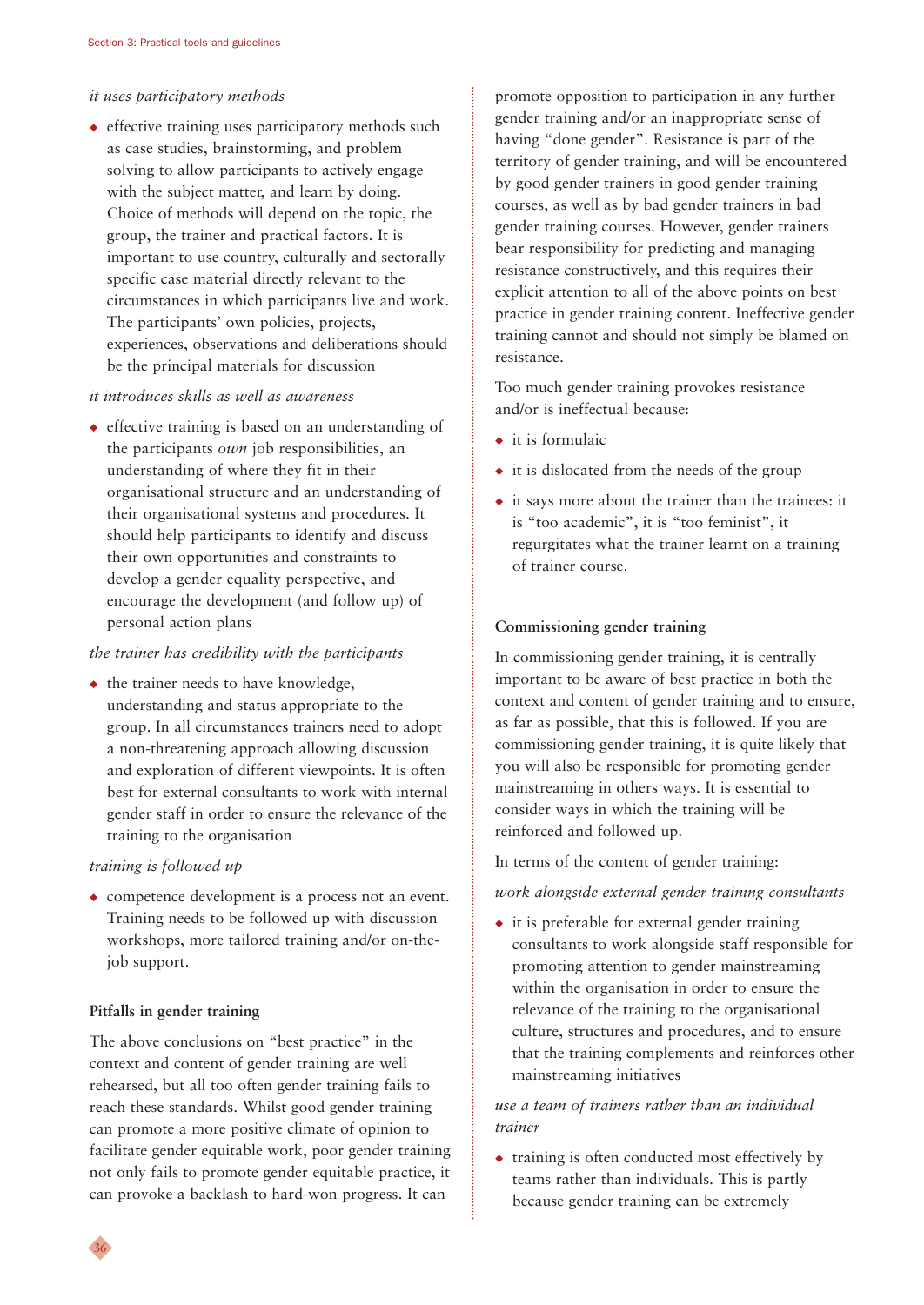challenging and tiring, and co-facilitators can give each other support and feedback. It is also because, in moving from "one size fits all" to training tailored to the needs of the participants, it is unlikely that one trainer will have all the knowledge and skills required. Co-training is also a way of building training capacity.

#### *factors to consider in selecting trainers*

- ◆ gender trainers have different areas of expertise as well as different styles and approaches to training, i.e. they do not all do the same job in the same way. Find out all you can about the approach of different gender trainers from people who have experienced working with them. Think about what kind of expertise and approach would be appropriate to the needs of your participants, and discuss this with potential trainers. It is important to think about the credibility of the trainer/s with the group
- ◆ it is important for at least one trainer to come from the same area and ethnic group as the majority of the participants
- ◆ male gender trainers can stop gender being seen as a woman's issue, and promote the credibility of gender mainstreaming in mixed and/or largely male groups
- ◆ trainers with highly developed theoretical understanding of gender analysis may be desirable for highly educated, academic groups and policymaking groups, but less appropriate for groups more concerned with practical details of planning and implementation
- ◆ trainers with practical and applied experience of mainstreaming gender in particular sectors may be desirable for sector-specific groups
- ◆ trainers with an overtly radical/feminist approach may be appropriate to groups already committed to mainstreaming gender equality and/or women's groups.

#### *allow time and resources for needs analysis and planning*

training must be tailored to the needs and roles of the participants. Trainers must be allowed time and resources to conduct effective needs analysis, and to develop appropriate and tailored training materials.

#### **Promoting gender training capacity**

There has been an enormous increase in demand for gender trainers in the last few years and, with the current increase in attention to gender mainstreaming in accordance with the Beijing Platform for Action commitments, this demand is likely to increase still further. In response to demand, there has been a proliferation in many countries of "gender trainers" and "gender training institutes". Whilst some of the gender training provided in this context is very good, in too many cases gender training capacity is weak and quality poor. It is important for donors to support and develop local gender training capacity as much as possible.

Quite a lot of training of gender trainer courses have trained participants in a standard gender training. There is often a case for developing and repeating a standard gender training course *within a particular organisation* (for example, when training a large number of staff playing a similar role within the same organisation), and a consequent need to train trainers in the use of that particular training package. It is important, however, to be quite clear about the purpose and the limitations of training trainers in one training package. It does not produce trainers able to devise and tailor gender courses to *different* institutional and participant needs, and trainers using a standard training package in a setting for which it was not designed will provide poor quality training.

The move towards tailored gender training is much more demanding on trainers. It requires trainers with gender-related knowledge and skills sufficiently wideranging to meet the needs of potential course participants, and with the confidence and skills required to assess the learning needs of participants and develop and conduct training courses accordingly.

Effective gender training skills build up with experience as well as training. Training of effective gender trainers is not a one-off event. Donors can support the development of effective gender training through:

- ◆ tailored training of trainer courses (moving away from the idea of "one size fits all" gender training). For example:
- ◆ training in gender training for sector based workers and consultants, focusing on gender analysis and gender equitable practice in particular sectors, for example, health work; policing; macro economic policy etc.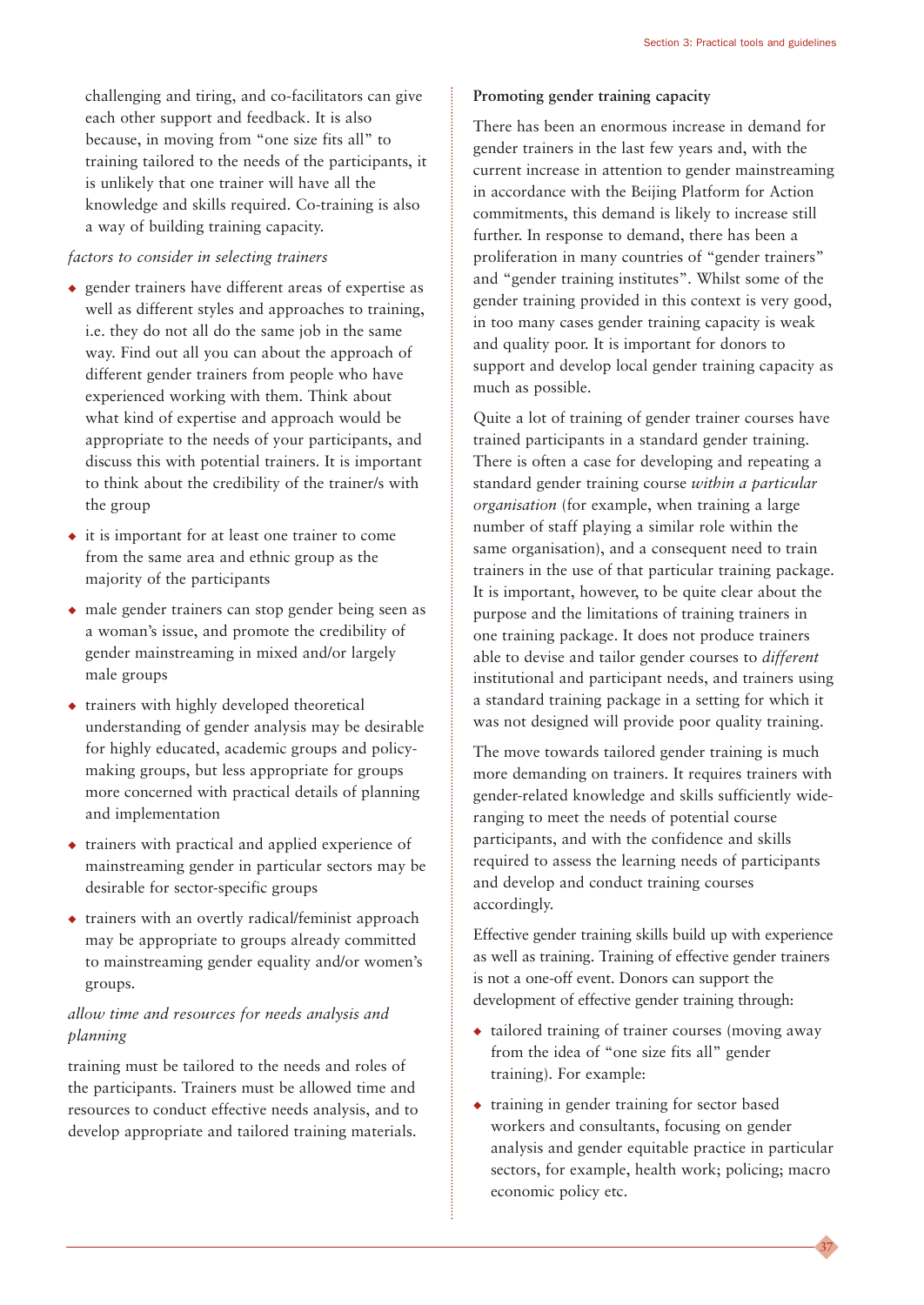- ◆ training of gender trainers in advocacy, lobbying and influencing techniques
- $\triangle$  training of gender trainers in institutional analysis and gender equitable practice in the workplace
- $\bullet$  training of people with gender expertise/experience in training skills i.e. needs analysis, course planning, choice of methods, participatory monitoring techniques etc.
- ◆ building the gender and training knowledge and skills base of trainers trained in a standard gender training package
- ◆ training of activists/people active in the women's movement in gender analysis, through Masters courses and academic short courses
- ◆ facilitating access to/sharing of/publication of gender training materials.

#### **Management Support**

38

A constant theme in effective gender mainstreaming is the importance of both the commitment and leadership of senior management. Only senior management can properly oversee a cross-cutting theme which, by definition, intersects the various management structures of the organisation. Senior management provides signals about the relative priority assigned to various issues through making demands on staff for analysis, information and updates on progress. When such demands are not made, and when staff are not held accountable for action on issues of equality, there is little incentive for action.

Equally, senior management support for those spearheading gender equality work is a key to success. Mainstreaming gender equality is a highly sensitive issue and often meets with staff opposition. The authority and support of senior management is important in enabling gender staff to continue in the face of resistance. Gender mainstreaming is often promoted on the basis of considerable trial and error and experimentation. Management support plays an important role in providing gender staff with the necessary space to try out different and at times controversial activities.

#### **Demonstrations of management commitment**

Senior management can demonstrate commitment by:

- ◆ making demands on staff for information, ideas, and progress reports on gender mainstreaming and gender equality
- ◆ providing recognition to staff for innovation/achievement related to gender
- ◆ integrating gender equality into speeches and statements on a range of subjects and not reserving comments on this theme purely for gender/women-specific occasions
- ◆ allocating sufficient resources, financial and human, for the promotion of gender mainstreaming
- ◆ participating in discussions on gender issues i.e. opening workshops, chairing panels, sponsoring discussions
- ◆ providing moral support
- ◆ supporting policy advocacy and dialogue on gender, e.g. raising it in discussions with politicians and representatives of development organisations
- ◆ promoting measures to develop gender equity within organisational structures, procedures and culture.

#### **Promoting management support**

Focal points can encourage senior management support through:

- ◆ arranging gender training/briefing specifically for senior management, with a specific focus on policy issues
- ◆ involvement of senior management in gender policy development, including discussion of implementation and monitoring strategies
- ◆ ensuring that senior management roles and responsibilities in relation to the promotion of gender mainstreaming are clearly spelt out in gender mainstreaming policies
- ◆ developing strategic alliances with women's groups and advocacy groups outside the organisation
- ◆ where management staff are being appointed, lobbying for the inclusion of understanding/commitment to gender equality in TORs, and in assessment procedures.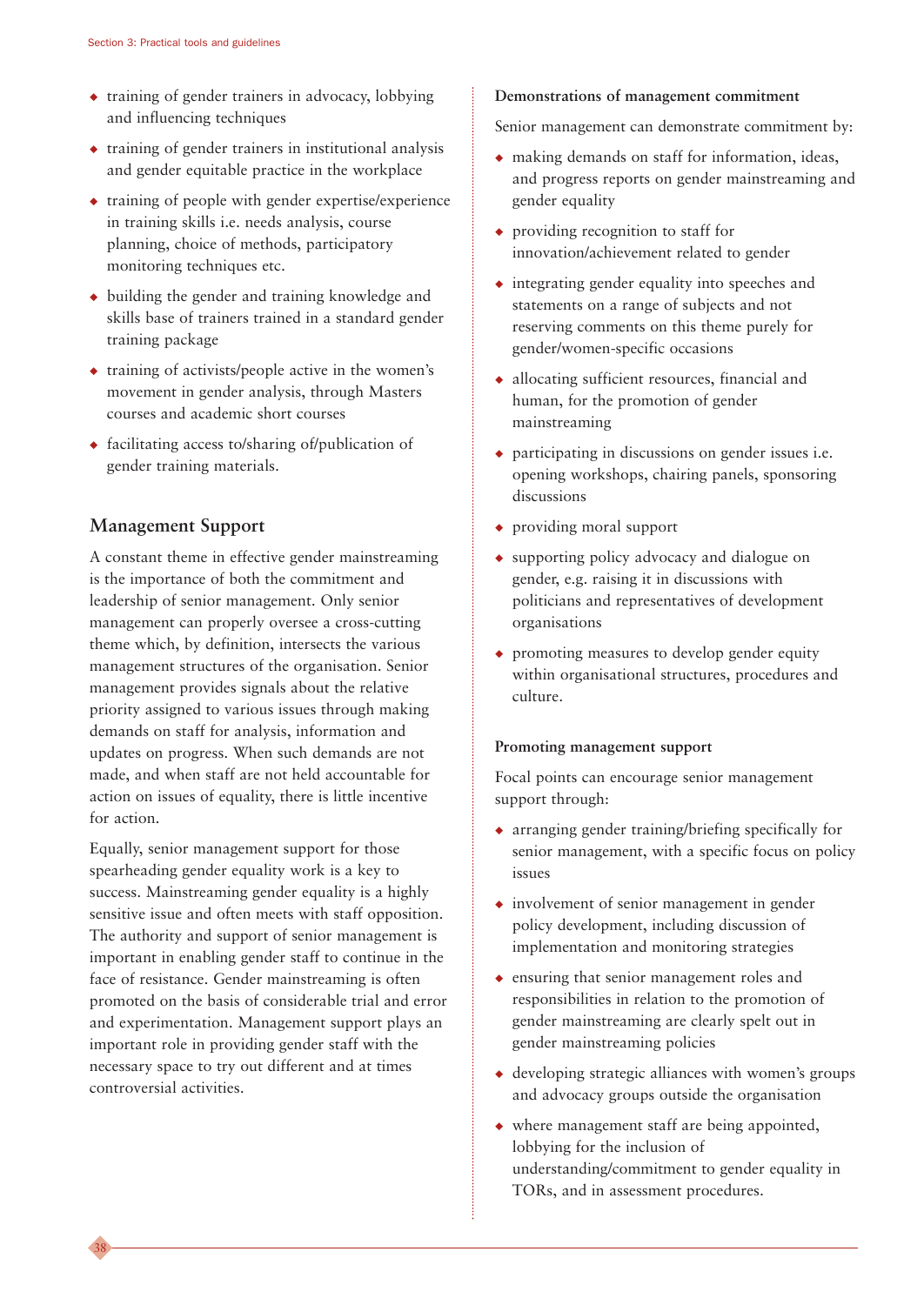### Section 4: Information about the GEM website

This manual is designed to complement the GEM website. This was developed by a team of more than twenty experienced gender consultants in consultation with DFID sector advisory staff. It provides detailed and practical sector-specific information on gender equality and gender mainstreaming and includes case studies, references and web links.

The GEM website is managed by BRIDGE at the Institute of Development Studies. It is accessible on the internet at http://www.genie.ids.ac.uk/gem/

The GEM website can also be accessed via the *DFID Intranet* either under "Resources" on the Social Development Division site, or via the "Services and Procedures" tab on the left side of the main inSight page, under "Systems and Tools".

The main menu of the GEM site is structured into five main areas:

| Theme          | Sub-topics                                                                                                                                                        |
|----------------|-------------------------------------------------------------------------------------------------------------------------------------------------------------------|
| Policy         | DFID's target strategy papers on "Realising human rights for poor<br>people" and "Poverty elimination and the empowerment of women"                               |
| Implementation | Mainstreaming gender; gender planning frameworks; gender training;<br>and communications                                                                          |
| People         | Information on gender in relation to disability; indigenous people;<br>older people; violence against women; and men and masculinities                            |
| <b>Sectors</b> | Information on gender in relation to economics; health; education;<br>conflict and emergencies; rural livelihoods; infrastructure; and<br>governance              |
| Regions        | Country gender profile and case studies organised according to four<br>geographical regions (Africa, Asia, Eastern Europe and Latin America<br>and the Caribbean) |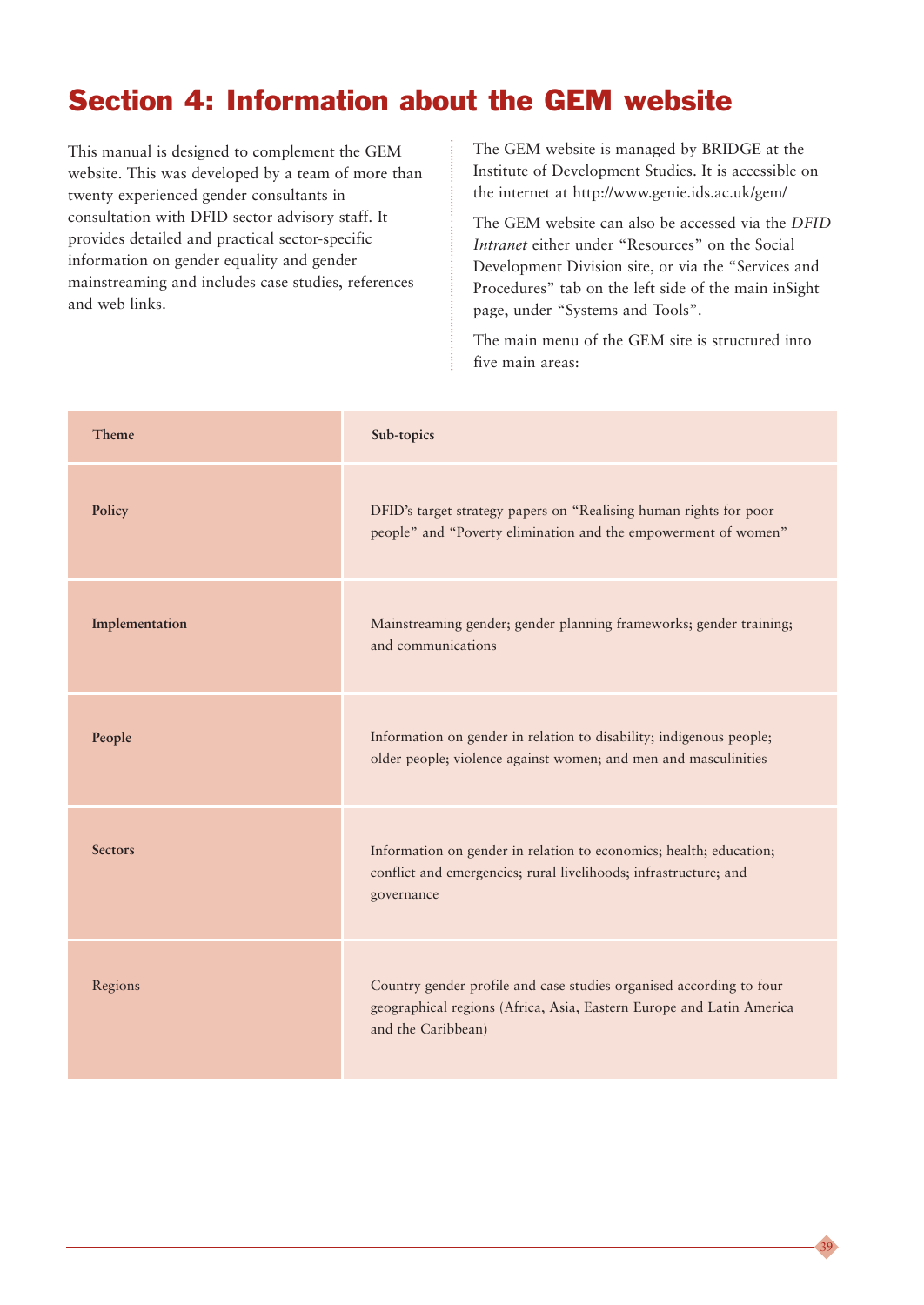Information on sub-topics is structured into related themes, and for each of these:

- ◆ a core text which explores the main gender issues and, where relevant, strategies for action
- ◆ tools for incorporating gender into programming
- ◆ case studies

40

- ◆ a bibliography and links to other useful internet sites
- ◆ facts and figures.

Clicking on "sectors" and then on "health", for example, will bring up the following menu.

The GEM site is continuing to evolve. Text is updated and new topics are regularly added. We welcome comments on the existing information as well as suggestions for additions.

| Health theme                | <b>Core Text</b> | <b>Tools</b> | <b>Case Studies</b> | Bibliography | <b>Facts and Figures</b> |
|-----------------------------|------------------|--------------|---------------------|--------------|--------------------------|
| Gender and<br>Health        |                  |              |                     |              |                          |
| Health Sector<br>Reform     |                  |              |                     |              |                          |
| Reproductive<br>Health      |                  |              |                     |              |                          |
| Specific Health<br>Problems |                  |              |                     |              |                          |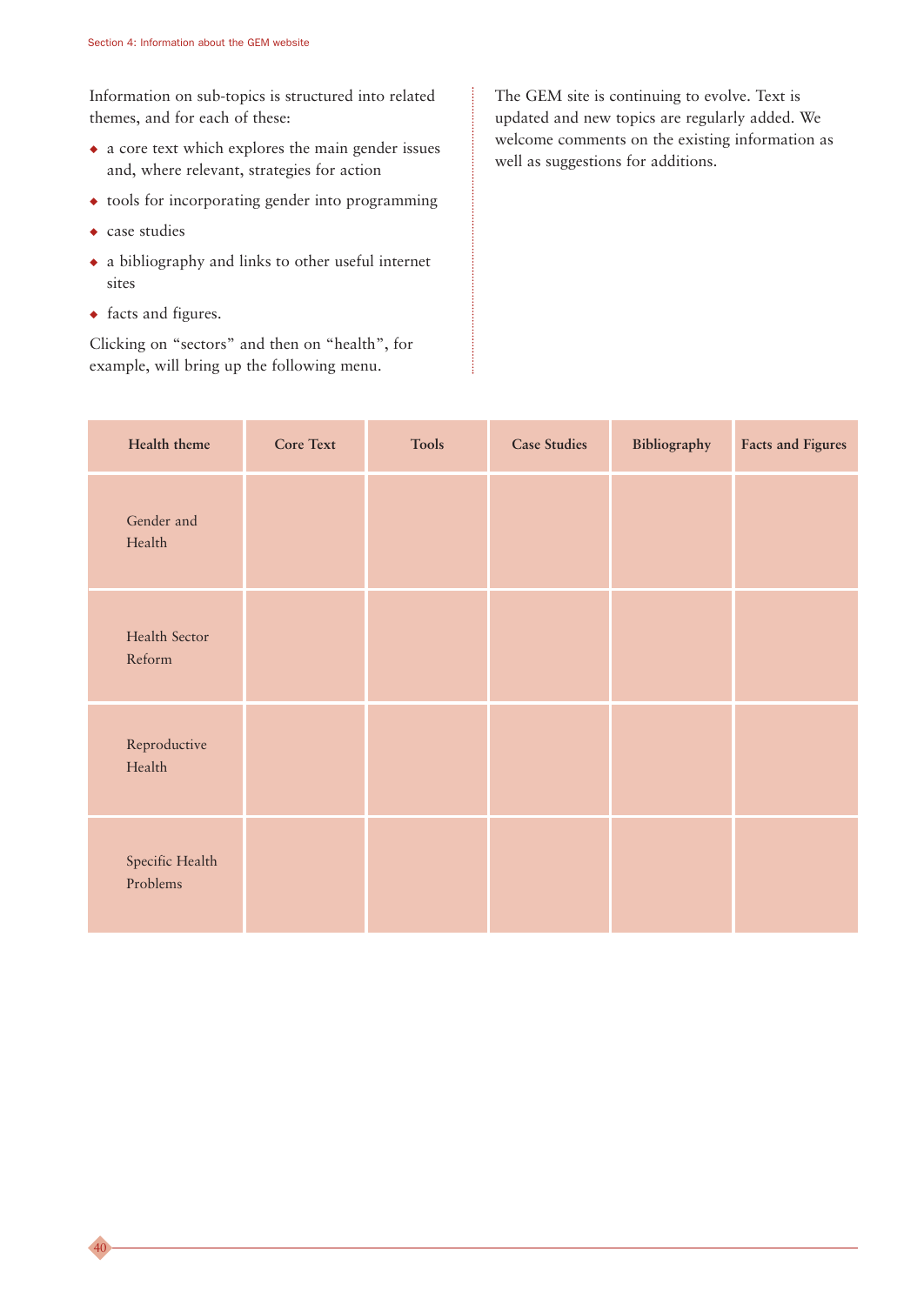41

## Evaluation questionnaire

This gender manual is being distributed as a pilot exercise. We may supplement the manual with sector-specific guides and would value feedback to tailor both the manual and the sector-specific guides to needs. Please send comments either on this evaluation questionnaire, or by email to: **S-Zeitlyn@dfid.gov.uk** 

| 1.                                        |                                    | What kind of organisation do you work for?                       |              |                                       |        |
|-------------------------------------------|------------------------------------|------------------------------------------------------------------|--------------|---------------------------------------|--------|
|                                           | Government                         | Bilateral/multilateral donor                                     | NGO          |                                       |        |
|                                           |                                    |                                                                  |              |                                       |        |
| 2.                                        |                                    | Have you received any gender training?                           |              |                                       |        |
|                                           | Degree level                       | $\Box$ Considerable in-service training                          |              | $\Box$ Limited in-service training    |        |
|                                           | None                               |                                                                  |              |                                       |        |
| 3.                                        |                                    | Did you find the gender manual useful?                           |              | Very useful Fairly useful Limited use | No use |
|                                           | Background ideas and concepts      |                                                                  |              |                                       |        |
|                                           | Gender mainstreaming in a nutshell |                                                                  | H            |                                       |        |
|                                           |                                    | Step 1: Sex disaggregated data and gender analytical information | $\Box$       |                                       |        |
|                                           |                                    | Step 2: Influencing the development agenda                       | $\mathsf{L}$ |                                       |        |
| Step 3: Action to promote gender equality |                                    |                                                                  |              |                                       |        |
|                                           |                                    | Step 4: Organisational capacity-building/change                  |              |                                       |        |
| 4.                                        |                                    | Which subsections were most useful and why?                      |              |                                       |        |
|                                           |                                    |                                                                  |              |                                       |        |

#### **5. Which subsections were least useful and why?**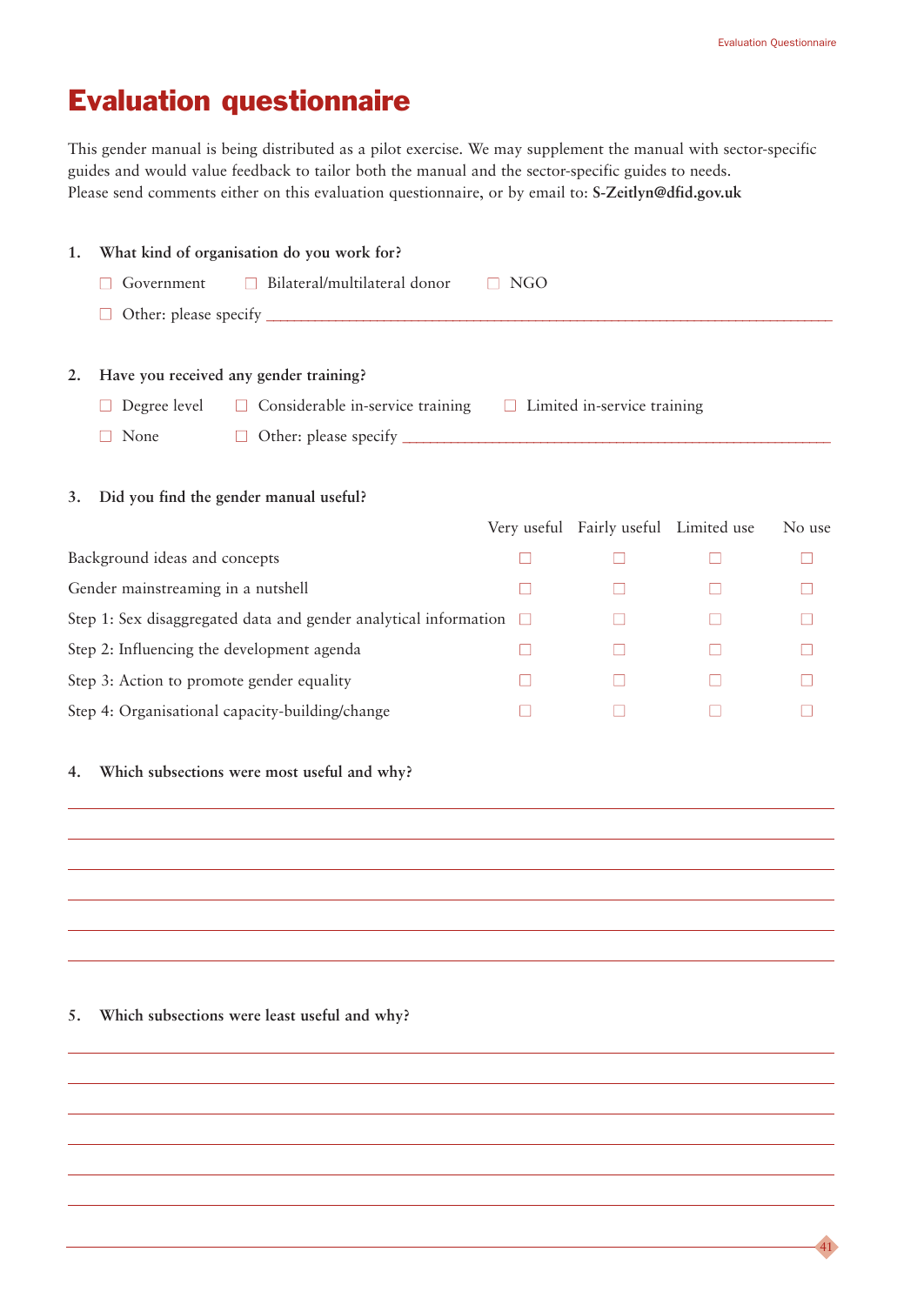**6. Overall comments and suggestions for improvement**

| Would additional sector-specific guides be useful?     | $\Box$ Yes | $\Box$ No |
|--------------------------------------------------------|------------|-----------|
| 8. If yes, what issues would you like them to address? |            |           |
|                                                        |            |           |
|                                                        |            |           |
|                                                        |            |           |

Thank you for your comments.

Please return this questionnaire to Sushila Zeitlyn, Social Development Department, DFID, I, Palace Street, London SW1E 5HE.